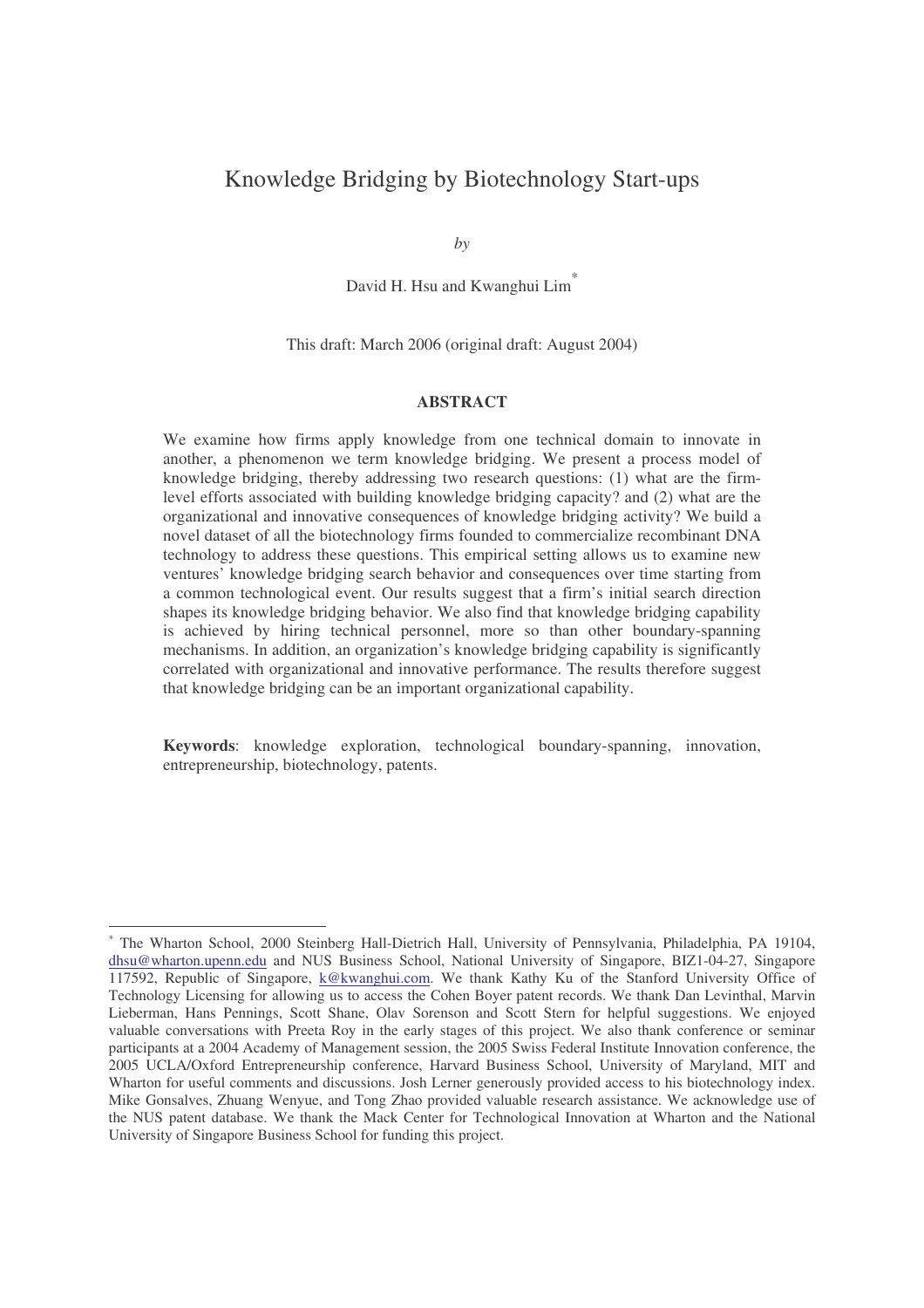#### **I. Introduction**

Firms have a propensity to engage in "local" search, exploring knowledge that is familiar and within easy reach from their existing geographic and technological positions. This behavior has been explored at multiple levels of analysis, with explanations ranging from individual-level bounded rationality (March and Simon, 1958) to firm-level capabilities, routines, and learning myopia (e.g., Nelson and Winter, 1982; Levinthal and March, 1993). Local search behavior is also perpetuated by "imprinting" by founders of new ventures (Stinchcombe, 1965) and the long-lasting impact of firms' initial conditions (e.g., Baron, Burton and Hannan, 1996; Cockburn, Henderson and Stern, 2000).

In environments in which innovation is important as the basis for competition, managers may be particularly concerned about the effects of local search on firm performance (March, 1990). Hence, there has been considerable interest in mechanisms for overcoming the constraints of local search. The common theme to this research is that some type of boundary-spanning activity is necessary, such as by engaging in strategic alliances (Mowery, Oxley, and Silverman [1996]) and/or hiring engineers and scientists with relevant prior experience (Almeida and Kogut, 1999; Rosenkopf and Almeida, 2003).

For such mechanisms to be effective, distributed knowledge domains must be bridged. This can take place either through "porting" solution concepts from one application area to another (e.g., Baldwin and Clark, 2000) or through recombining knowledge from different arenas for productive and novel results (e.g., Schumpeter, 1934; Basalla, 1988; Hargadon and Sutton, 1997; Fleming, 2001). We use the term "knowledge bridging" to describe these phenomena of using ideas from one technical domain to innovate in another area.

We ask two related research questions in this paper: (1) What are the firm-level efforts associated with building knowledge bridging capacity? and (2) What are the organizational and innovation consequences of knowledge bridging? Our contribution is in conceptualizing and empirically testing a process model of the antecedents and consequences of knowledge bridging (Figure 1). While prior research has elucidated components of this model, our framework joins together these various streams of literature into an integrated view of the knowledge bridging process. We present an empirical test for key components of this process model, and discuss future research that can offer a more comprehensive understanding of organizational knowledge bridging.

Our empirical strategy is to carefully choose a setting in which firms were founded to exploit a given technological innovation. This design allows us to track firms' temporal patterns of knowledge bridging from their inception, while holding initial technology constant. We can then study the relative importance of various organizational mechanisms in enhancing firms' knowledge bridging capacity, as well as performance consequences of knowledge bridging capability. The empirical strategy is similar in spirit to that used by two recent papers. As in Shane (2000), who shows that individuals recognize highly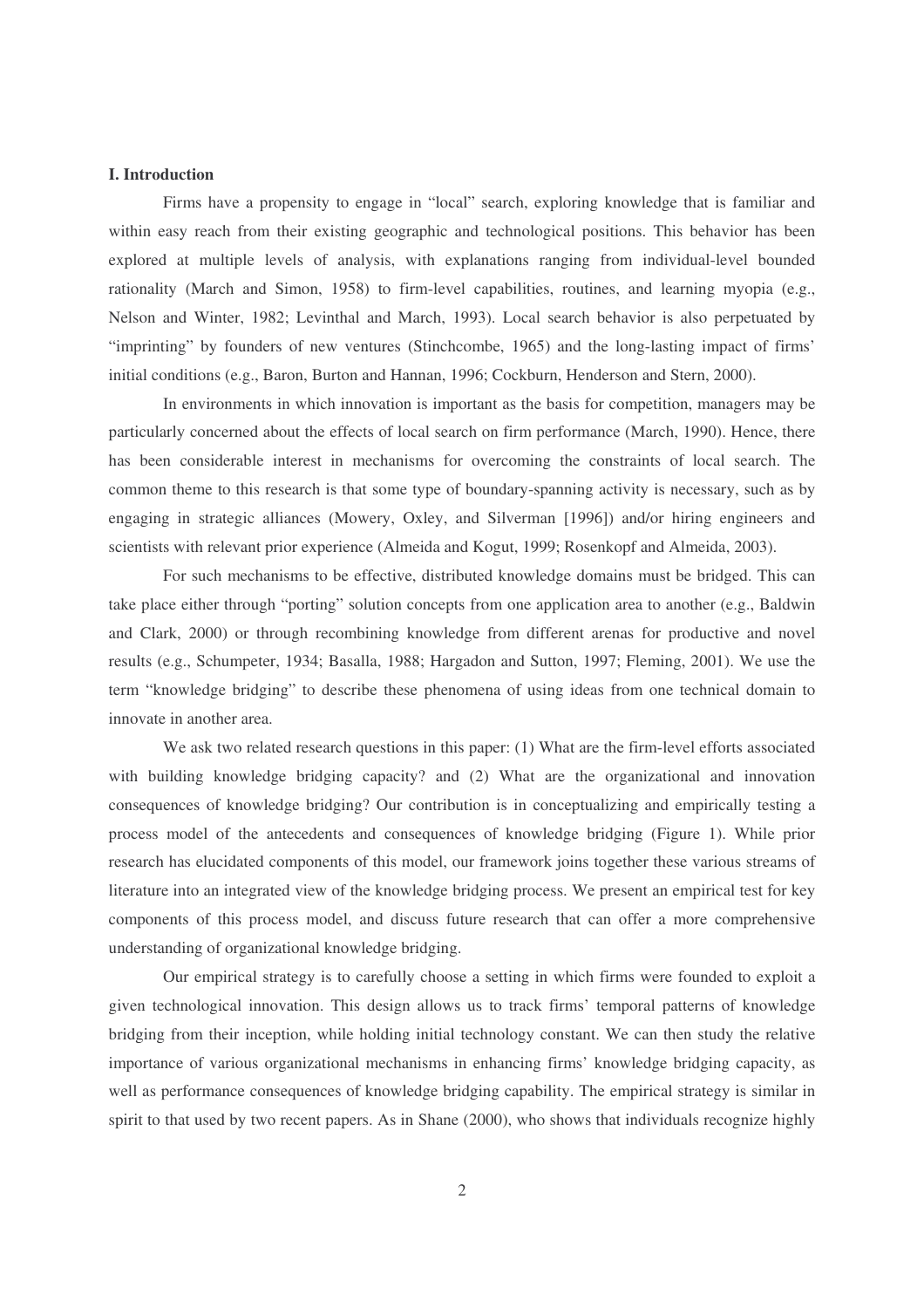varied entrepreneurial opportunities even for the same technology, we examine firms created to exploit a non-exclusively licensed technology. As in Cockburn, Henderson and Stern (2000), we look for residual organizational effects net of initial (founding) conditions.

The commercialization of recombinant DNA technology via open, non-exclusive licensing of the Cohen-Boyer patent by Stanford University between 1980 and 1997 provides an excellent setting for addressing our research questions. The Cohen-Boyer innovation allowed DNA from two or more sources to be recombined into a single target, and the commercialization of this innovation launched the modern biotechnology industry (Kenney, 1986).<sup>1</sup> Due to generous access to detailed program records by the Stanford Office of Technology Licensing, and by combining those records with firm and patent-level data from multiple other sources, we are able to create a unique dataset of all de novo start-ups founded to commercialize this technology.

To preview the empirical results, we find that a firm's knowledge bridging behavior is shaped by its initial search conditions. In addition, knowledge bridging capability relates more strongly to some mechanisms (hiring people with different technical backgrounds and engaging in more difficult exploratory search) than others (forming alliances and affiliating with venture capital networks). We also show that there is a strong correlation between knowledge bridging and performance, both at the organizational and innovation levels, even after controlling for a variety of alternative explanations. Due to the longitudinal nature of our data, we use firm fixed effects to mitigate the risk that unobserved firm differences would overturn the results, and so the results are conservative in that they are derived from an analysis of the within-firm changes over time. The results therefore suggest that knowledge bridging can be an important organizational capability. Future research in this domain would benefit from a deeper understanding of two areas which are only hinted at in the current analysis: the differential firm-level productivity for a given level of investment in organizational knowledge bridging, as well the differential organizational costs of building knowledge bridging capabilities.

In the next section, we review the relevant literature and present a process model of knowledge bridging. Section III discusses the data and method employed, while section IV presents the empirical results. A final section concludes and discusses the results.

#### **II. Literature and Hypothesis Development**

<sup>&</sup>lt;sup>1</sup> The biotechnology industry is quite technologically dynamic, and thus represents an interesting empirical setting in its own right. As of 2003, biotechnology innovations accounted for 155 U.S. Federal Drug Administration (FDA) approved drugs, with over 370 biotechnology clinical trials and vaccines in development (BIO website, accessed May 24, 2004). Furthermore, biotechnology firms are a significant source of upstream innovation for pharmaceutical firms (Gans, Hsu and Stern, 2002): of the 691 new chemical entities approved by the FDA between 1963 and 1999, 38 percent were licensed by pharmaceutical firms, primarily from biotechnology firms (DiMasi, 2000).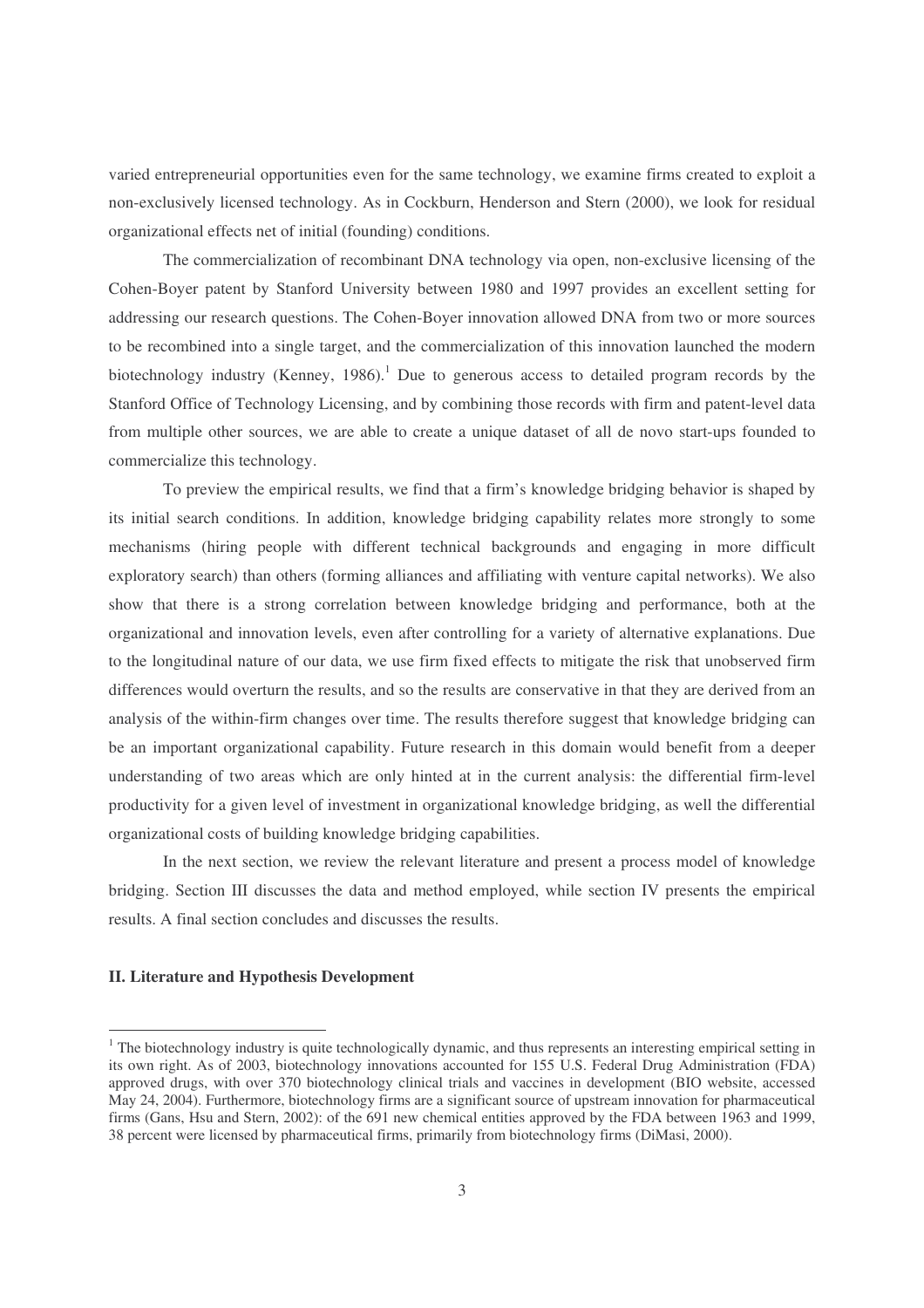The creative application of knowledge across technical domains has primarily been investigated at the invention or individual level of analysis (e.g., Schumpeter, 1934; Crane, 1972; Fleming, 2001; Burt, 2004). In contrast to the studies done at the invention level, a comparatively small number of papers analyze organizational-level capabilities for knowledge bridging (e.g., Hargadon and Sutton, 1997; Hargadon, 2002). Even fewer of these studies provide empirical evidence. An important reason is that it is difficult to disentangle such behavior from a variety of firm and individual level actions, especially in complex settings where the technology and business scope of each firm vary along with its organizational practices. Building upon prior research, we describe the process of knowledge bridging, and present a process model that synthesizes various antecedents and consequences of knowledge bridging, both at the individual and organizational levels (Figure 1). While we are primarily concerned with firm-level processes (as it is in this realm that the extant literature is less developed), important individual-level processes underpin these organizational phenomena.

#### *A. What is Knowledge Bridging?*

Exploratory search is important for competitive success, particularly in fast-paced environments in which technical innovation continuously reconfigures the competitive landscape (e.g., Brown and Eisenhardt, 1997; Ahuja and Lampert, 2001). The main insight from the literature is that regardless of the level of analysis, some form of boundary-spanning must take place in order to engage in any type of exploratory search, including knowledge bridging oriented search. Consider Figure 2, which shows two types of knowledge bridging. A first type involves taking knowledge from one domain and reapplying it to another. An example of this "porting" form of knowledge bridging is the birth and development of the academic field of evolutionary economics. Borrowing key ideas from evolutionary biology—such as principles of genetic variation and selection—evolutionary economists have advanced our knowledge of how organizations evolve in a way analogous to that of living organisms (e.g., Nelson and Winter, 1982). The term "porting" has been used by Baldwin and Clark (2000) to describe the application of problem solving strategies drawn from one domain for use in another, which they argue is a basic operator for modular systems. Adner and Levinthal (2000) use a similar concept in their discussion of how technological "speciation" occurs, which introduces necessary variety to an organizational gene pool. More generally, Gavetti, Levinthal & Rivkin (2005) argue that problem solving through analogies, which can be a powerful tool leading to innovative thinking (but also caution that this method of problem solving can also be a pitfall for managers if taken too far).

Figure 2 also shows a second type of bridging, which involves borrowing ideas and knowledge from several areas and recombining them so as to innovate in yet another area. To illustrate this, consider the academic field of strategic management. It borrows knowledge from a number of disparate fields such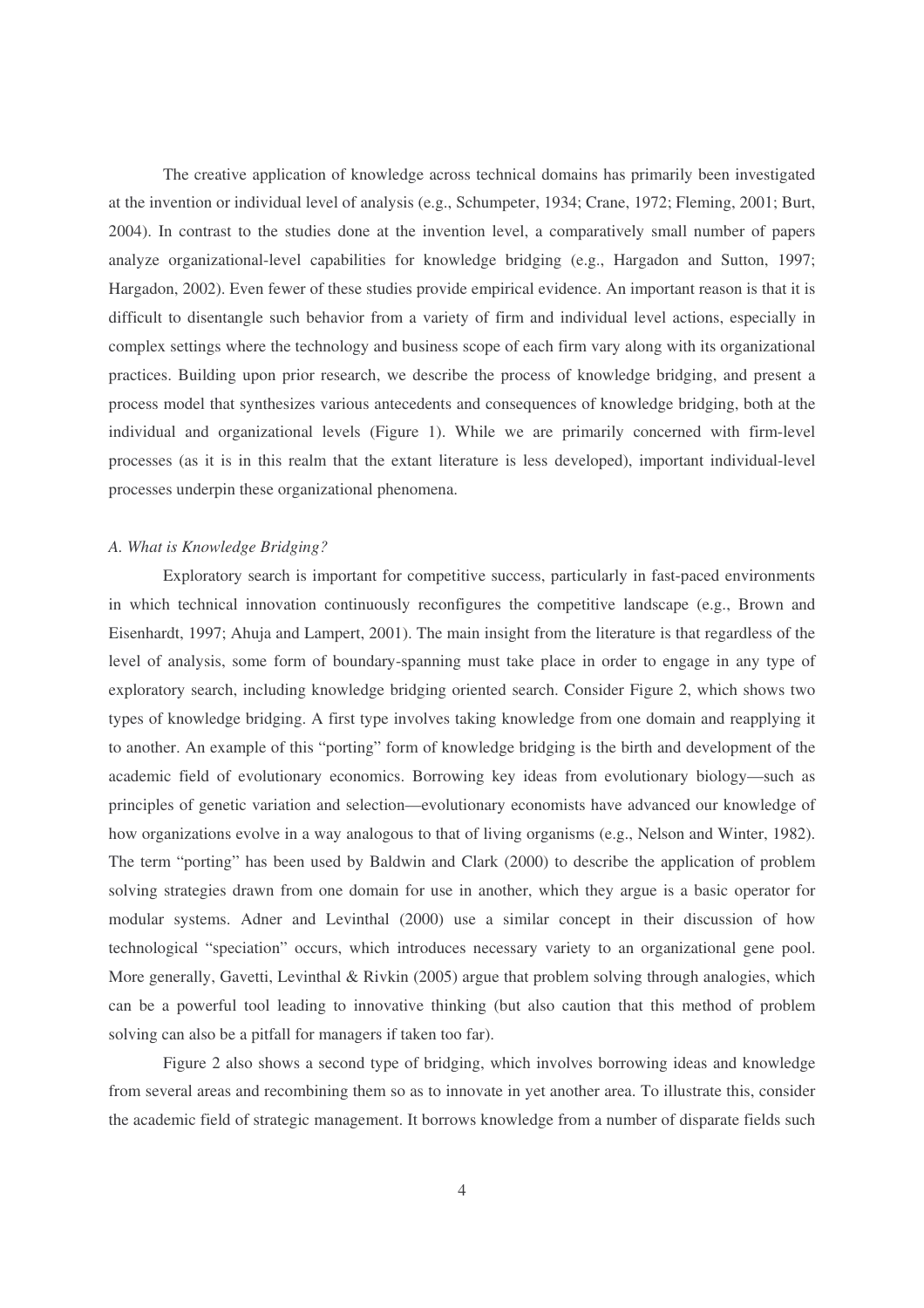as economics, sociology, history, and political science—and recombines insights and methods from those fields to create new knowledge about corporate strategy. More generally, the re-application of prior problem-solving strategies into new settings is pertinent to settings such as legal research, management consulting, or computer programming where modules of problem solutions can be taken from a prior inventory of legal contracts, consulting experiences, and/or computer programs. While verbatim importing of comprehensive solutions likely represents a minority of cases in these settings, one could imagine "cutting and pasting" applicable modules to new settings for productive use.<sup>2</sup> Kogut and Zander (1992) apply these conceptual insights to organizational capabilities by arguing that recombinations of existing firm capabilities can result in organizational renewal, and so can be regarded as an organizational capability. While it is not our purpose to empirically distinguish knowledge bridging via porting and recombination, we have made a distinction here because each may be associated with different conceptual processes.

#### *B. Organizational Efforts at Promoting Knowledge Bridging*

The literature on organizational search highlights several factors that lead to firms engaging in local search. Firms develop standard procedures for problem solving as an efficient managerial response to environmental pressures. The roots of organizational search in individual cognitive patterns have been long recognized, with the implication that search patterns tend to be subject to routinization (March and Simon, 1958; Nelson and Winter, 1982). Organizational repertoires persist because they tend to be efficient on average, even if they are not tailored to each specific problem at hand. If a given standard operating procedure is rarely effective, it will likely be replaced by an alternate solution scheme over time. A good share of organizational functions and their associated routines, however, may be difficult to overturn due to causal ambiguities (i.e., does Y *really* result because of X?) and managerial satisficing behavior. Within firms, individually-efficient managerial behavior can lead to fragmented organizational knowledge, which in turn can have disastrous organizational impact, such as when reacting to architectural innovations (Henderson and Clark, 1990).

In addition to search routinization, founder management team imprinting is another powerful reason for organizations' persistence in search direction (Stinchcombe, 1965). Such imprinting can be manifested in a firm's philosophies, policies and procedures as they relate to organizational culture, human resource management, and research and development practices. There could also be interactive

<sup>&</sup>lt;sup>2</sup> Management scholars have also identified a process of technology melding, taking technologies from two different domains and creating a novel application (Kodama, 1992; Levinthal, 1998).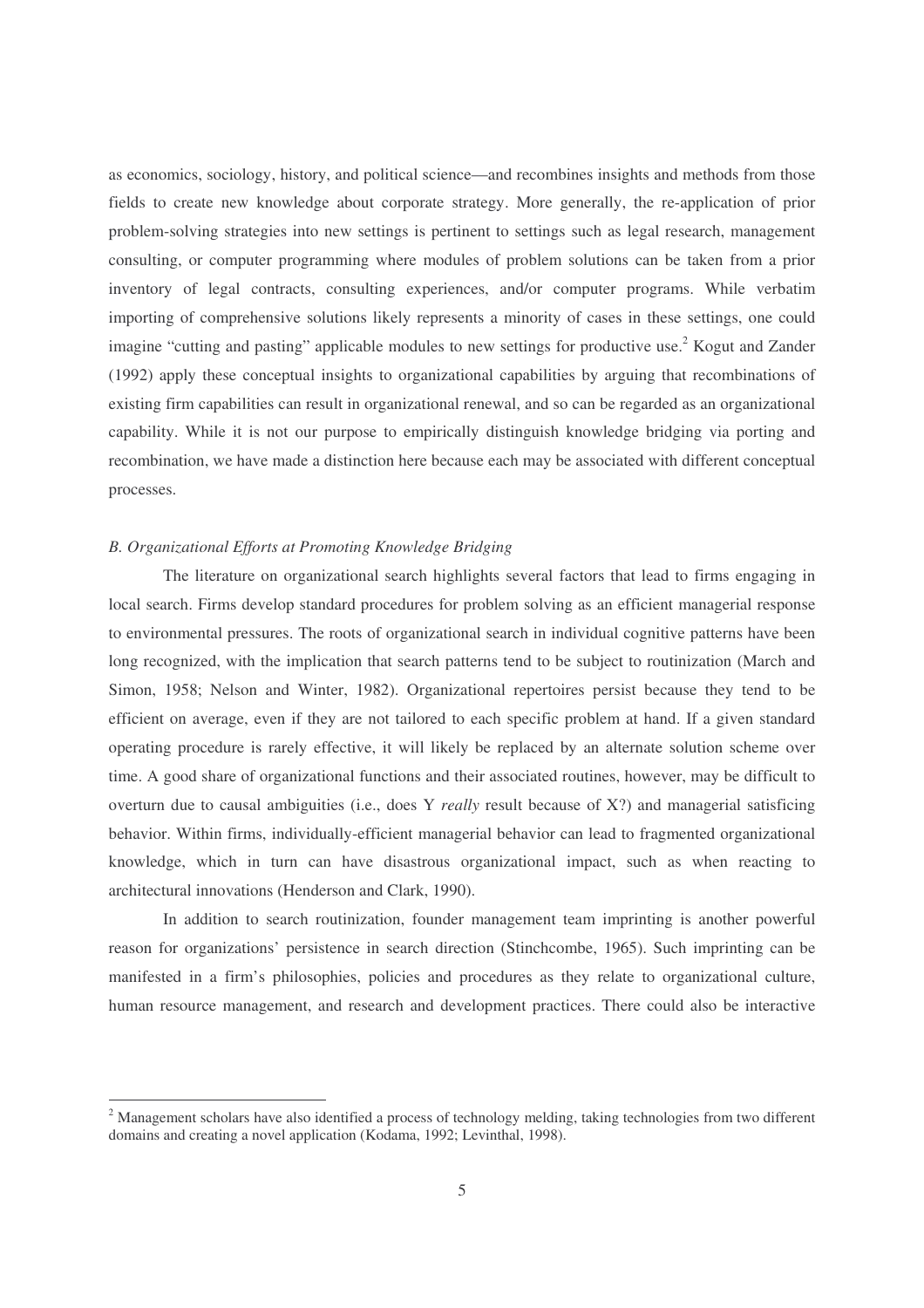effects stemming from charter management team imprinting, so that firms develop different behavioral "styles" and organizational competencies in some activities over others.<sup>3</sup>

Consistent with this notion, Helfat (1994) and Henderson and Cockburn (1994) find substantial (and varied) fixed firm effects in research and development across two different industries: petroleum and pharmaceuticals, suggesting substantial within-industry heterogeneity in R&D investment strategy, and by extension, intensity of search. Cockburn, Henderson and Stern (2000) find long-lived organizational "styles" (in their case, the initial extent of science-driven drug discovery by pharmaceutical firms persisted over long periods). Their results also suggest that while such initial orientations are important, they do not fully explain the adoption of strategies that affect organizational performance. Organizational persistence of practices may extend beyond the R&D investment/search decision, into other organizational domains. For example, Boeker (1989) found that semiconductor start-ups typically maintained the corporate strategies they had at the time of founding. Given the dual forces of technological search routinization and founder imprinting, we expect:

• HI: A firm with high knowledge bridging use at the time of its founding will persist in using that *search strategy, and vice versa.*

As a firm grows and develops after founding, what are the mechanisms that facilitate knowledge bridging? At the individual level, knowledge bridging is shaped by a person's background (Shane, 2000). An individual's background is a function of her training in an academic discipline, as well as work experience. Within each scientific area, there are few individuals who can master the range of domains needed to be successful at knowledge bridging. To give a concrete example, consider George Church, a professor specializing in bioinformatics at Harvard Medical School: "Church's ability to bring together information technology and experimental genetics has made him a '*force majeure* in science,' according to Philip Leder, Andrus professor of genetics and head of the genetics department at Harvard Medical School. Far from being 'just a computer geek,' Leder says, Church is a polymath who 'has terrific ideas that nobody else would think of putting together, because of the many disciplines he has mastered.'" (Thomas, 2004)

Another important individual-level factor is the individual's social network and positioning in the social structure. An early research stream emphasized the importance of technological "gatekeepers," as boundary-spanners who facilitate inter-organizational communication and cooperation by spanning organizational and sub-unit boundaries (e.g., Allen, 1977; Tushman and Scanlan, 1981). To the extent that such actors connect structural holes in a network, they are in a privileged position as otherwise

<sup>&</sup>lt;sup>3</sup> Also, individuals/founders have heterogeneous backgrounds, knowledge, and skills, and so they will likely respond to entrepreneurial opportunity windows in different ways (Shane, 2000). This implies that individual beliefs about exploiting even a common technological innovation will vary, which can account for differences in the initial position of entrepreneurial start-ups.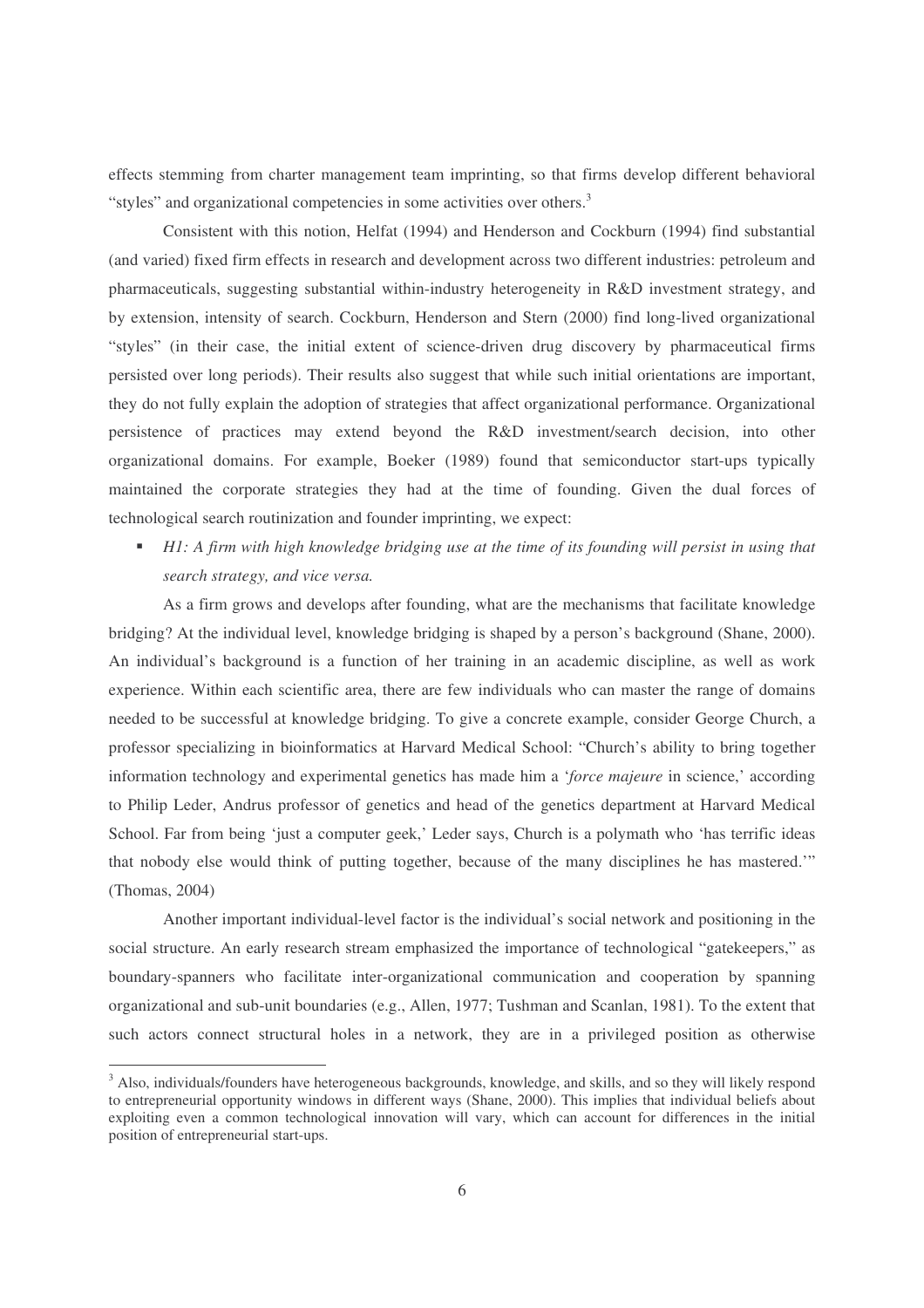unconnected parties have few or no alternative routes to link themselves outside of the boundary-spanner, which can lead to economic returns for the boundary-spanner (Burt, 1992). This phenomenon may be particularly important in biotechnology, as academic inventors help embed firms in scientific networks which can have organizational performance implications (Powell et al., 1999; Murray, 2004). The benefits of connecting structural holes can also include indirect returns, such as through better idea formation (Burt, 2004). 4

At the organizational level, various processes of acquiring, retaining, recalling, recombining, and cross-applying knowledge can be associated with building firms' knowledge bridging capability. The literature on organizational learning and memory suggests that such processes can indeed be important capabilities (e.g., Nelson & Winter, 1982; Walsh and Ungson, 1991; Huber, 1991; Kogut and Zander, 1992; Hargadon & Sutton, 1997). As is the case with other organizational capabilities, firms can differ in their ability to attract and productively recombine knowledge. This phenomenon has been examined ethnographically by Hargadon and Sutton (1997). They illustrate how a prominent product development firm, IDEO, recombines elements from its inventory of accumulated knowledge to create innovative solutions for its clients. Hargadon (2002) illustrates this phenomenon with several case studies across different settings.

Organization level knowledge bridging is more than the sum of the parts of individual level knowledge bridging capacity (in the spirit of Weick and Gilfillan, 1971; Kogut and Zander, 1992; Cohen and Levinthal, 1990). This can result from organization capabilities in orchestrating the relevant processes of acquiring, retaining, recalling, recombining, and cross-applying knowledge to solve problems in different domains. More generally, organizations can take a number of steps to leverage individual knowledge by implementing policies, procedures, and routines to build organizational capabilities. For instance, firms may allow technical staff to publish portions of their research findings in professional journals (Henderson and Cockburn, 1994) and/or set aside dedicated time for exploratory research. Such policies may differ not only in the research latitude given to technical staff ex-ante, they also differ in tangibility of degree to which output verification is required. Such programs will also have implications for the type of individual attracted to work in such an environment.

One mechanism organizations may use to facilitate knowledge cross fertilization is hiring technical staff with expertise complementary to that already possessed by the firm (e.g., Almeida and

<sup>&</sup>lt;sup>4</sup> It is interesting to speculate whether knowledge boundary-spanning primarily takes place at the individual or team level. Most of the prior literature has focused on diversity of knowledge at the team rather than the individual level. Moreover, valuable knowledge can be stored at the individual, team, and/or organization levels, with perhaps different decay rates associated with each.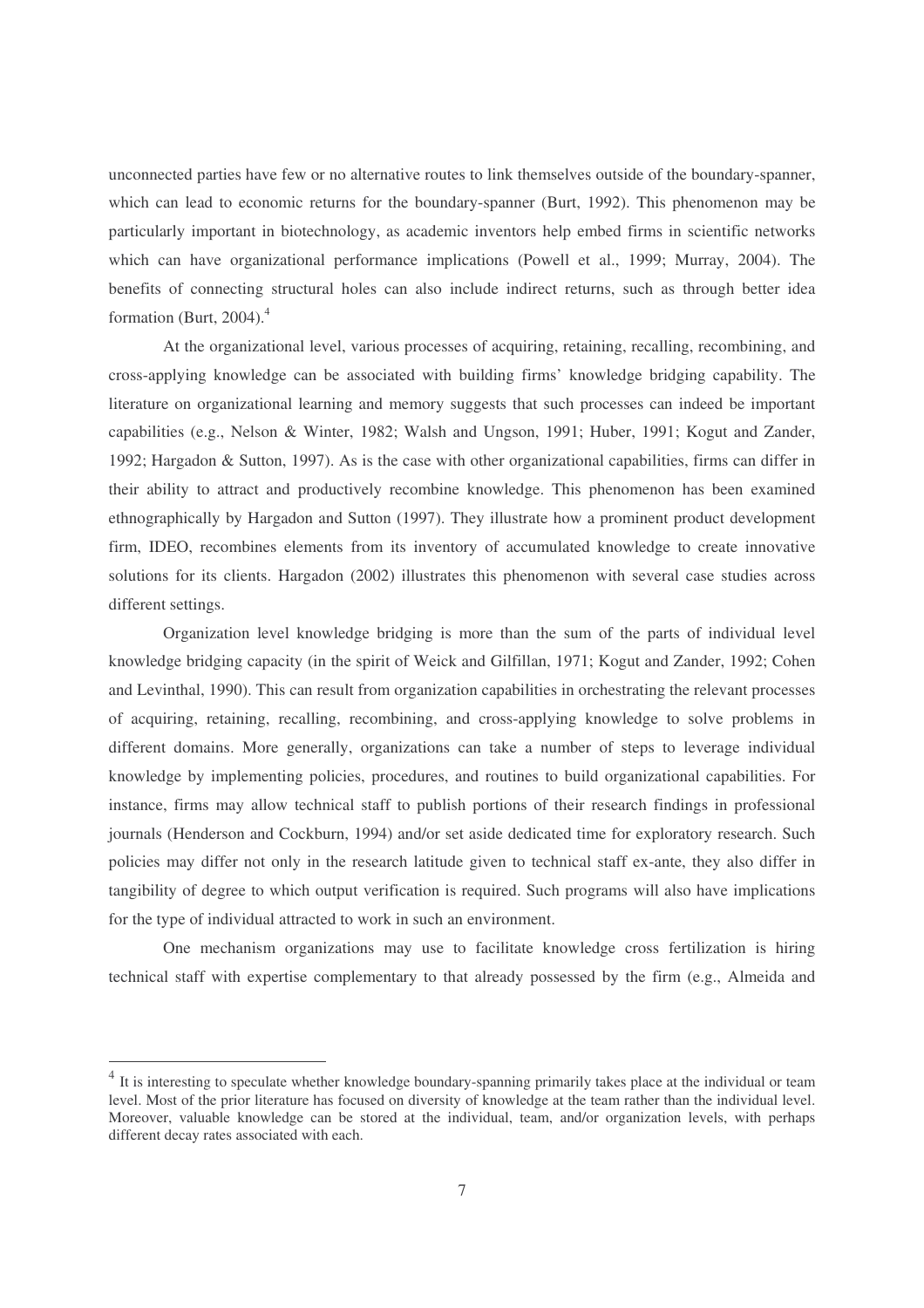Kogut, 1999; Rosenkopf and Almeida, 2003). <sup>5</sup> Engineers and scientists with distant technological knowledge may be hired-in on the scientific labor market, and so human capital mobility represents a means by which firms can access complementary technical talent. The managerial challenge is that of productively integrating such staff into the organization to induce knowledge spillovers (for example, by organizing them into cross-functional teams). The risk of unsuccessful integration is similar to the risk of allowing individuals unstructured time at work: people with heterogeneous backgrounds and areas of expertise may not ultimately be productive. This reinforces the argument in the literature that innovations based on local search are more certain, but that more unusual and novel combinations of knowledge, in the lower fraction of cases when they are successful, can be much more important and valuable (Fleming, 2001).

A second mechanism for accessing distant knowledge is via strategic alliances. Mowery, et al. (1996), Stuart and Podolny (1996), Baum, et al. (2000), Roy (2006) and others have examined strategic alliances as a mechanism for accessing distant knowledge. Particularly for resource-constrained start-ups, which have difficulty extending the boundaries of their organizations through vertical integration, various types of alliances are an important organizational form allowing collaborative commercialization. Especially in more "tightly-integrated" alliances, knowledge sharing and learning can be important motivators for entering into an alliance (Khanna, Gulati and Nohria, 1998). Gomes-Casseres, Jaffe, and Hagedoorn (forthcoming) use patent citation data to provide empirical support for the link between such alliances and knowledge flows.

A third way in which entrepreneurial organizations may be able to span boundaries is by linking into venture capital (VC) networks. Apart from being a source of funding, venture capitalists are also information intermediaries. Reputable venture capitalists connect their portfolio companies to external resources, such as the capital and labor markets, and they act as a source of valuable knowledge facilitating the entrepreneurial firm's development (see Hsu [2006] and references therein). These linkages to the VC and the VC's extended network may allow entrepreneurial ventures to broaden their range of technical and organizational exposure.

Notice that all three boundary-spanning mechanisms discussed in this section are ways for the organization to access external ideas and resources, which may be vital for building the organization's knowledge bridging capacity. Since important innovation can take place outside the boundaries of the focal organization, and important technical knowledge may similarly reside outside the firm, the ability to

<sup>&</sup>lt;sup>5</sup> The efficacy of the latter mechanism is likely to be context-specific, however. For example, Zucker, Darby and Brewer (1998) find that in the early biotechnology industry, the scarce resource was specialized knowledge resident in highly accomplished university scientists. The fact that these scientists were for the most part not mobile helps explain the observed geographic concentration of the industry (large concentrations of firms located near academic centers of excellence in biology and chemistry).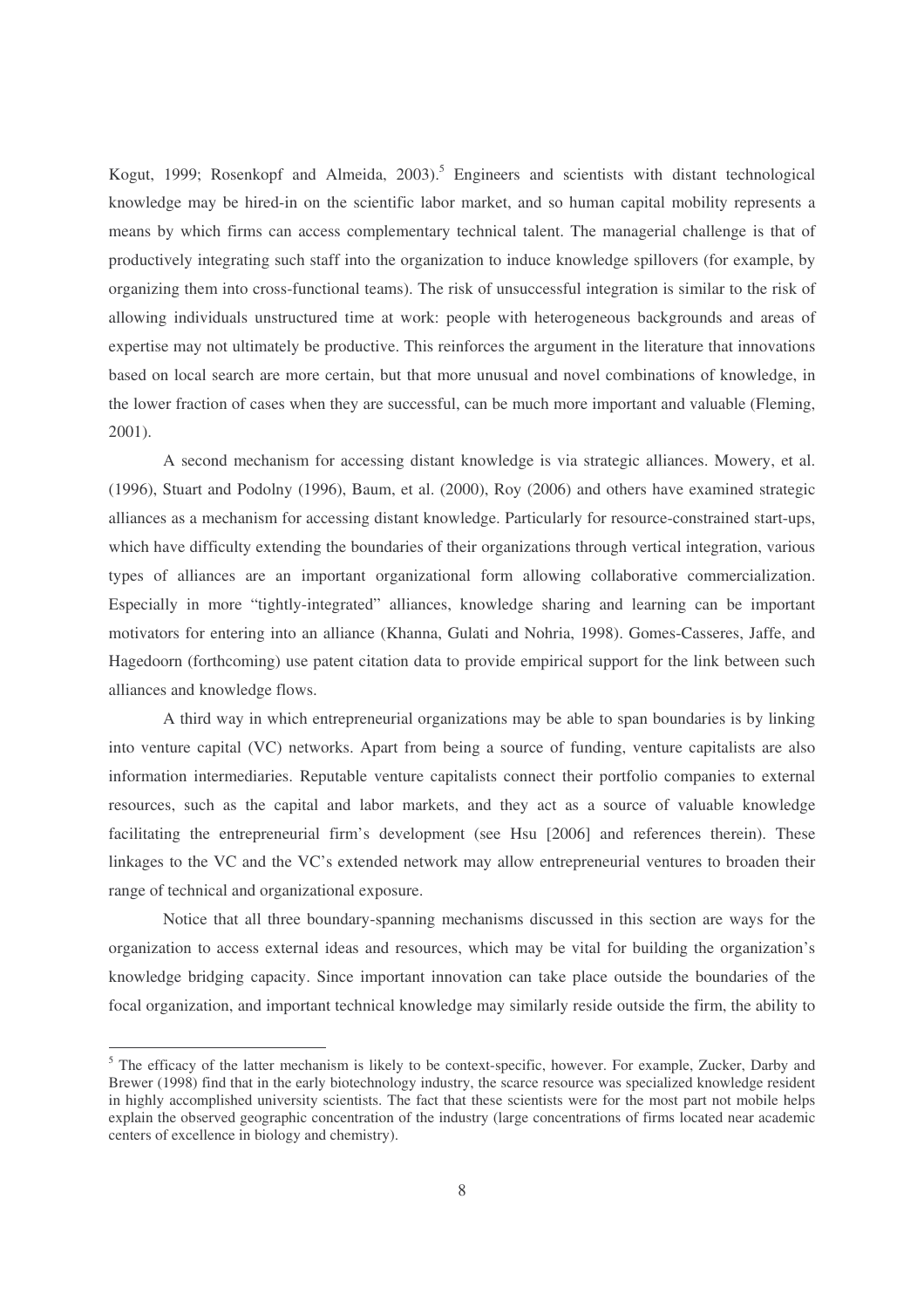monitor and access external innovations can be important for firms' competitive advantage (Cohen and Levinthal, 1990). The discussion in this section yields three predicted mechanisms associated with knowledge bridging search:

- *H2(a): Hiring R&D personnel with different technical backgrounds increases a firm's knowledge bridging capability.*
- *H2(b): Forming strategic alliances increases a firm's knowledge bridging capability.*
- *H2(c): Venture capital involvement increases a firm's knowledge bridging capability.*

These mechanisms are illustrated in Figure 1. While strategic alliances and VC involvement are predicted to affect a firm's knowledge bridging capacity, organizational policies and routines also affect organizational knowledge bridging capability by harnessing individual level knowledge bridging, such as through hiring practices. 6

#### *C. Consequences of Firm Knowledge Bridging*

While the main focus of this section of the paper is on the organizational impact of knowledge bridging, prior analyses have highlighted important consequences at the invention level, and so we briefly reviewing this literature. Schumpeter (1934: 65-66) conceptualized the act of innovation itself as the process of "carrying out new combinations," while Usher (1954: 21), in his classic work, argued: "There are other discontinuities that may be overcome, through some act of synthesis. The establishment of new organic relations among ideas, or among material agents, or in patterns of behavior is the essence of all invention and innovation." To these analysts, the act of invention itself involves the process of recombining and synthesizing existing component ideas.

To illustrate this form of the inventive process, consider the circumstances of Kary Mullis' invention of what has become a fundamental tool in the microbiology laboratory, polymerase chain reaction (PCR) technology. Cetus Corporation hired Mullis in 1979 to synthesize oligonucleotide probes.<sup>7</sup> By 1983, however, oligonucleotide synthesis was becoming reliably automated, and Mullis was facing obsolescence in his job as a chemist at Cetus. With more time on his hands, Mullis began "puttering around" with oligonucleotides and became interested in ways to easily detect single base pair changes (against a known sequence) in DNA. Since a genetic mutation may indicate the presence or the potential for a disease, Mullis was interested in finding a potential diagnostic application (Mullis, 1990). Planning

<sup>&</sup>lt;sup>6</sup> These mechanisms assume that some degree of information is known about the sources of relevant external knowledge. In cases where such knowledge is not known, the firm may also need to rely upon broadcast search techniques (Lakhani, 2006).

An oligonucleotide is a short chain of specifically-sequenced nucleotide bases. The oligonucleotide can bind specifically with a string of complementary nucleotide bases in single-stranded DNA, and when radioactively labeled, engineered oligonucleotides can serve as probes for detecting whether a sample of DNA contains a particular gene or nucleotide sequence.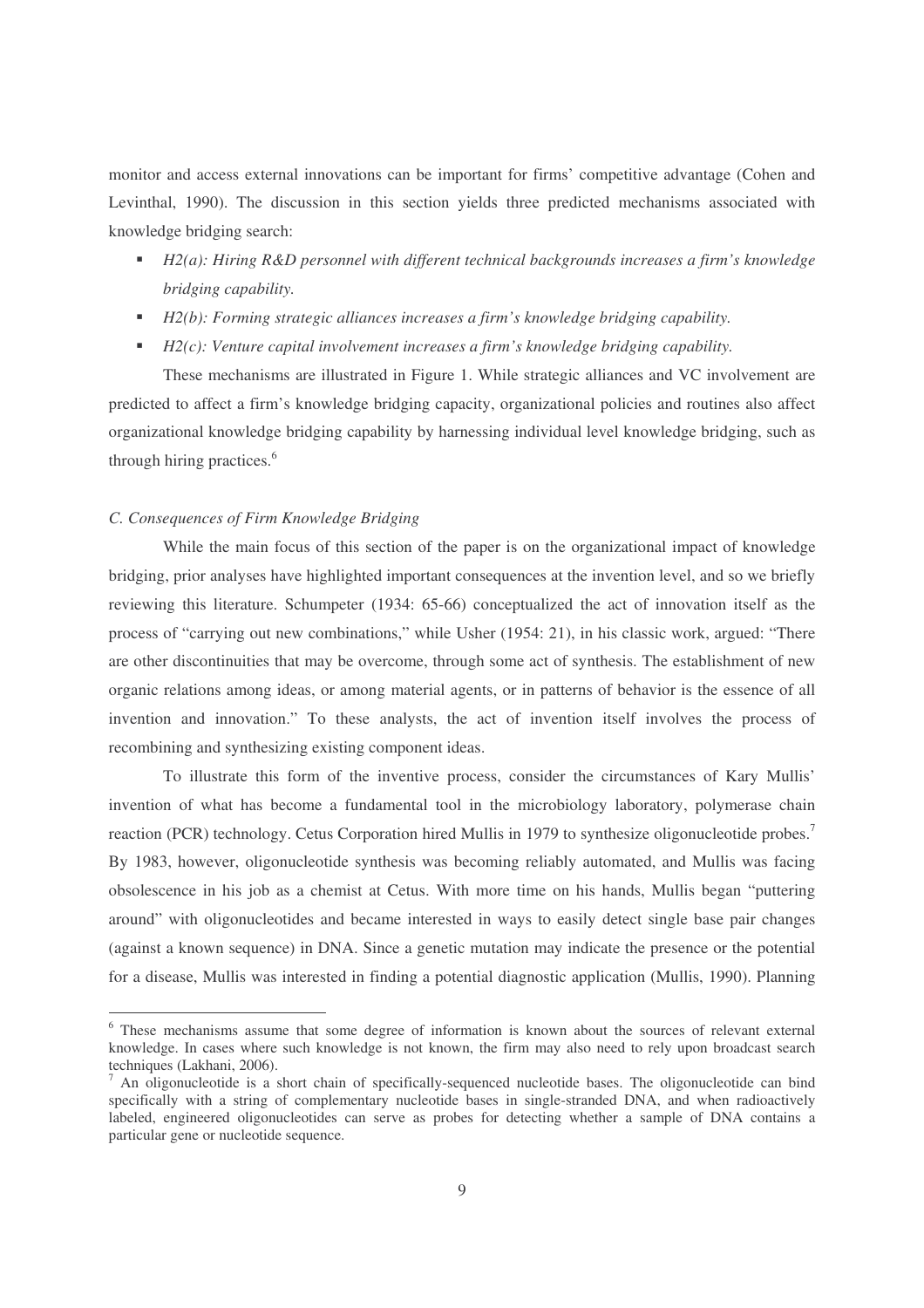this experiment led Mullis to the invention of PCR in the spring of 1983. While driving to his cabin in California, Mullis came up with the breakthrough idea that using two oligonucleotide primers working in opposite directions on each strand of denatured DNA, he could create instructions to continually "amplify," or replicate, specific DNA targets (Yoffe, 1994). Mullis had been spending a lot of time writing computer programs and recognized the power of reiterated loops; he envisioned PCR to be such a loop. When he got back to Cetus, Mullis spent three months running experiments before achieving success. Mullis won the 1993 Nobel Prize in chemistry for his invention. While Mullis relied more on his in-depth knowledge of chemistry in relation to his knowledge of computer science for the PCR invention, importing ideas and concepts from across academic fields appeared important in his discovery.

To the extent that knowledge bridging-oriented exploratory search is related to innovation level performance, we would expect such outcomes to positively impact organizational performance directly.<sup>8</sup> We posit two mechanisms exist by which individual-level knowledge bridging can have organizational effects. These mechanisms are important in aggregating invention-level outcomes to the firm level, for otherwise we would not expect invention-level results to have measurable effects at the firm level.

The first mechanism stems from evolutionary theory: ideas from other domains inject greater variation in the organization's internal idea pool. As such, there is a broader range of ideas to select from to further invest in and commercialize. Hence, knowledge bridging enhances the process of knowledge recombination described by Fleming and Sorenson (2001) and others. While it is possible to recombine ideas obtained from within the existing technical domain used to solve a particular problem, it is even better if the "gene pool" of ideas is enriched via ideas from other domains.

The second mechanism builds on our earlier discussion of structural holes. According to Burt (1992: 37), "the higher the proportion of relationships enhanced by structural holes, the more likely and able the entrepreneurial player, and so the more likely it is that the player's investments are in high-yield relationships. The result is a higher aggregate rate of return on investments." The capacity to bridge knowledge domains therefore facilitates identification and exploitation of new entrepreneurial opportunities, which leads to better organizational performance. Consider the case of serial entrepreneur Alejandro Zaffaroni, who successfully launched seven biotechnology companies across different fields of the industry. One of his former colleagues remarked about Zaffaroni: "…he is reading and thinking very widely. He is totally unafraid of any new technology in any area of human creativity. He has wonderful contacts with people in many different areas, so he sees the bridges between otherwise disparate fields"

<sup>&</sup>lt;sup>8</sup> Beyond the inventive impact of knowledge bridging, researchers have found that such behavior can act as an important engine of economic growth. For example, Weitzman (1998) developed a model of macroeconomic growth that depends critically on idea recombination, and Scherer (1982) reported that inter-industry knowledge flows are a significant factor in economic growth.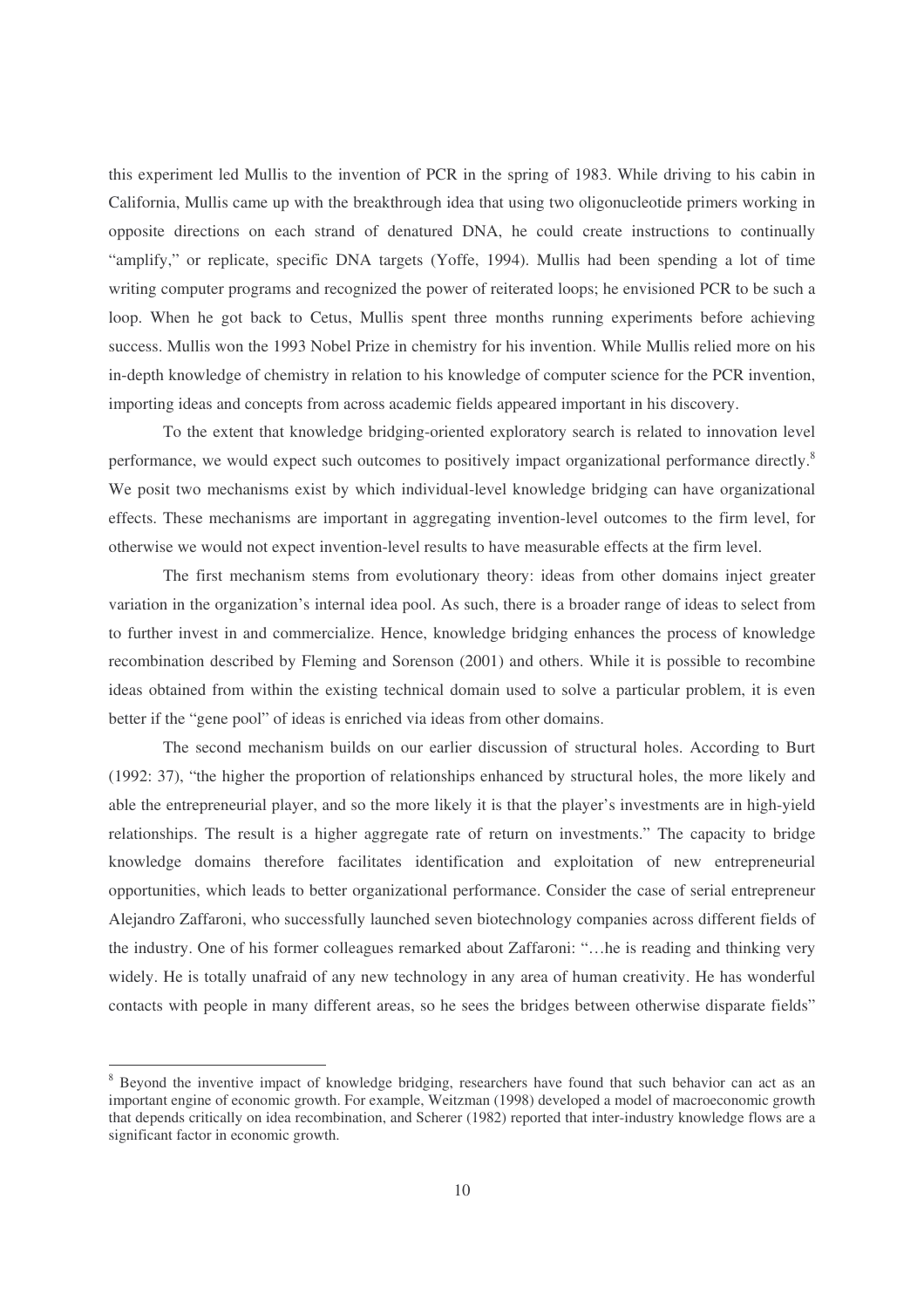(as quoted in Burt, 2004). <sup>9</sup> More generally, the act of new venture creation has been conceptualized as the ability to effectively recombine and/or draw productively from disparate fields. Lazear (2004) sees entrepreneurs as generalists with training in several different areas, a quality which facilitates entrepreneurial opportunity recognition. This is consistent with Biais and Perotti's (2003) argument that entrepreneurs, being non-specialists, are better able to identify functional fit across areas than specialists.

It is important to recognize that as with all types of exploratory search, attempts to bridge knowledge domains may meet with higher rates of failure. The experimentation involved in joining disparate knowledge domains is likely to be associated with higher failure rates. It is well recognized, however, that experimentation is critical for innovative progress (e.g., Thomke, 2003). While local search may be successful more often, exploratory search (including knowledge bridging) can lead to more variable outcomes, both on the negative and positive sides (Fleming, 2001; Fleming and Sorenson, 2004). The benefit of this experimental approach is that the results of "failed" experiments can be discarded. Therefore, conditional on successful knowledge bridging, we would expect to observe positive organizational and innovative outcomes:

- *H3(a): Knowledge bridging will be positively correlated with organizational-level performance*
- *H3(b): Knowledge bridging will be positively correlated with innovation-level performance*

To summarize the discussion in this section, it is useful to consider Hargadon's (2002) model of organizational learning and innovation. In this model, individuals bridge knowledge domains in a fragmented social world and bring external knowledge within the organization, so as to improve innovative outcomes. Our view is similar in spirit. Hargadon (2002) emphasizes the important roles of "converting experience into knowledge" (p. 57) and "recognizing how past learning can apply to the current situation" (p. 63), which rely on individual experience-based learning. We believe that in addition, organization-based boundary-spanning via mechanisms such as strategic alliances and labor market hiring may also be important in building firms' knowledge bridging capability (and be importantly conditioned by initial search conditions). In turn, these mechanisms lead to better innovative and organizational performance.

#### **III. Data and Method**

To test these hypotheses, we require a sample of firms that were founded to exploit a given technological opportunity. Constructing a sample of firms that is relatively uniform in the basic technology upon which they are capitalizing allows us to observe differences in initial conditions, along

<sup>&</sup>lt;sup>9</sup> In our typology of knowledge bridging (figure 1), Zaffaroni and Church illustrate knowledge recombination, while the earlier example of Mullis exhibited knowledge porting in his PCR discovery.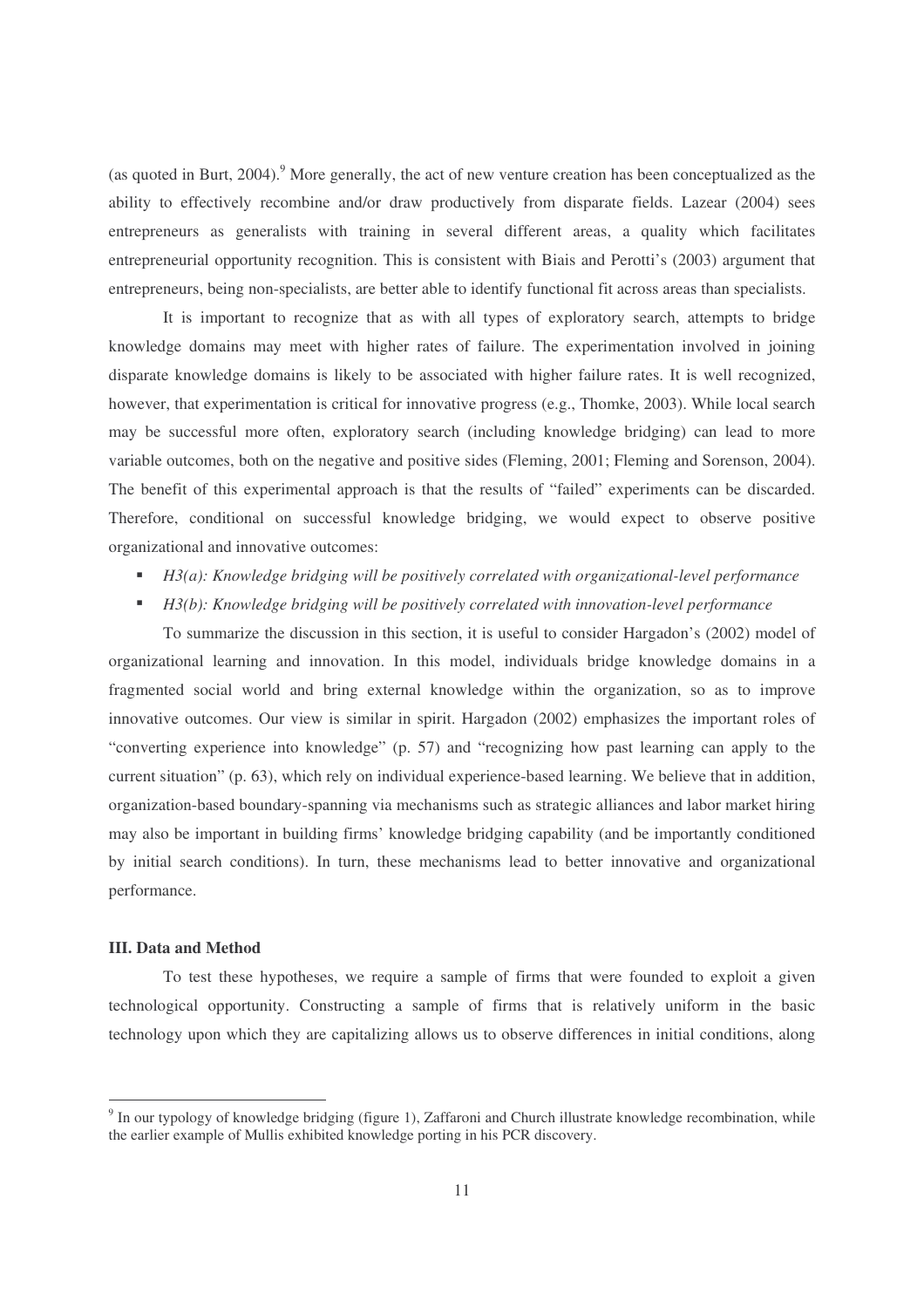with the subsequent evolutionary development patterns in knowledge bridging use and outcomes for these firms.

The commercialization of recombinant DNA following its discovery in 1973 by University of California-San Francisco scientist Herb Boyer and Stanford scientist Stan Cohen provides a fortuitous empirical setting. Because the history of the landmark Cohen Boyer patent is recounted in detail elsewhere (e.g., Reimers, 1987 and Hughes, 2001), we will not duplicate those efforts here. Instead, we merely note that Stanford University conducted an open non-exclusive licensing program of the patent (which they advertised in the scientific journals *Science* and *Nature*), and so we are able to observe with great precision de novo firms founded to commercialize recombinant DNA technology (users of the technology that did not participate in the licensing program would be infringing the patent and subject to litigation).<sup>10</sup> Aside from the scientific importance of the Cohen-Boyer innovation (opening up the basic technique of recombining DNA), the patent was also clearly important commercially: over its lifetime, the patent yielded approximately \$200M in licensing revenues, which implies product sales based on the innovation of some  $$40B<sup>11</sup>$  We assemble a longitudinal data set of the new ventures established to commercialize the Cohen-Boyer patent. This allows us to control for unobserved time invariant firm characteristics while measuring the correlates of the antecedents and consequences of organizational knowledge bridging. This section describes our method and the variables used in the analysis.

#### *A. Method*

The first step in our method is to identify start-up firms that entered as a result of opportunities to commercialize recombinant DNA technology. We rely on records of licensees to the Cohen Boyer technology from the Stanford University Office of Technology Licensing. We include firms in this sample if: (1) they are de novo firms (as opposed to established pharmaceutical firms), and (2) licensed the Cohen Boyer patents at the time of founding, or within a time window of two years after their founding. This process yielded a total of 19 firms. We assemble a longitudinal data set by tracing these firms forward in time and recording information on a yearly basis.

We conduct two analyses, the first examining firms' efforts at promoting knowledge bridging capacity, and the second concentrating on organizational and innovation consequences of knowledge

<sup>&</sup>lt;sup>10</sup> The Cohen Boyer invention was covered by three patents, with the most important being a process patent, U.S. patent number 4,237,224, entitled "Process for Producing Biologically Functional Molecular Chimeras." This patent, which became the backbone of the Stanford Technology Licensing Office's licensing efforts of recombinant DNA, was issued on December 2, 1980, and expired 17 years later, in 1997. Stanford offered licenses to the patent for a modest fee (\$10,000 annual payments, with 0.5% royalty rates on end products).

<sup>&</sup>lt;sup>11</sup> Between 1980 and 2000, the patent was cited 235 times by other patents, while the average patent of this vintage in this technology class was cited 9.64 times (Jaffe and Trajtenberg, 2002). Despite the economic value of this patent, which yielded such products as recombinant growth hormone and recombinant insulin, its legal validity was not subsequently challenged.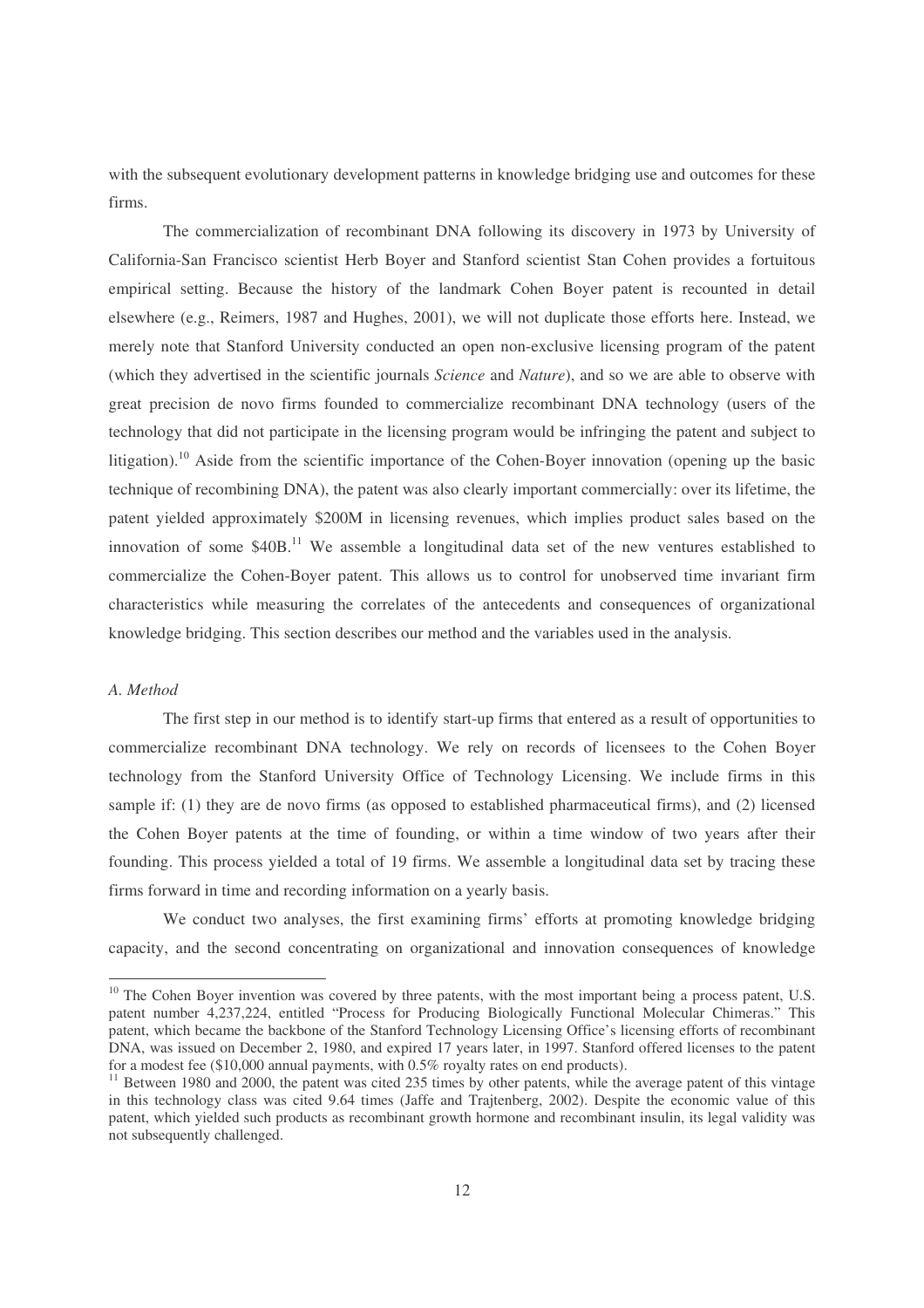bridging capability. To do this, we collect annual data for each firm, the details of which we will discuss below. Several of the variables are constructed from patent data for each firm, and so it is worth briefly describing the procedure we use in gathering such data.

Using the U.S. patent database, we identified all patents granted to the set of firms between January 1976 and December 2004. This resulted in a dataset of 3,652 firm-patent pairs. For each focal patent, we gathered primary patent class information. We then traced backward citations (references made by these patents) to all other U.S. patents to construct measures of knowledge bridging.<sup>12</sup> We also traced all forward citations (and their primary patent classes) to the focal set of patents through 2004 to construct measures of economic value, in line with standard measures in this literature (e.g., Jaffe and Trajtenberg, 2002). In total, our dataset contains 26,770 backward citations and 22,676 forward citations. As well, for each focal patent, we record the names and addresses of each inventor (2,901 persons). Finally, we identified all other patents awarded to the same inventors including those obtained while they were at other organizations, thereby building an innovation profile of each inventor over time.<sup>13</sup> The inventor data allows us to construct measures of inventor-level mobility and knowledge flows between organizations.

The following section describes the variables and empirical tests used in the analyses. The summary statistics and descriptions of all variables are found in Table 1, and a pair-wise correlation matrix of the independent variables is found in Table 2.

#### *B. Measuring Knowledge Bridging*

Since the main concept in the paper is knowledge bridging, it is worth elaborating on its measurement. Before doing so, it will be useful to discuss prior measures of organizational search, most of which follow Jaffe (1986) in characterizing firms' technological position using patent class data. These measures of organizational search aim to capture the concept of local versus more distant search relative to the firm's knowledge base. These measures are divided into those that use focal patent information and those that use backward patent citation-based data. Several authors have used focal patent class information (either primary patent class or subclass) to measure the different technological inputs and recombinations utilized to derive the focal invention (Fleming, 2001; Fleming and Sorenson, 2004). A second group of authors have used patent class information of firms' backward cited patents to measure

<sup>&</sup>lt;sup>12</sup> Approximately 3.5% of backward citations are to patents issued prior to 1976. These are not available electronically from the U.S. Patent Office; we therefore used the Delphion database for these data. Therefore, our dataset contains *all* backward citations regardless of dates, and so left-censoring of the data is not an issue.

<sup>&</sup>lt;sup>13</sup> We found 22,491 patents awarded to inventors with these or similar names. A research assistant was assigned the arduous task of filtering this dataset row by row, identifying each unique inventor based on their names as well as the address of the company the patent was assigned to. The main difficulty encountered was with common names (did an inventor work in multiple firms or did different people with the same name work across those firms?). There are only 41 such inventor names in our database, accounting for 1,142 patents. For these cases, we set a dummy variable to 1, and this variable is included in the regressions when appropriate as a robustness check.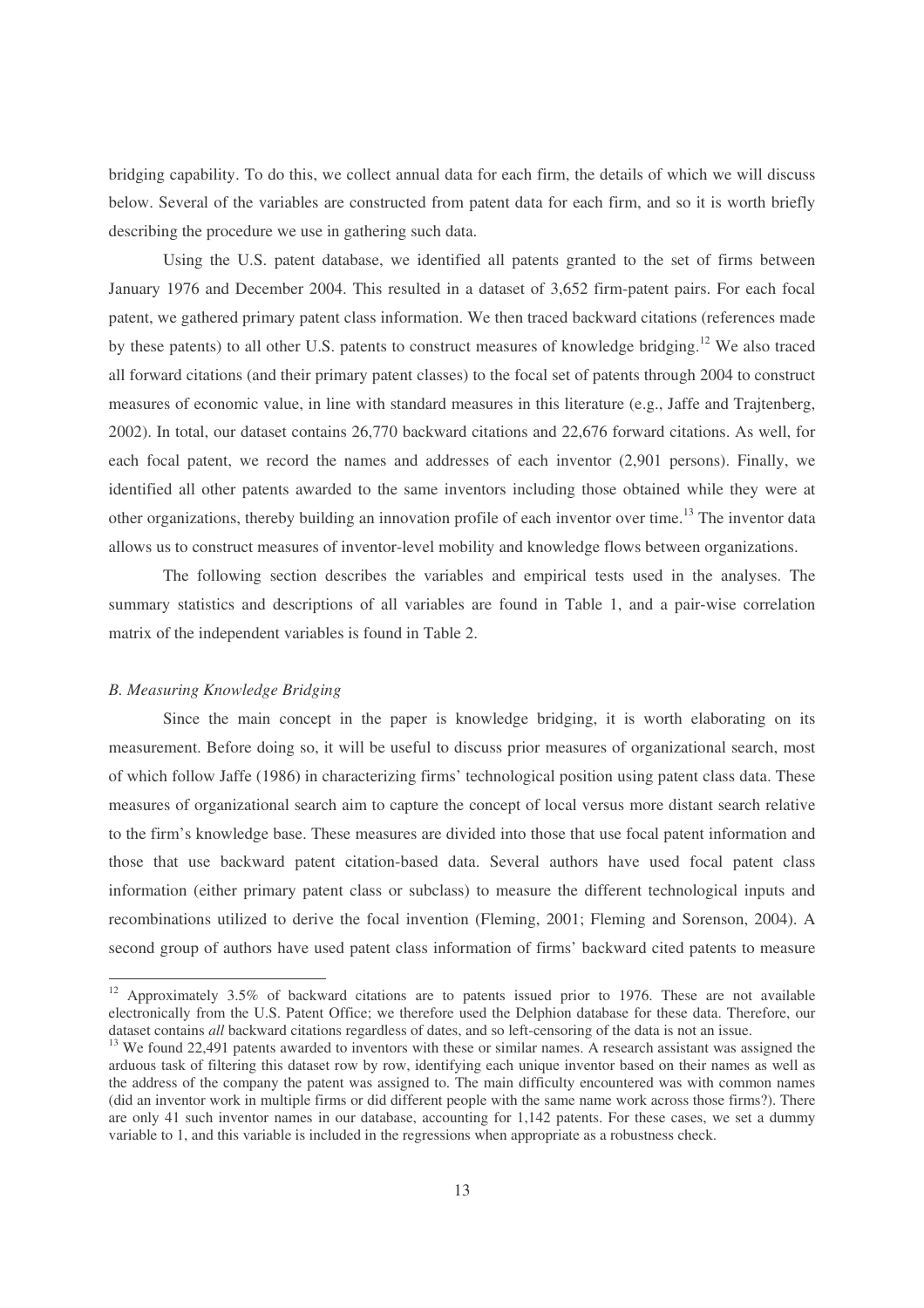the degree of firm-level R&D search. A pair of studies employs measures of knowledge overlap across firms. Mowery, Oxley and Silverman (1996) examine the degree to which a given firm overlaps with another firm's technical knowledge. Another study analyzes the extent a firm's technical knowledge overlaps with a common stock of scientific knowledge in a network-centric sense (Stuart and Podolny, 1996). Rosenkopf and Nerkar (2001), in the context of optical disk drive firms, use citations to non-disk patents as a measure of technological exploration (and non-self citations as a measure of organizational exploration).

Our conceptualization of knowledge bridging search emphasizes the overlap between the technical domain a firm relies upon and the technical area in which it produces new knowledge. Therefore Rosenkopf and Nerkar's (2001) measure of boundary-spanning search comes closest in spirit to our preferred measure of knowledge bridging. Since the patent classification system reflects technical rather than product categorization, and because we wish to develop a more flexible measure concerning the knowledge base of the focal invention relative to knowledge relied upon to derive the invention, we develop the following simple measure of knowledge bridging. The variable, *patent knowledge bridging*, is defined as  $[1 - (share of cited patents that are in the same primary class as the focal patent)] (mean =$ 0.52). The extent to which a focal patent cites patents in different technical areas relative to the focal invention indicates the degree of knowledge bridging. The measure is therefore based on the patent class of a focal patent (a measure of knowledge outputs) *in relation* to the patent classes of the patents cited by the focal patent (a measure of technological knowledge inputs). High measures of *patent knowledge bridging* imply substantial use of scientific knowledge originating from outside the focal patent area. This measure is aggregated to the firm-year level by calculating *patent knowledge bridging* based on a firm's portfolio of patent portfolios in a given year.<sup>14</sup> We create a stock measure of this firm level measure, called *knowledge bridging stock* (mean = 41.52).

While backward patent citations have been validated as a (noisy) measure of knowledge flows in the economics literature (e.g., Jaffe and Trajtenberg, 2002), such citations are also subject to interpretational challenges (see the discussion in the concluding section). Therefore, citation-based patent measures should be used when there is a clear conceptual motivation.<sup>15</sup> We believe that employing a

<sup>&</sup>lt;sup>14</sup> Note that we do not use subclass information in the measure. Our choice is guided by two reasons, one computational, the other conceptual. Because of the large number of potential subclasses in both the focal and the backward cited patents, calculating a relative measure using all the subclass information becomes computationally difficult (as a many-to-many patent subclass mapping quickly becomes quite complex). As well, because we wish to capture the concept of taking knowledge from one domain to innovate in another at a coarse rather than subtle manner, we confine ourselves in this study to primary three digit patent classes rather than more fine-grained subclass information.

<sup>&</sup>lt;sup>15</sup> There is also the issue of how to treat patents without prior patent references as prior art. Such cases are very rare in our dataset. The empirical results are robust to including an indicator variable for such instances.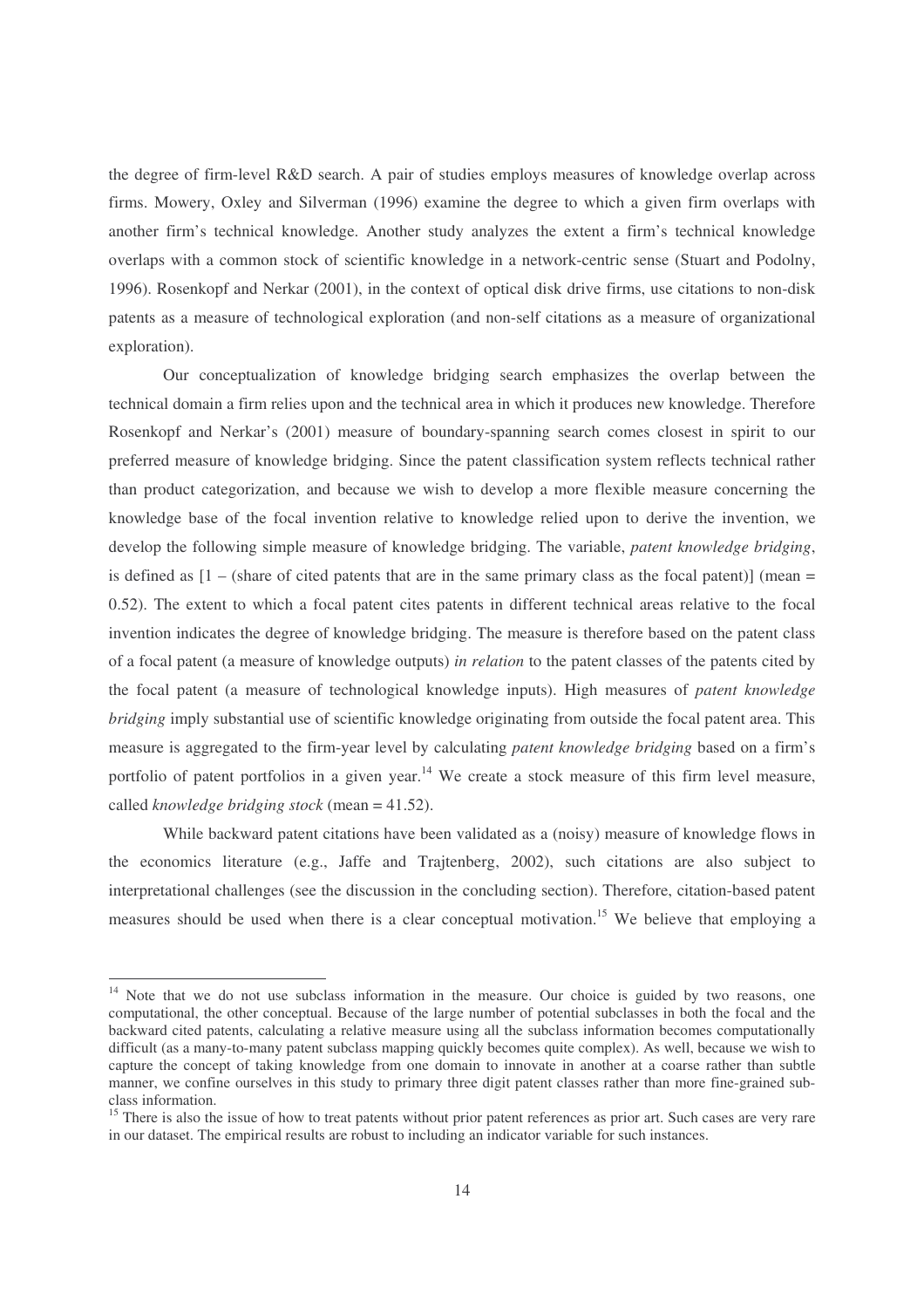relational measure comparing focal patent class (knowledge output) to backward citation patent classes (knowledge inputs) captures the concept of knowledge bridging.

#### *C. Analyzing Firms' Efforts at Promoting Knowledge Bridging Capacity*

We first investigate organizational efforts to promote knowledge bridging capacity at the firmyear level of analysis. We regress the knowledge bridging stock measure on three sets of independent variables (beyond a set of firm fixed effects): a measure of initial firm conditions, organization boundaryspanning measures, and control variables. Each is discussed in turn.

The prior literature suggests that taking account of initial search conditions is important, as a range of theories, reviewed in the prior section, predict lasting organizational effects based on initial conditions. In the empirics, we adopt Cockburn, Henderson, and Stern's (2000) philosophy of examining organizational strategy while taking into account the impact of imprinting of initial conditions. We do this by constructing a variable, *overlap with initial technology focus*, which is defined as the share of firm's patents with the same technology classes with those applied for in the firm's first three years since a firm's founding.

A second group of right hand side variables contain three measures of various types of organizational boundary-spanning. The first, *stock of equity alliances* as of *t*-2 (mean = 1.05), is a proxy for the extent to which firms engage in boundary-spanning via tightly-coupled alliances. The alliance data come from the Recombinant Capital database. A second measure, *stock of venture capital funding* as of *t*-2 (mean = 9.07), is a measure of the degree to which VCs, who may offer ventures access to an extended resource network, are involved with the entrepreneurial firm. The VC data come from the Venture Economics database. Finally, *stock of hired inventors with different technical knowledge* as of *t*-2 (mean = 12.18), is a measure of the extent to which organizations hired technical staff with a different knowledge base relative to the firm's technical capability at that point in time. We construct this variable using US patent data. For each firm, we first identify all inventors new to the firm in each year, along with all patents awarded to the inventor throughout her career. Among these inventors, we identify those who had previously patented in technological classes different than the ones the firm received patents in within the past five years. We then transformed this flow variable into a cumulative stock of new hires with different technical knowledge for each firm-year.

A final set of right hand side variables serve as important controls. Using the insight that truly novel inventions recombine technical components that have historically not been recombined, Fleming and Sorenson (2004) develop a measure of uniqueness of patent subclass recombination. We adopt their variable nomenclature, *coupling*. This measure is defined in a two-step process. First, the observed ease of recombination of subclass *i* is defined as  $E_i$ :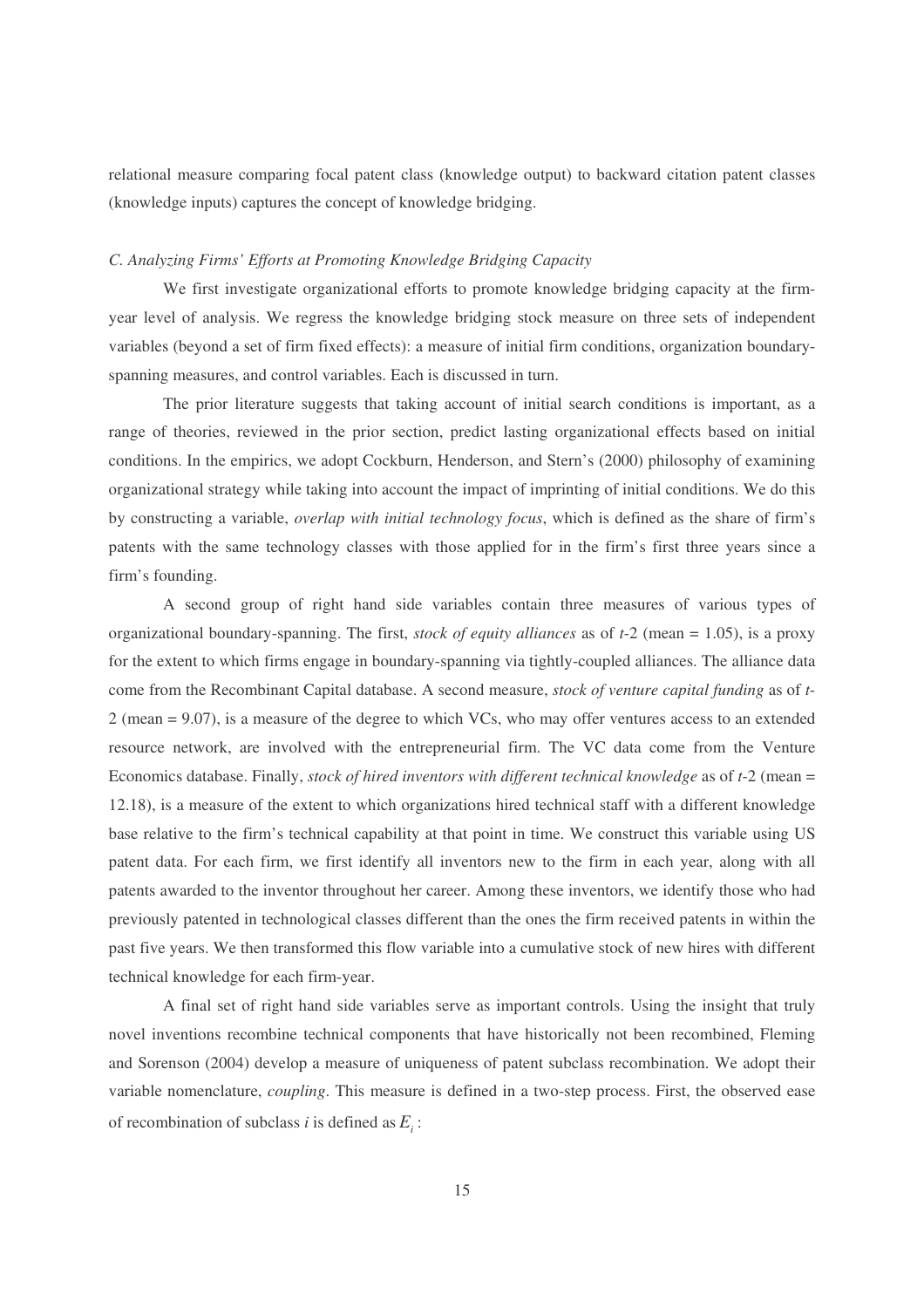$E_i =$  (# subclasses previously combined with subclass *i*) / (# previous patents in subclass *i*)

Next, the coupling of patent *j* is defined as  $K_j$ :

$$
K_j = (\# \text{ subclasses on patent } j) / \sum_{j \in i} E_i
$$

The *coupling* measure is therefore a measure of the difficulty of component combination in creating a patent, as benchmarked against the historic population of combinations of patent subclasses. A high level of *coupling* suggests that the focal patent uses subclass combinations that have historically been rarely observed. *Coupling* is an important control variable, as it implicitly adjusts for the technological distance of the focal invention, at least at the level of the focal patent classes.<sup>16</sup> We use this measure both at the firm-patent level (*coupling*; mean = 0.89) and aggregate the measure to the firm-year level and compute its stock (*stock of firm coupling*; mean = 6.00).

The *number of therapeutic areas* (mean = 3.14) indicates the number of therapeutic areas in which a firm operates, and is therefore a proxy for the firm's scope of operations. Finally, the variable *funding ease dummy* (mean = 0.34) is based on Lerner's (1994) index of biotechnology funding environment (including funds from VC, initial public offerings and other forms of external funding for biotechnology firms). The *funding ease dummy* is a proxy for funding environment munificence, and is an indicator of being in an environment in which the index reaches the top 10% of its distribution. The variable therefore takes a value of one when the funding environment is favorable for biotechnology firms. For start-up firms, resource constraints, such as access to financial and human capital, often limit business development. During periods when the venture capital environment is "hot" and funding is relatively easy to obtain, firms may enjoy more organizational slack and surplus resources, and may therefore experiment and engage in more exploratory search.

#### *D. Analyzing the Consequences of Knowledge Bridging*

A second analysis examines the consequences of knowledge bridging. At the firm-year level of analysis, two dependent variables measure organizational outcomes, FDA product approval and IPO hazard. At the firm-patent level of analysis, two variables measure innovative outcomes, patent forward citations and patent generality.

*FDA product approval* (mean = 0.17) is an indicator variable taking a value of one if the focal firm experienced an FDA product approval in year *t* (and zero otherwise). The variable *initial public*

<sup>&</sup>lt;sup>16</sup> Constructing an analogous control for the frequency of focal patent class-backward citation as compared to the population of all observed historic citing-cited patent class information would have been ideal. We use the coupling measure here both because it is likely to be correlated with the ideal measure and because it has been validated by prior research (Fleming and Sorenson, 2004). More pragmatically, developing a control for historic citing-cited patents is a very complex task that probably merits an entire paper unto itself.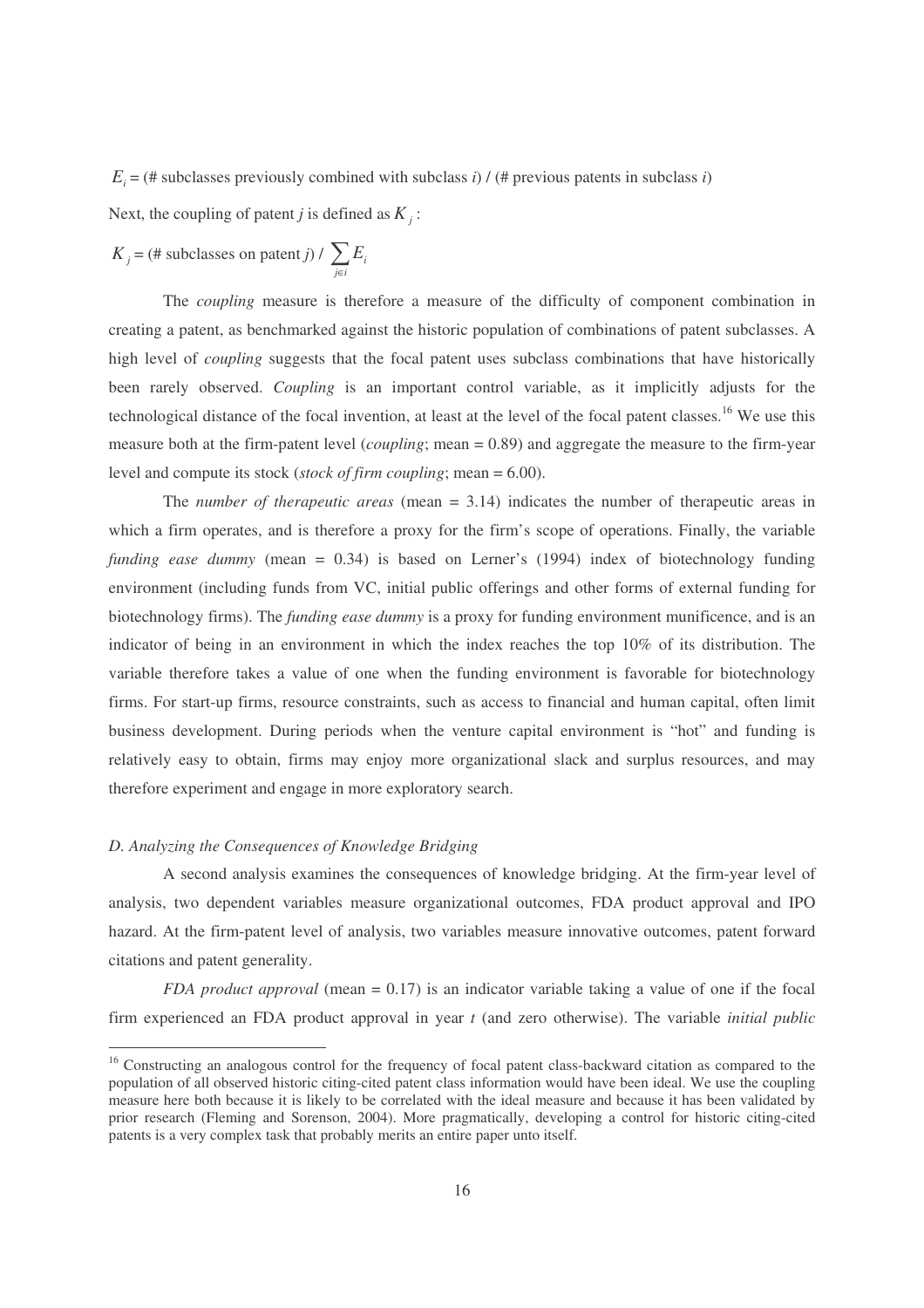*offering* (mean = 0.03) equals one if the firm experienced an IPO in year *t* (and zero otherwise). The variable *external forward citations* (mean = 2.43) counts the number of external citations to the focal patent within five years of its issue, a well-established measure of innovative impact (Hall et al., 2005; Jaffe and Trajtenberg, 2002). We restrict the forward citation count to those made by external entities (by excluding self-citations) to emphasize the importance of knowledge bridging across organizational boundaries. The second measure of innovative impact is *patent generality* (mean = 0.54). This variable is

defined as:  $G_i = \left| 1 - \sum_{j=1}^{j} \left( \frac{N_{ij}}{N_i} \right) \right| \left( \frac{N_i}{N_i - 1} \right)$  $\backslash$  $\parallel$ l ſ  $\mid N_i \overline{\phantom{a}}$ J 1 L  $\mathbb{I}$ L Г  $\int$  $\backslash$  $\overline{\phantom{a}}$ l  $=\left(1-\sum_{j=1}^J\left(\frac{N_{ij}}{N_i}\right)^2\right)\left(\frac{N_i}{N_i-1}\right)$ 2  $1 \setminus I^{\mathbf{v}}$ <sub>*i*</sub>  $\int \bigg\{ I^{\mathbf{v}}$ <sub>*i*</sub>  $\sum_{j}^J\left(\begin{array}{c}N_{ij}\end{array}\right)^2\left(\begin{array}{c}N_i\end{array}\right)$  $j=1$   $\langle V_i$  $\sum_{i}$  =  $1-\sum_{i=1}^{N} \left(\frac{N_{ij}}{N_i}\right)$   $\left(\frac{N}{N}\right)$ *N N*  $G_i = \left(1 - \sum_{i=1}^{J} \left(\frac{N_{ij}}{N}\right)^2 \middle| \left(\frac{N_i}{N}\right)\right)$ , where *i* indexes the patent, *j* indexes patent classes, and *N* 

represents counts of forward citations. The expression outside of the square brackets adjusts for bias associated with small numbers of forward patent counts (Hall and Trajtenberg, 2005). *Patent generality* measures the diversity of patent classes among forward citations (Henderson, Jaffe, and Trajtenberg, 1998). A high generality score suggests that a focal patent is being cited by other patents from a broader range of technological classes, and is likely to be more general-purpose or fundamental in its application. One might interpret a high generality score as a form of positive spillovers induced by the knowledgeoriginating firm.

The right hand side variables in the organization-level regressions include a subset of those described in the prior section, with one addition: the key independent variable, *stock of knowledge bridging* as of *t*-2. The analogous knowledge bridging measure in the firm-patent analysis is the *patent knowledge bridging* measure. 17

A number of other right hand side variables are used in the firm-patent analyses. A first set measures patent scope by counting the *number of primary patent classes* (mean = 2.27) and the *number of patent subclasses* (mean = 6.16). While our measures of patent scope are based on US patent classes, our results are robust to a measure of scope based on international patent class, which has been correlated with economic value (Lerner, 1994). Another control variable is for the *number of references to the scientific literature* (mean = 32.98), which may indicate the degree of reliance on more fundamental scientific knowledge. *Inventor patent experience at other firms* (mean = 6.63) is defined as the number of patents issued to a focal patent's inventors while employed by *other* organizations prior to the application date of the focal patent (mean  $= 6.6$ ). The measure aims to capture the degree to which inventors at a focal organization have patenting experience at other firms.

<sup>&</sup>lt;sup>17</sup> An alternate definition of knowledge bridging in the firm-patent analysis is the variable *patent originality* (mean = 0.53). This variable is defined similarly to *patent generality*, but uses backward citations instead (Henderson, Jaffe, and Trajtenberg, 1998). The higher a patent's originality score, the more diverse are the citations made by that patent to different technological classes. While *patent originality* is related to *patent knowledge bridging*, the conceptual difference is important: *patent originality* measures the breadth of patent classes cited, while *patent knowledge bridging* measures the overlap between a patent's own class and those it cites.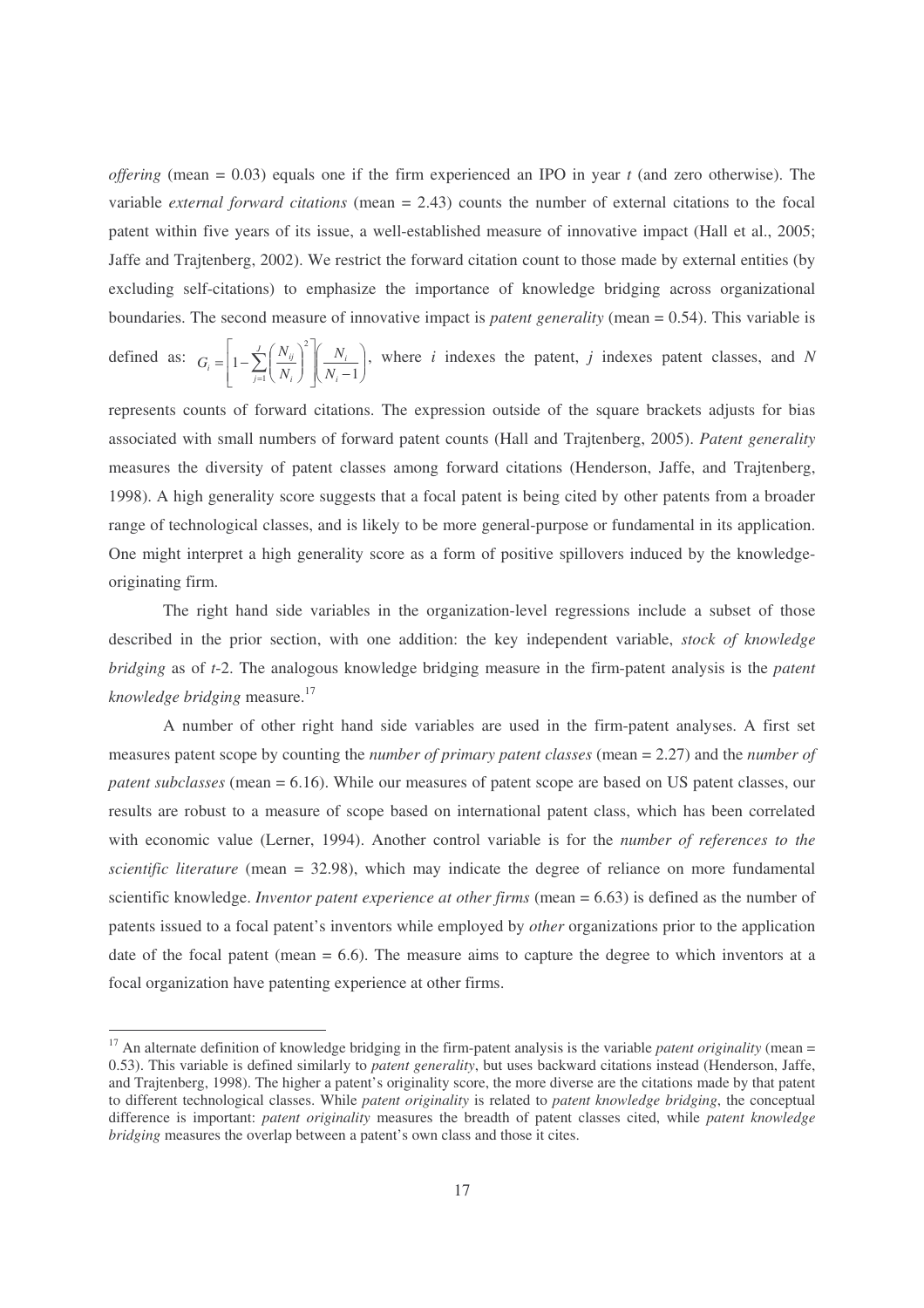#### **IV. Empirical Results**

#### *A. Efforts to Promote Knowledge Bridging*

The analysis of firms' efforts to promote knowledge bridging is presented in Table 3. The dependent variable is *knowledge bridging stock*, and the estimation method is firm fixed effects OLS regression, which allows us to mitigate the risk of unobserved time invariant firm effects overturning the results. The first column shows a specification with a single right hand side variable: *overlap with initial technology focus*. That variable is negative and statistically significant at the 1% level, suggesting that the more a firm overlaps in the same technical invention classes as its initial years, the less accumulated knowledge bridging stock the firm tends to have. This supports *H1*, which suggested that a firm's initial search direction will importantly affect its knowledge bridging use (though in the fully specified model, the estimated coefficient is no longer significant).

A second specification, (3-2), examines three boundary-spanning mechanisms: two year lagged stock values of *equity alliances*, *VC inflows*, and *hired inventors with different technical knowledge*. While the equity alliances variable is positive and statistically significant at the 10% level, the VC inflows variable is statistically indistinguishable from zero. The technical staff labor market effect is positive and statistically significant at the 1% level.

The third specification, (3-3), is a fully specified model with the right hand side variables from the first two specifications and the following controls: *stock of firm coupling* (*t*-2), *number of therapeutic areas*, and *funding ease dummy*. 18 The firm coupling variable is positive and statistically significant at the 1% level, suggesting that firms with more "difficult" inventions are associated with knowledge bridging behavior. The negative (and statistically significant) coefficient on the therapeutic areas variable suggests that the more areas the firm is involved in, the *less* knowledge bridging it undertakes. This result is contrary to a hypothesis of economies of scope associated with a higher stock of knowledge bridging technological search. As for the main right hand side variables, the overlap with initial technology focus variable, while estimated with a negative coefficient, is no longer statistically significant. The positive *hired inventors with different technical knowledge* effect persists at the 1% level, while the *stock of VC inflows* (*t*-2) effect is now estimated with a negative and statistically significant coefficient. The latter result suggests that on balance, a higher level of VC investment is *negatively* associated with knowledge bridging search. This might result from a VC selection effect in which on average, VCs are selecting start-ups which are not using knowledge bridging based search. This in turn may result from the time

<sup>&</sup>lt;sup>18</sup> The number of observations in the first and third specifications of Table 3 is 15% less than the second specification because several firms did not patent within the first three years of founding, which is an input to the variable *overlap with initial technology focus*.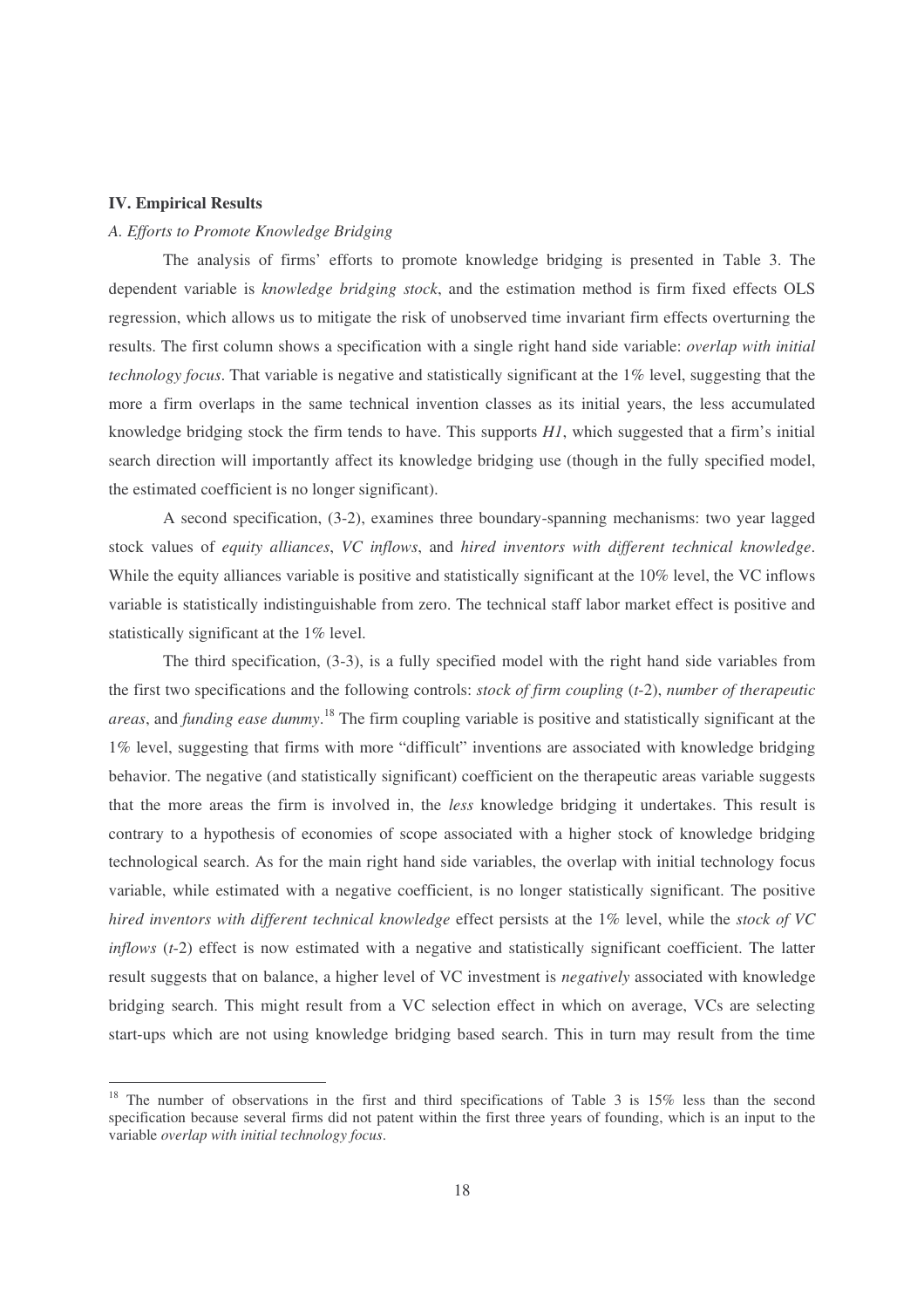pressure associated with the VC fundraising and investing cycles (e.g., Gompers and Lerner, 1999) and the possible effect on entrepreneurial decision making choices. A second possibility is that VC involvement in the venture helps focus the entrepreneurial team on product development and execution for commercialization success. We are unable to empirically distinguish between these explanations, though they are both consistent with the estimated results.

#### *B. Firm Performance Impact of Knowledge Bridging*

In this sub-section, we examine correlates of two organizational performance variables, the probability of an FDA drug approval and the hazard rate of an IPO (both analyses are contained in table 4). The unit of analysis in the table is again a firm-year.

We begin with the regressions of the likelihood of developing an FDA-approved drug in a given year. Because the dependent variable is an indicator variable, and because we control for fixed firm effects across the panel, we employ fixed effects logit regressions. In the first column of Table 4, we show a parsimonious specification with only the variable *knowledge bridging stock* (lagged two years) and firm fixed effects on the right hand side. The accumulated stock of knowledge bridging represents a firm level aggregation of the knowledge bridging variable, based on patents granted as of two years ago. The estimated coefficient is positive at the 10% significance level.

A second specification, (4-2), adds controls variables for the degree of innovative difficulty associated with the stock of firms' patents evaluated as of two years ago (*stock of firm coupling*), a proxy for the size and scope of the firm (*number of therapeutic areas*), and an indicator variable for time periods in which entrepreneurial funding is relatively easy as measured by the upper 10% of the Lerner biotechnology index (*funding ease dummy*). The coefficient on *knowledge bridging stock* is quantitatively larger relative to model (4-1), though it is still significant only at the 10% level. The results reported in this table are largely unchanged if all of the stock variables are depreciated at an 18% rate using an exponential decay rate as suggested by the literature (e.g., Argote et al., 1990).<sup>19</sup>

In the final two columns of Table 4, we explore the relationship between organizational knowledge bridging and the hazard of an IPO (conditional on not having undertaken an IPO by the last time period). The public markets are a significant source of entrepreneurial funding for firms in the biotechnology industry, and so examining the timing of an IPO is highly relevant in this context. Firms in the analysis start being "at risk" for an IPO at the time they are founded. The same right hand side variables and specification structure as used in the prior two columns are employed here. The reported coefficients in the final two specifications of Table 4 are hazard ratios, and so values significantly larger

<sup>&</sup>lt;sup>19</sup> The notable difference is that the *number of therapeutic areas* variable in regression (4-2) is no longer statistically significant at the 10% level.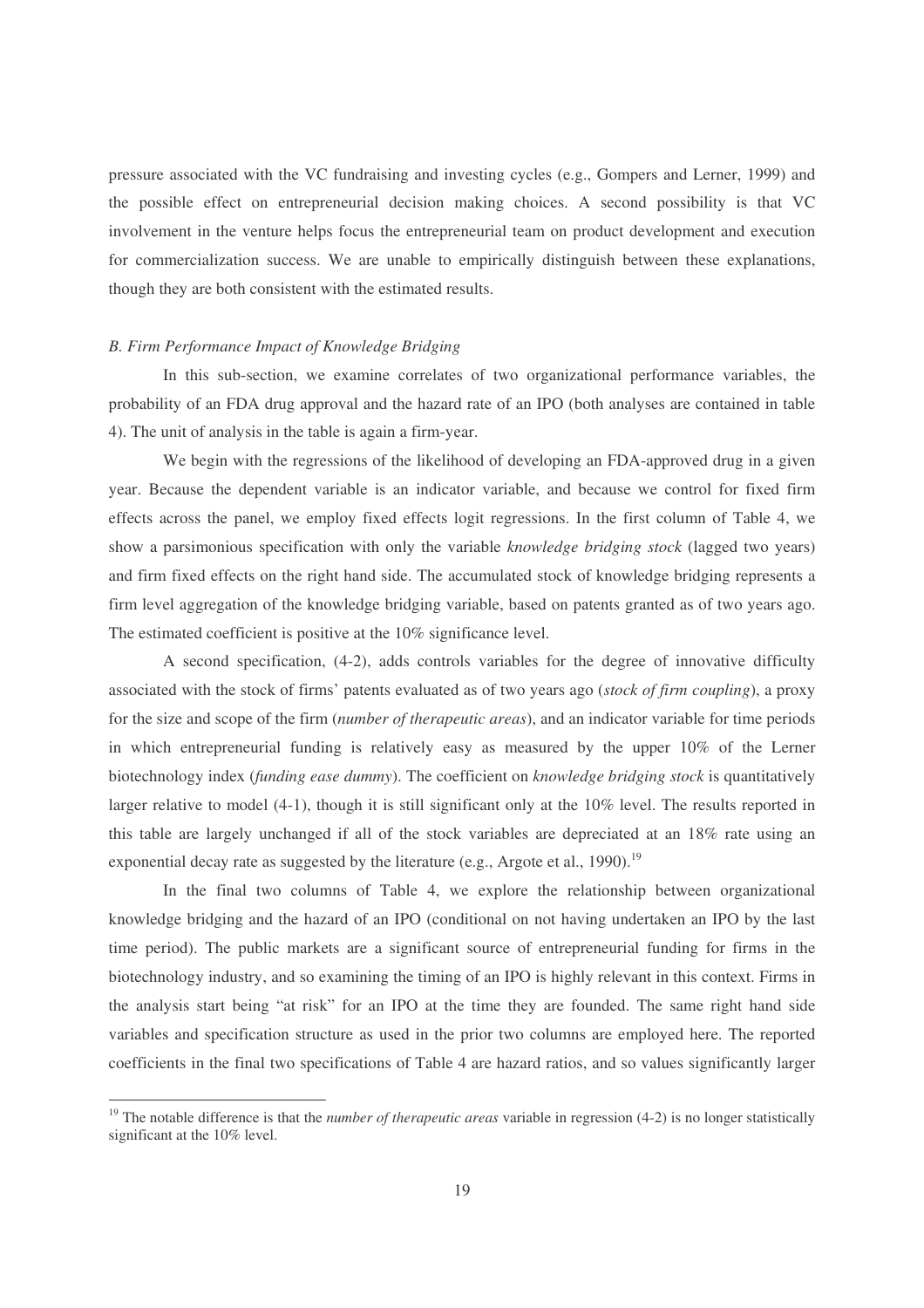than one represent increases in the hazard of an IPO, while the opposite is true for estimates significantly less than one. In both specifications (4-3 and 4-4), we find that knowledge bridging increases the hazard of an IPO.

The overall results from the table can be easily summarized. First, the *knowledge bridging stock* variable is consistently positive at the 1% level across the specifications. Second, the *number of therapeutic areas* measure is positive and significant at the 1% level. As before, the interpretation could be either a true scope effect, or could simply proxy for firm size and/or stage of development.

#### *C. Innovative Impact of Knowledge Bridging*

In the remaining two empirical tables, we examine the innovative impact of knowledge bridging at the firm-patent level, and so the unit of observation in Tables 5 and 6 is a patent. We begin the analysis in Table 5 by studying the correlates of the number of external forward citations within 5 years of patent issue, a well-established measure of innovative impact (Jaffe and Trajtenberg, 2002). We restrict the forward citation count to those made by external entities (excluding self-citations) to emphasize the importance of knowledge bridging across organizational boundaries. 20 Specifying a citation window of five years post patent issue allows for a meaningful citation comparison across observations. Since the dependent variable in the analysis is a non-negative count, we estimate negative binomial models.

A first specification, (5-1), does not cluster the patents by firm, and reports a parsimonious regression specification: patent knowledge bridging is the sole right hand side variable. The next column adjusts for added information we have about each observation by including fixed effects for each of the following: firms, patent application cohort, and primary patent class fixed effects. Controlling for each of these groups of potential effects is important because each different group could have different baseline forward citation rates. For example, due to the censoring of forward citations, it is important to include the patent application year fixed effects.<sup>21</sup> While the knowledge bridging effect is slightly diminished when the fixed effects are included, the statistical significance of the knowledge bridging variable remains significant at the 5% level.

The next specification, (5-3), adds control for a host of additional patent qualities. The first group controls for patent scope via measures of *number of patent classes* and *number of patent subclasses* (these are based on USPTO classes, though results using international patent class-based proxies for patent scope are consistent). The *number of patent subclasses* is correlated with forward citations. These scope

<sup>&</sup>lt;sup>20</sup> The results are also generally robust to inclusion of self forward citations.

<sup>&</sup>lt;sup>21</sup> An alternate approach is to deflate the forward citations by the average value for its scientific field-year cohort as a fixed effect, as discussed in Jaffe and Trajtenberg (2002). Because we do not use the National Bureau of Economic Research dataset for our patent data (the NUS patent project allows us to access more recent patent data), we do not use these deflators in our analysis.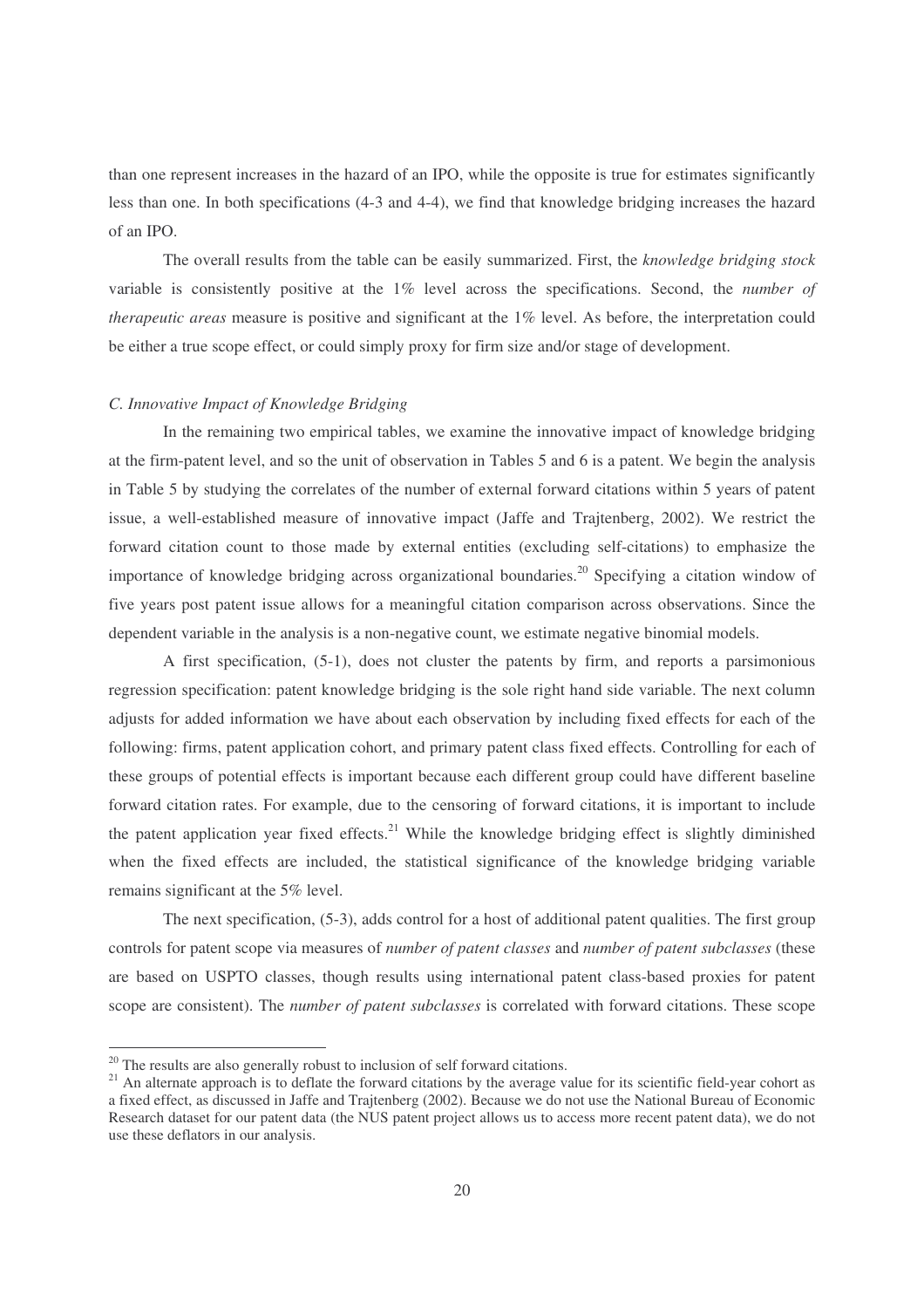variables are important controls, as different inventions may have different forward citation possibilities due to differences in the technical terrain they cover.

Within specification (5-3), a second group of variables aim to control for the extent to which patents span boundaries, and so would be otherwise potentially subject to different rates of forward patent citations. We include a variable for the *number of references to the scientific literature* (as opposed to references to prior patents), which Fleming and Sorenson (2004) have used as an important control variable. We also control for *inventor patent experience at other firms*, which is a proxy for the degree to which inventors at the focal firm had prior experience patenting in other organizations.

A third set of variables in specification (5-3) controls for the "innovativeness" of a particular patent. We use Fleming and Sorenson's (2004) measure, *coupling*, which measures the degree to which a focal patent uses subclass combinations that have historically been rarely observed. *Coupling* is an important control variable, as it implicitly adjusts for the technological distance of the focal invention, at least at the level of the focal patent classes (the estimated coefficient is negative and statistically significant). An included squared term of *coupling* tests the linearity of the *coupling* effect (this variable is positive and statistically significant).

The next specification, (5-4), substitutes *patent originality* as the measure of patent level knowledge bridging which maintaining all of the patent controls from the prior specification. The originality measure is defined as the Herfindahl-Hirschman concentration index of the backward cited patent classes of the focal patent. A more original patent is therefore one with a higher diversity (lower concentration) of backward patent classes. In contrast to our measure of *patent knowledge bridging*, however, *patent originality* does not comparatively evaluate the focal patent class in relation to the patent classes of the backward cited patent classes. Using the originality measure as an alternate measure of the bridging concept yields a positive and statistically significant estimate (at the 1% level), controlling for the same effects as the prior specification.

It is well-established that the economic value of patents is highly skewed, with only a small number of patents holding most of the collective value (e.g., Harhoff et al., 1999). Hence, it would be worthwhile to examine how well knowledge bridging predicts the likelihood that a given patent is in the right tail of the patent value distribution. We therefore examine a fixed effects logit model of the probability of being in the top 10% of the forward citation distribution in specification (5-5). We employ the same right hand side variables as in specification (5-3), and find that knowledge bridging is positively associated with being in the top 10% of the sample external forward citation distribution. In this specification, we include fixed effects for only the six most frequently occurring primary patent classes because a specification that includes the full set of primary patent classes does not converge.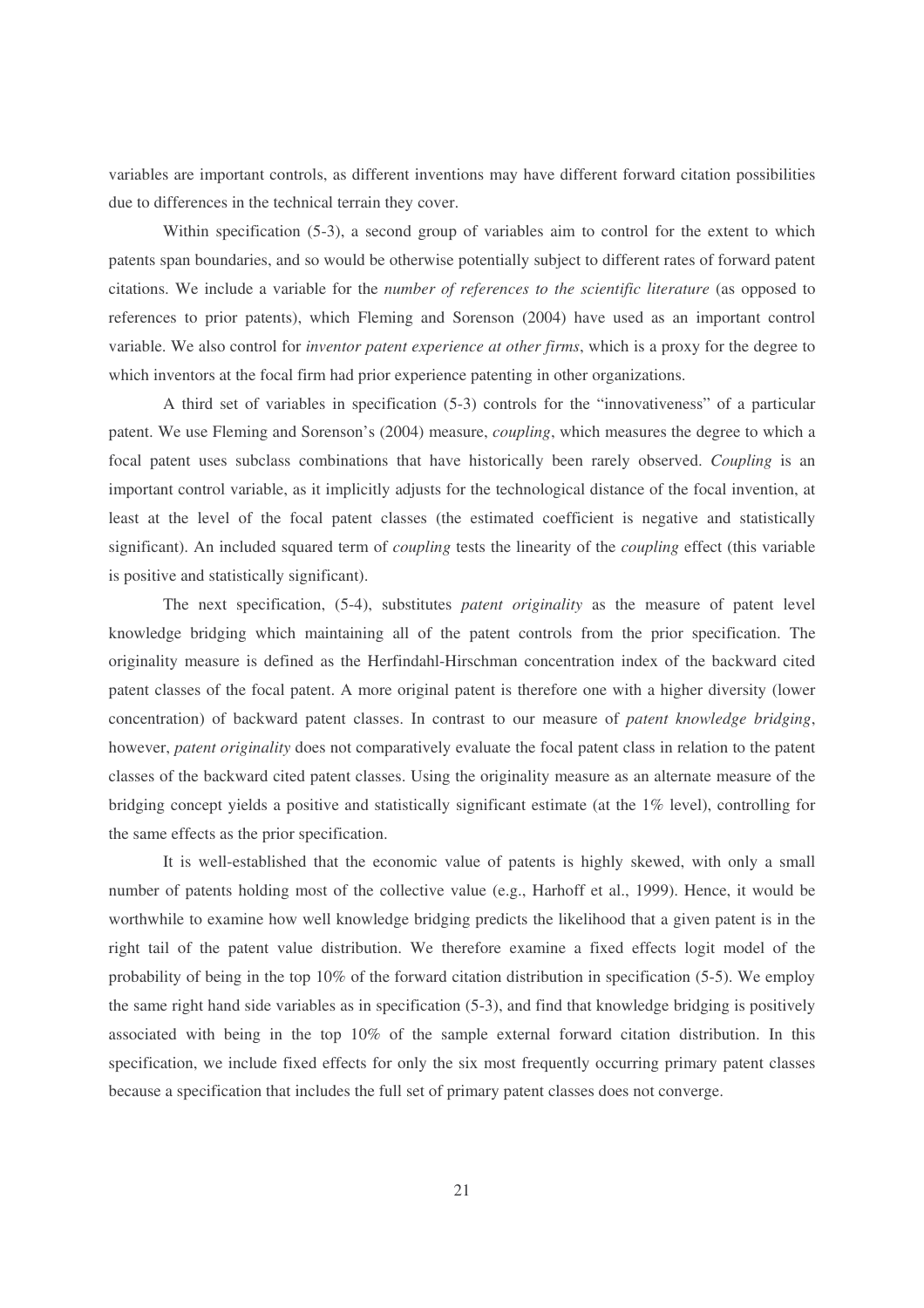In Table 6, we examine the impact of knowledge bridging on *patent generality*, an alternative measure of innovative performance. A patent with high generality is one that has other patents from a broader range of technological classes citing the focal patent. This measure has been used by Henderson, Jaffe, Trajtenberg (1998) and others as a proxy for innovative performance, especially as related to the production of more "fundamental" or "general" inventions. We use fixed effects OLS models in these analyses, and employ a parallel empirical specification structure as that used in Table 5.

The first two columns in the table, models (6-1) and (6-2), show that patent knowledge bridging is correlated with *patent generality* with or without firm, patent class, or patent application year effects. In both cases, the main knowledge bridging effect is statistically significant at the 1% level. The same groups of patent controls are included in the third column as found in Table 5, with the addition of one variable: forward citation from 1976 through 2004. This variable controls for the possibility of different profiles of patent generality merely as a consequence of different counts of forward citation rates over the time period in which electronic records of patent data are available to us. The bridging measure continues to be significant at the 1% level in the regression.

In specification (6-4), we substitute the variable *patent originality* for the measure of knowledge bridging. The net effect is similar, both statistically and quantitatively.<sup>22</sup> Finally, we investigate whether patent knowledge bridging is correlated to the likelihood of being in the top 10% of the generality distribution (within this sample) using a fixed effects logit model in specification (6-5). We find statistical support for the bridging effect at the  $1\%$  level, as before.<sup>23</sup>

#### **V. Discussion and Conclusions**

In this paper, we conceptualize a process model of knowledge bridging in which individual and organizational level processes act to influence a firm's capacity to conduct knowledge bridging search and to capitalize on that capability. The process model combines and elucidates several components discussed by organizational theorists. Moreover, we design and empirically test important parts of the model. The commercialization of recombinant DNA technology via non-exclusive licensing offers a fortuitous empirical setting in which initial technology is uniform, and in which multiple new ventures were started in an attempt to exploit that technology. This clean empirical setting allows us to study the

 $22$  This may not be so surprising given the 58% correlation between the two variables. If we enter patent knowledge bridging and patent originality into the same specification (together with the full set of control variables), the patent knowledge bridging variable is still estimated with a positive coefficient, albeit at a reduced level. The same does not hold true for a similar right hand side specification in a negative binomial specification of the number of external forward citations within five years of patent issue. Presumably the collinearity of the bridging and originality measures is more severe in the forward citation regression relative to the generality regression.

<sup>&</sup>lt;sup>23</sup> The results become statistically noisier with higher thresholds of being in the extreme right tail of the innovative performance distribution, though the results on the probability of being in the upper 5% of the external forward citation and generality distributions are robust at the 10% and 5% levels, respectively.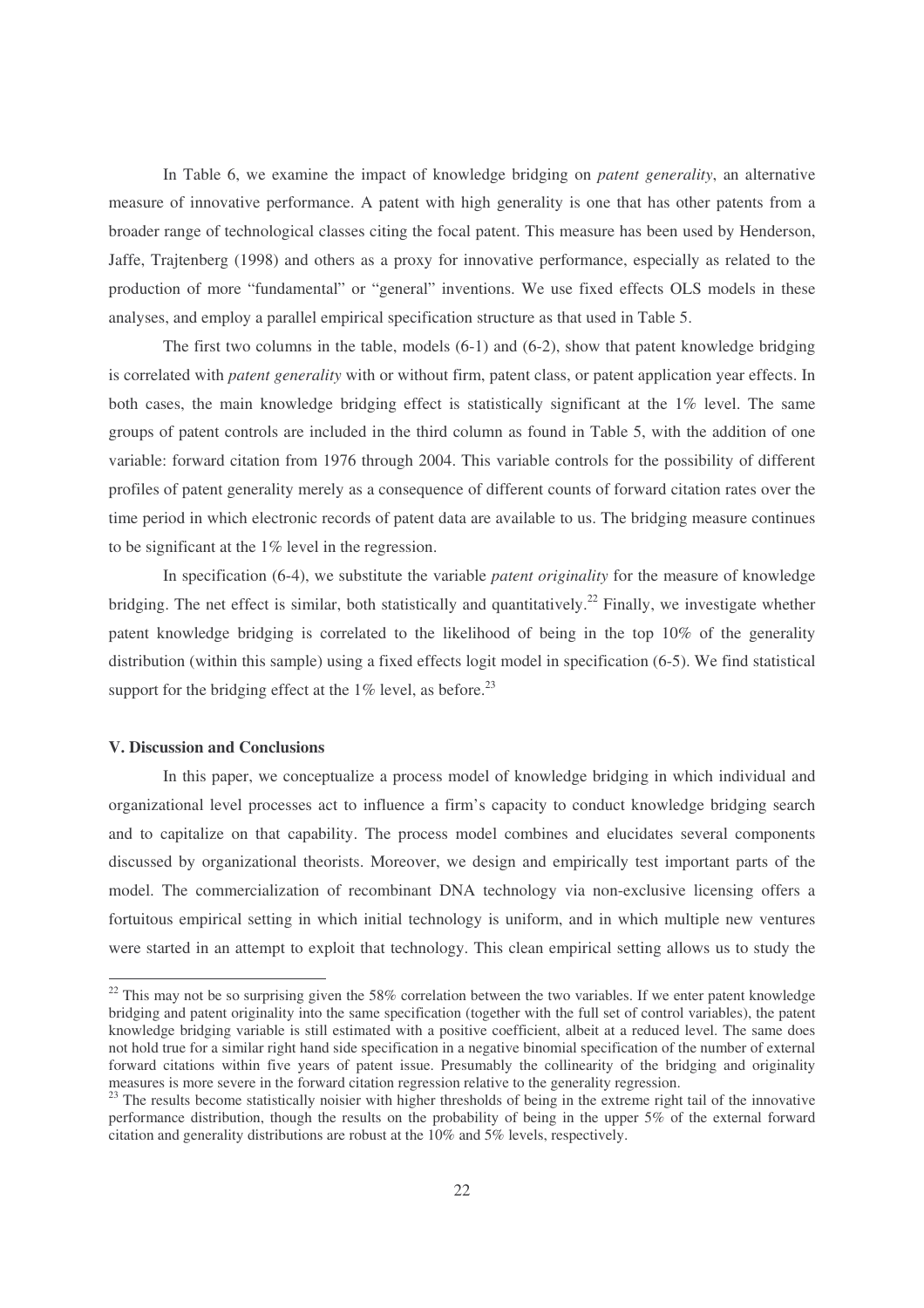efforts of firms in building knowledge bridging capability and its performance implications, without the potential confounding effects of diverse initial technologies or firms at different stages of their life cycle. We find that the practice of hiring technical staff with a diverse technical knowledge base is associated with higher knowledge bridging use, as is engaging in more "difficult" inventions as measured by historic combinations of patent classes. Those firms with a high level of VC funding tended to use knowledge bridging *less* often, as did firms operating in a larger number of therapeutic areas. The VC effect may result either from a selection effect by VCs (and their investment preferences) or as a consequence of VC involvement in focusing new ventures on product development and commercialization. Unfortunately, we are unable to distinguish these effects using our data.

In the analysis of organizational consequences of knowledge bridging at the firm-year level, we find that knowledge bridging is correlated both with the hazard of an initial public offering as well as the likelihood of FDA drug approval. We also examine the innovative impact of knowledge bridging at the firm-patent level of analysis. We find firms' inventions that exhibit knowledge bridging garner higher levels of external forward patent citations, and are more "general" in nature, being cited by a more diverse array of future patents.

While these results help give us a better understanding of the knowledge bridging phenomenon, two interpretational issues merit discussion. These involve: (1) firms' efforts to promote knowledge bridging, and (2) inference based on patent data. Each is discussed in turn.

There are a number of issues related to interpreting firms' efforts at promoting knowledge bridging. First, a more comprehensive analysis addressing possible omitted variable bias and causality would be worthwhile. Our empirical strategy in this paper was to include firm fixed effects in the regression analyses. If there are firm-specific, temporally changing variables which significantly affect knowledge bridging capacity that are uncontrolled in the analysis, our results may suffer from omitted variable bias. For example, organizational search importantly depends on managerial aspiration levels (e.g., Greve, 1998 and references therein), which may change over time and are difficult for analysts to observe (and measure). As well, organizational failure may trigger organizational search (Cyert and March, 1963; Bromiley, 1991). Another issue is the causal direction of the results. Our empirical strategy relies on a temporal sequencing argument to infer causality (knowledge bridging stock as a function of time-lagged values of firms' boundary-spanning activity). However, knowledge bridging could still be a cause rather than a consequence of these boundary-spanning activities; ideally, one would like to uncover more fundamental "triggers" of knowledge bridging oriented search. Future efforts may wish to apply more sophisticated tools (e.g., instrumental variables regressions) to better understand causality and/or better understand the origins of knowledge bridging behavior.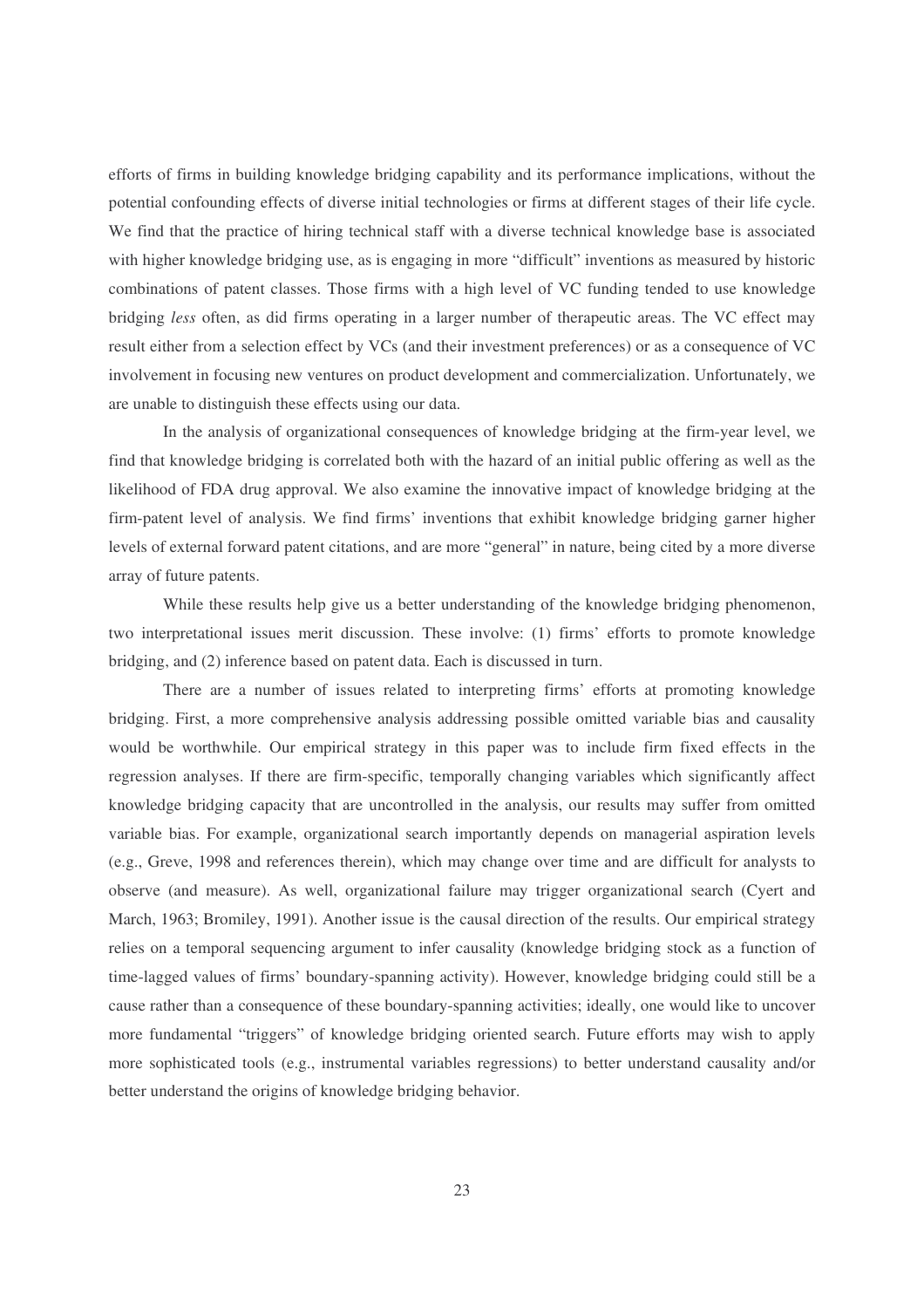A second area related to promoting knowledge bridging is that we are not able to observe failed efforts to innovate. We therefore hesitate to give prescriptive advice without a better understanding of the costs associated with trying to induce bridging. Firms may face different costs when accessing, storing, recombining and cross-applying knowledge. Bridging highly disparate knowledge domains can lead to valuable recombinations, but making the investment may not be worthwhile for the average individual or organization. 24

A third interpretational issue relating to firms' efforts to promote knowledge bridging is the process by which knowledge bridging-oriented invention takes place. The debate on the extent to which social interaction is necessary for invention (including knowledge bridging invention) is a long-standing one (e.g., Gilfillan [1935] versus Usher [1954]), and relates to the individual versus team nature of invention and innovation. While anecdotes supporting either view can be offered, it is difficult empirically to adjudicate between these views using patent data, as we only observe successful inventions which are granted patents. In any case, we know of no systematic effect in this realm that would bias our results.

A separate set of issues surround the use of patent data. The costs and benefits to patent-based measures have been extensively discussed elsewhere (see for example, Jaffe and Trajtenberg, 2002). The main issue here is whether our knowledge bridging measures adequately capture the phenomenon of reapplying technical knowledge from one domain to innovate in another. We believe that the measures we employ and develop are reasonable proxies, though as with any measures, they may be imperfect. Measures similar to ours are used in the scientometric literature: journal articles that cite work from a variety of fields are more likely to have borrowed, recombined and extended knowledge from a broader range of academic disciplines than journal articles that cite only other studies from the same knowledge domain.

A second issue involving patent citation data is that inventors might strategically cite prior art across technical domains to appear more novel, thus improving the likelihood of receiving a patent in the first place. Inventors have an incentive not to over-cite in this manner, however, since doing so will enlarge the relevant prior art, thus narrowing the scope of the patent. Reinforcing this, patent examiners are charged with ensuring relevant citations, since citations are used as a legal device to circumscribe patent scope through the identification of prior art. The ideal way to test for this effect would be to assemble a sample of patent applications, some of which are granted, others of which are not—and look

<sup>&</sup>lt;sup>24</sup> Efforts at bridging, as in any exploratory search process, may be expected to have higher failure rates relative to local search efforts, but individuals and firms may wish to allocate a certain percentage of their efforts into such endeavors (which have associated policy implications, such as designing effective incentives for such behavior), in order to leave open the possibility of higher variance returns (higher potential upside) relative to local search.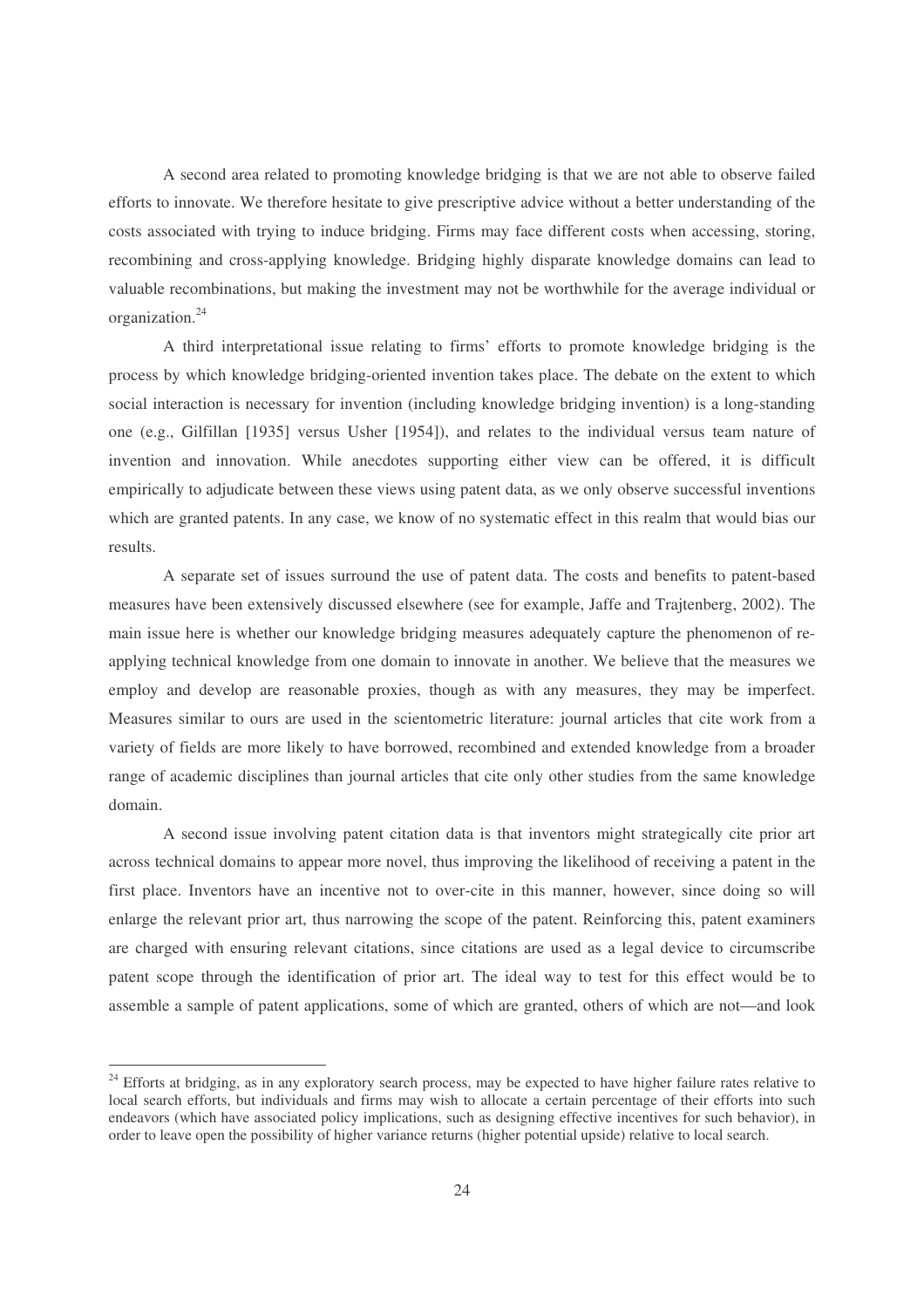for differences based on prior art. Without conducting a well-designed study on the topic, however, we are not prepared to speculate on potential bias from this issue.

A third issue relates to the reliability of patent citations as a measure. Alcacer and Gittelman (forthcoming) argue that patent examiner-imposed citations may be an important phenomenon. If true, then our calculation of the knowledge bridging measures may not accurately represent search behavior by scientists and organizations. Because the data on patent examiner-imposed citations are only available since 2001, we are not able to empirically examine the extent to which this phenomenon holds in our sample. We are ultimately concerned, however, with knowledge *use*, and as long as each patent does depend on other patents it cites for prior technical knowledge, we are less concerned about whether a patent examiner or the inventor herself was responsible for adding those citations to the patent.<sup>25</sup>

We end with some thoughts on ways to extend this research given the discussion in this section. First, while we have taken a first step at empirically accounting for prior *access* to exploratory search mechanisms (which of course is a pre-requisite to using any form of boundary-spanning activity), we believe that this issue needs more systematic attention in this literature. This relates to differential organizational costs of building knowledge bridging capabilities discussed above, as well as to differential firm-level productivity for a given level of investment in organizational knowledge bridging capability. Second, while we purposefully investigated knowledge bridging in a well-controlled empirical setting, and so believe that the reported results are conservative, it would be useful to examine the phenomenon in other arenas to better understand the generality of our results, particularly given the relatively modest sample size in this study (reassuringly, Roy's [2006] empirical results, which address related concepts, are broadly consistent with those reported here). Finally, a micro-level analysis of how firm managers facilitate or encourage knowledge bridging would be interesting. For example, to what extent do firm policies such as allowing scientists to engage in the broader scientific community (e.g., Henderson and Cockburn, 1994) or setting aside time for engaging in scientific endeavors (such as at 3M or Google Labs) result in more knowledge bridging? Exploring these and other firm-level mechanisms would deepen our understanding of knowledge bridging.

<sup>&</sup>lt;sup>25</sup> Thompson and Fox-Kean (2005) raise concerns over the patent matching procedure used by Jaffe, Trajtenberg and Henderson (1993). In their study of the geographic localization of knowledge spillovers, Jaffe et al. use patent citations to create a matched sample, which they use to control for the pre-existing distribution of inventive activity. The empirical design in our paper does not rely on constructing such patent citation-based matched samples.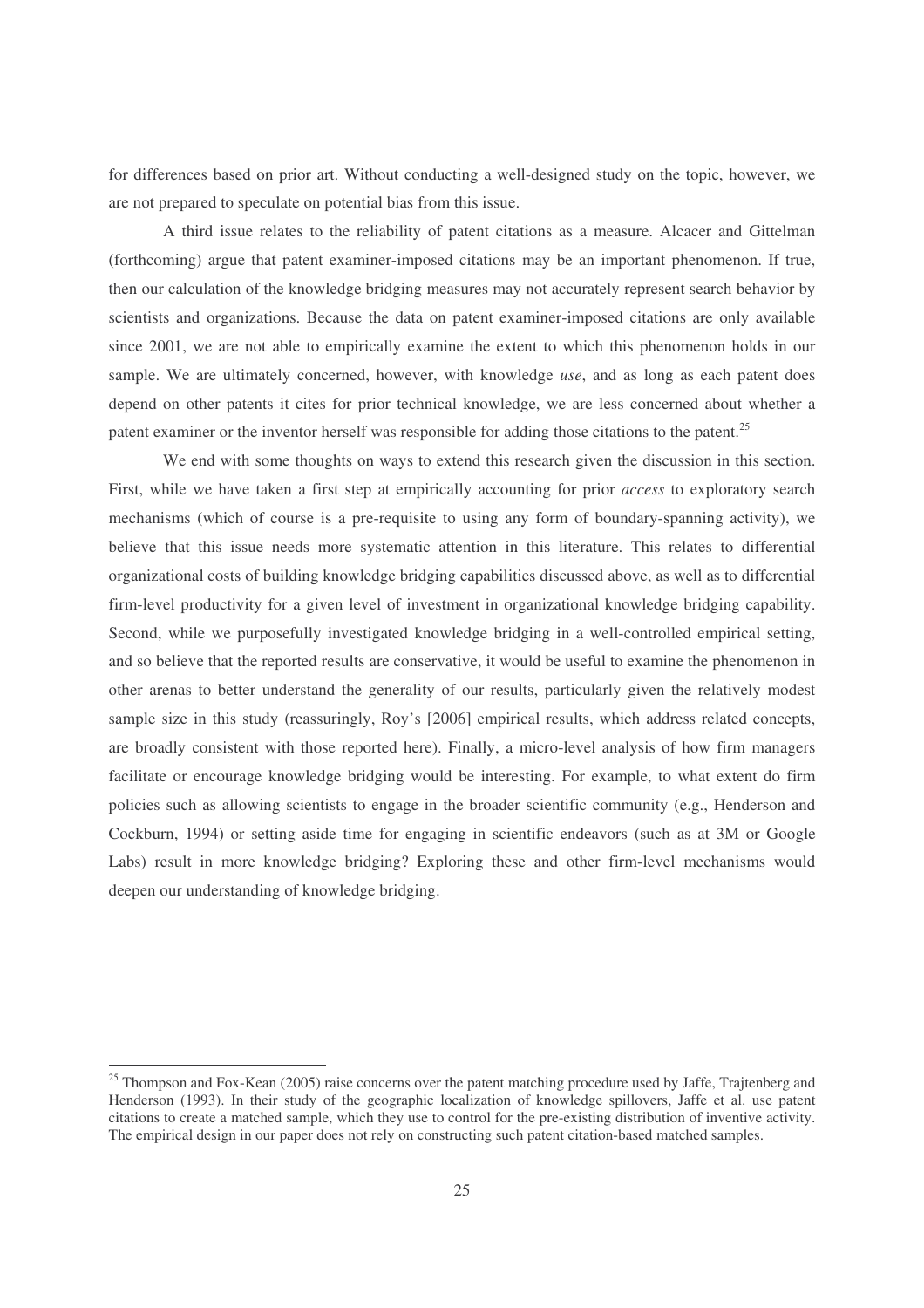#### **References**

Adner, R. and D. Levinthal (2000). "Technological Speciation and the Emergence of Emerging Technologies," in G. Day and R. Shoemaker, eds. Wharton on Emerging Technologies. John Wiley & Sons.

Ahuja, G. and C. Lampert (2001). "Entrepreneurship in the Large Corporation: A Longitudinal Study of How Established Firms Create Technological Breakthroughs," *Strategic Management Journal*, 22: 521- 543.

Alcacer, J. and M. Gittelman (forthcoming). "Patent Citations as a Measure of Knowledge Flows: The Influence of Examiner Citations," *Review of Economics and Statistics*.

Allen, T.J. (1977). Managing the Flow of Technology. MIT Press: Cambridge, MA.

Almeida, P. and B. Kogut (1999). "Localization of Knowledge and the Mobility of Engineers in Regional Networks," *Management Science*, 45: 905-917.

Argote, L., S. Beckman, and D. Epple. (1990). "The Persistence and Transfer of Learning in Industrial Settings," *Management Science*, 36(2): 140–154.

Baldwin, C. and K. Clark (2000). Design Rules: The Power of Modularity. MIT Press, Cambridge, MA.

Baron, J.N., M.D. Burton, and M.T. Hannan (1996). "The Road Taken: Origins and Evolution of Employment Systems in Emerging Companies," *Industrial and Corporate Change*, 5: 239-275.

Basalla, G. (1988). The Evolution of Technology. Cambridge University Press, Cambridge, UK.

Biais, B. and E.C. Perotti (2003). "Entrepreneurs and New Ideas," Toulouse and University of Amsterdam working paper.

Boeker, W. (1989). "Strategic Change: The Effects of Founding and History, *Academy of Management Journal*, 32: 489-515.

Bromiley, P. (1991). "Testing a Causal Model of Corporate Risk Taking and Performance," *Academy of Management Journal*, 34: 37-59.

Brown, S.L. and K.M. Eisenhardt (1997). "The Art of Continuous Change: Linking Complexity Theory and Time-Paced Evolution in Relentlessly Shifting Organizations," *Administrative Science Quarterly*, 42: 1-34.

Burt, R. (1992). Structural Holes: The Social Structure of Competition. Harvard University Press, Cambridge, MA.

Burt, R. (2004). "Structural Holes and Good Ideas," *American Journal of Sociology*, 110: 349-399.

Cockburn, I., R. Henderson, and S. Stern (2000). "Untangling the Origins of Competitive Advantage," *Strategic Management Journal*, 21: 1123-1145.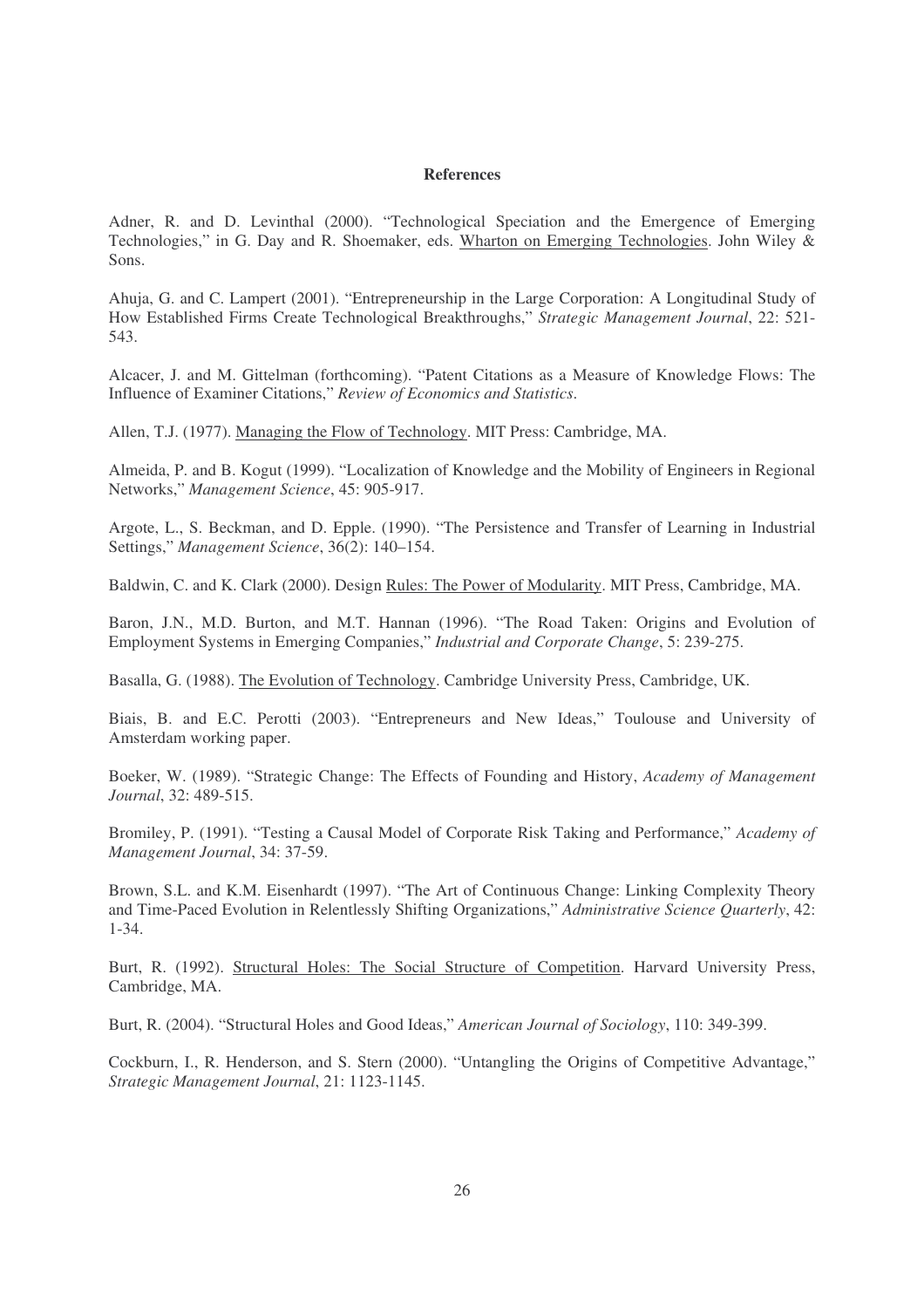Cohen, W.C. and D.A. Levinthal (1990). "Absorptive Capacity: A New Perspective on Learning and Innovation," *Administrative Science Quarterly*, 35: 128-152.

Crane, D. (1972). Invisible Colleges: Diffusion of Knowledge in Scientific Communities. University of Chicago Press: Chicago.

Cyert, R.M. and J.G. March (1963). A Behavioral Theory of the Firm. Blackwell Publishers: Malden, MA.

DiMasi, J.A. (2000). "New Drug Innovation and Pharmaceutical Industry Structure: Trends in the Output of Pharmaceutical Firms," *Drug Information Journal* 34: 1169-1194.

Fleming (2001). "Recombinant Uncertainty in Technological Search," *Management Science*, 47: 117-132.

Fleming and Sorenson (2001). "Technology as a Complex Adaptive System: Evidence from Patent Data," *Research Policy*, 30: 1019-1039.

Fleming and Sorenson (2004). "Science as a Map in Technological Search," *Strategic Management Journal*, 25: 909-928.

Gans, J.S., D.H. Hsu and S. Stern (2002). "When Does Start-up Innovation Spur the Gale of Creative Destruction?" *RAND Journal of Economics*, 33: 571-586.

Gavetti, G. D. Levinthal and J. Rivkin (2005). "Strategy Making in Novel and Complex Worlds: The Power of Analogy," *Strategic Management Journal*, 26: 291-712.

Gilfillan, S.C. (1935). The Sociology of Invention. MIT Press: Cambridge, MA.

Gomes-Casseres, B., A.B. Jaffe, and J. Hagedoorn (forthcoming). "Do Alliances Promote Knowledge Flows?" *Journal of Financial Economics*.

Gompers, P. and J. Lerner (1999). The Venture Capital Cycle. MIT Press: Cambridge, MA.

Greve, H.R. (1998). "Performance, Aspirations, and Risky Organizational Change," *Administrative Science Quarterly*, 43: 58-86.

Griliches, Z. (1992). "The Search for R&D Spillovers," *The Scandinavian Journal of Economics*, 94: Supplement 29-47.

Hall, B, A.B. Jaffe, and M. Trajtenberg (2005). "Market Value and Patent Citations," *RAND Journal of Economics*, 36:16-38.

Hall, B. and M. Trajtenberg (2005). "Uncovering GPTs Using Patent Data," in Antonelli, Foray, Hall, and Steinmueller (eds.), *Festschrift in Honor of Paul A. David*, Edward Elgar.

Hargadon, A. and R. Sutton (1997). "Technology Brokering and Innovation in a Product Development Firm," *Administrative Science Quarterly*, 42: 716-749.

Hargadon, A. (2002). "Brokering Knowledge: Linking Learning and Innovation," Research in Organizational Behavior, 24:41-85.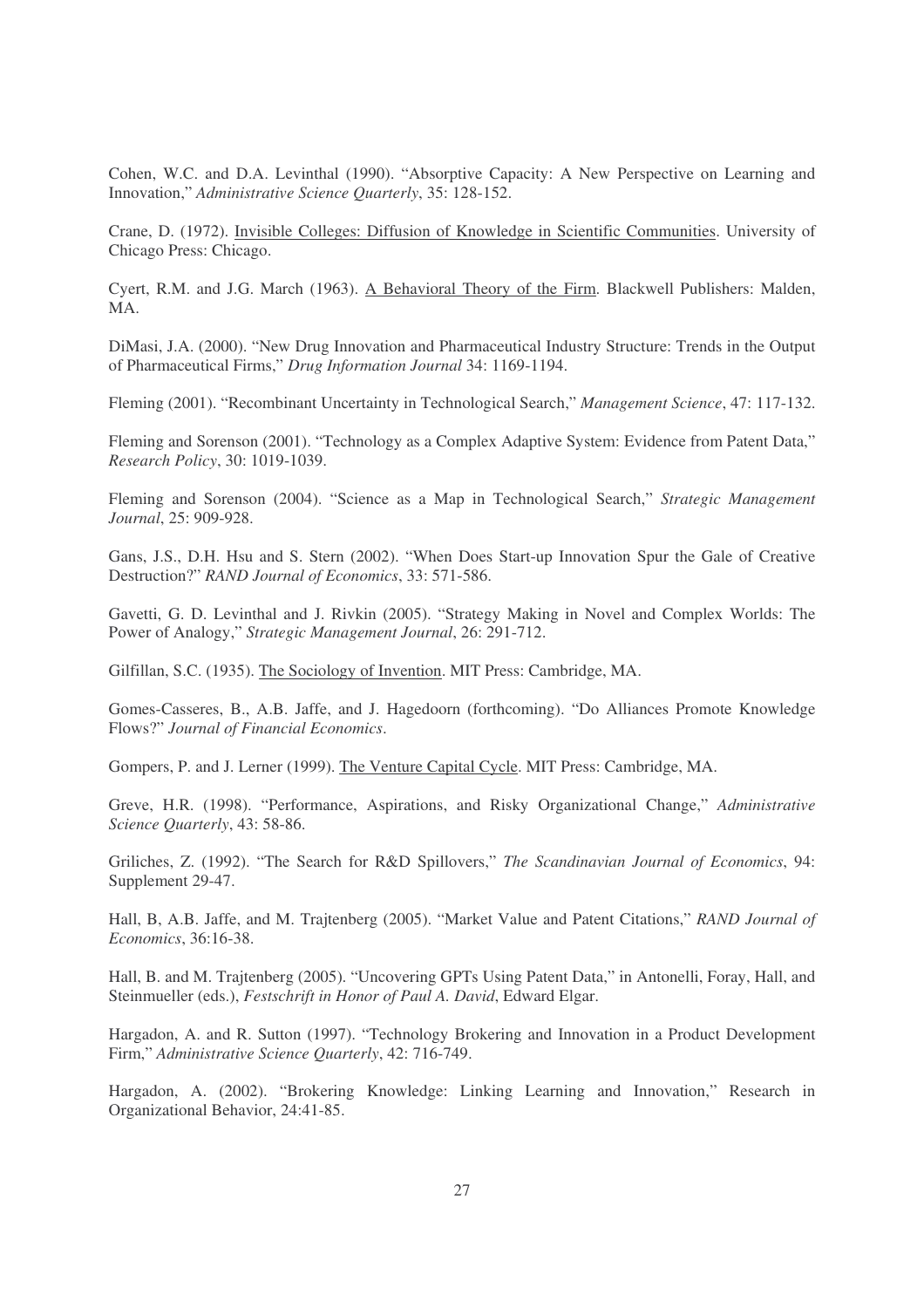Harhoff, D., F. Narin, F.M. Scherer, and K. Vopel (1999). "Citation Frequency and the Value of Patented Inventions," *Review of Economics and Statistics*, 81: 511-515.

Helfat, C.E. (1994). "Evolutionary Trajectories in Petroleum Firm R&D," *Management Science*, 40: 1720-1747.

Henderson, R.M. and K.B. Clark (1990). "Architectural Innovation: The Reconfiguration of Existing Product Technologies and the Failure of Established Firms," *Administrative Science Quarterly*, 35: 9-30.

Henderson, R. and I. Cockburn (1994). "Measuring Competence? Exploring Firm Effects in Pharmaceutical Research," *Strategic Management Journal*, 15: 63-84.

Henderson, R., A. Jaffe, M. Trajtenberg, (1998). "Universities as a Source of Commercial Technology: A Detailed Analysis of University Patenting, 1965-1988," *The Review of Economics and Statistics*, 80: 119- 127.

Hsu, D.H. (2006). "Venture Capitalists and Cooperative Start-up Commercialization Strategy," *Management Science*, 52: 204-219.

Huber, G.P. (1991). "Organization Learning: The Contributing Processes and the Literatures," *Organization Science*, 2: 88-115.

Hughes, S.S. (2001). "Making Dollars out of DNA: The First Major Patent in Biotechnology and the Commercialization of Biotechnology," *Isis*, 92: 541-575.

Jaffe, A. (1986). "Technological Opportunity and Spillovers of R&D: Evidence from Firms' Patents, Profits, and Market Value," *American Economic Review*, 76: 984-1001.

Jaffe, A., M. Trajtenberg, and R. Henderson (1993). "Geographic Localization of Knowledge Spillovers as Evidenced by Patent Citations," *Quarterly Journal of Economics*, 108: 577-598.

Jaffe, A. and M. Trajtenberg (2002). Patents, Citations, and Innovations: A Window on the Knowledge Economy. MIT Press: Cambridge, MA.

Kenney, M. (1986). Biotechnology: The University-Industry Complex. Yale University Press: New Haven, CT.

Khanna, T., R. Gulati, and N. Nohria (1998). "The Dynamics of Learning Alliances: Competition, Cooperation, and Relative Scope," *Strategic Management Journal*, 19: 193-210.

Kodama, F. (1992). "Technology Fusion and the New R&D," *Harvard Business Review*, 70: 70-78.

Kogut, B. and U. Zander (1992). "Knowledge of the Firm, Combinative Capabilities, and the Replication of Technology," *Organization Science*, 3: 383-397.

Lakahani, K. (2006). "Solving Scientific Problems by Broadcasting them to Diverse Solvers," working paper, MIT Sloan.

Lazear, E. (2004). "Balanced Skills and Entrepreneurship," *American Economic Review*, May, 94: 208- 211.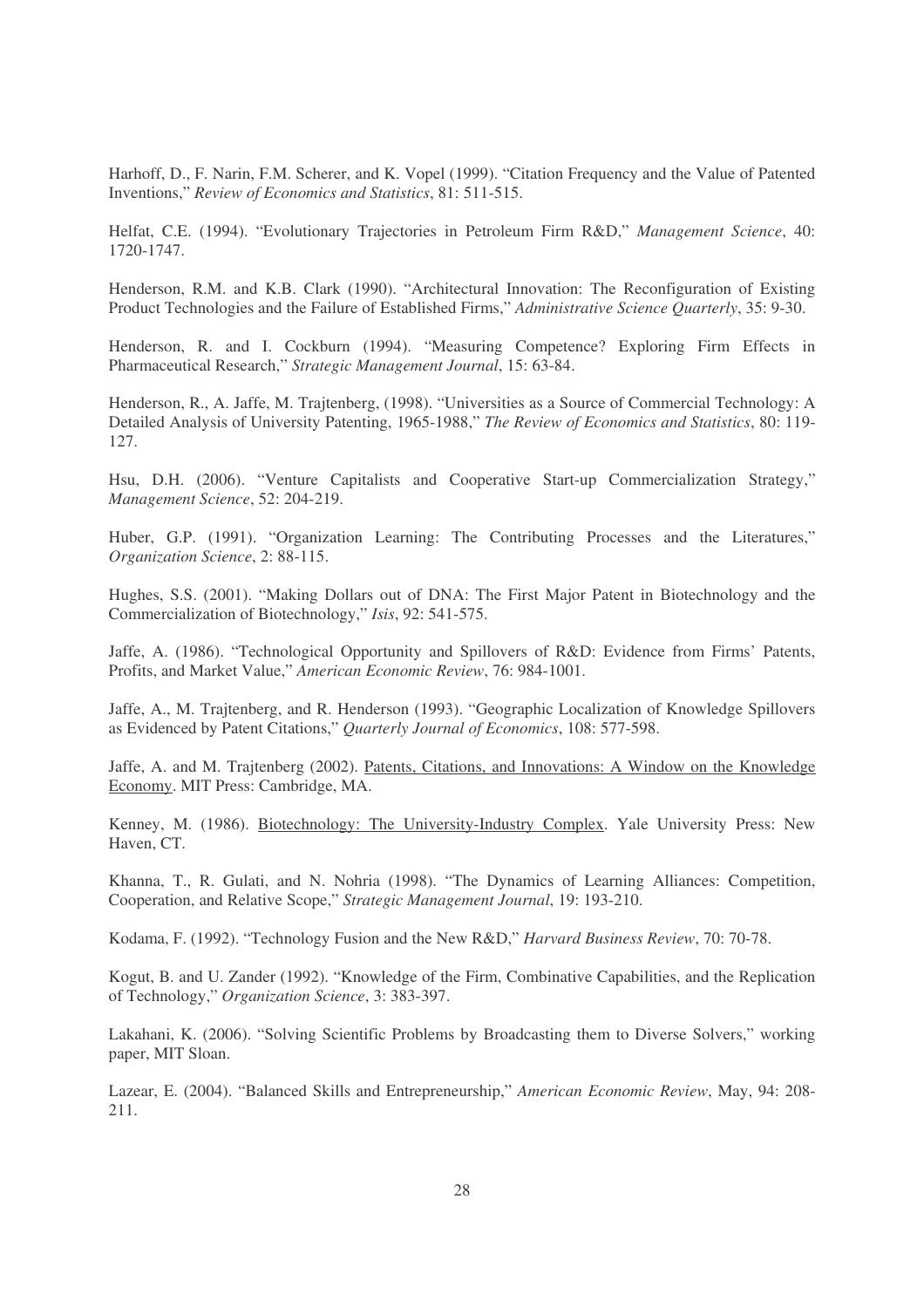Lerner, J. (1994). "The Importance of Patent Scope: An Empirical Analysis," *RAND Journal of Economics*, 25: 319-333.

Levinthal, D.A. and J.G. March (1993). "The Myopia of Learning," *Strategic Management Journal*, 14: 95-112.

Levinthal, D.A. (1998). "The Slow Pace of Rapid Technological Change: Gradualism and Punctuation in Technological Change," *Industrial and Corporate Change*, 7(2): 217-247.

March, J.G. (1990). "Exploration and Exploitation in Organizational Learning," *Organization Science*, 2(1): 71-87.

March, J.G. and H.A. Simon (1958). Organizations. John Wiley, New York.

Mowery, D.C., J.E. Oxley and B.S. Silverman (1996). "Strategic Alliances and Interfirm Knowledge Transfer," *Strategic Management Journal*, 17: 77-91.

Mullis, Kary B. (1990). "The Unusual Origin of the Polymerase Chain Reaction," *Scientific American*, April, pp. 56-65.

Murray, F. (2004). "The Role of Inventors in Knowledge Transfer: Sharing in the Laboratory Life," *Research Policy*, 33: 643-659.

Nelson, R.R. and S.G. Winter (1982). An Evolutionary Theory of Economic Growth. Harvard University Press, Cambridge, MA.

Powell, W.W., K.W. Koput, L. Smith-Doerr, and J. Owen-Smith (1999). "Network Position and Firm Performance: Organizational Returns to Collaboration in the Biotechnology Industry," *Research in the Sociology of Organizations*, 16: 129-159.

Reimers, N. (1987). "Tiger by the Tail," *Chemtech*, 17: 464-471.

Rosenkopf, L. and A. Nerkar (2001). "Beyond Local Search: Boundary-Spanning, Exploration, and Impact in the Optical Disk Industry," *Strategic Management Journal*, 22: 287-306.

Rosenkopf, L. and P. Almeida (2003). "Overcoming Local Search Through Alliances and Mobility," *Maangement Science*, 49: 751-766.

Roy, P. (2006). "Learning from the Banyan Tree: Branching Through Cross-Application as a Strategy for High-Tech Entrepreneurial Innovation," PhD dissertation, Wharton School, University of Pennsylvania.

Scherer, F.M. (1982). "Inter-industry Technology Flows and Productivity Growth," *The Review of Economics and Statistics*, 64: 627-634.

Schumpeter, J. (1934). The Theory of Economic Development: An Inquiry into Profits, Capital, Credit, Interest and the Business Cycle. Harvard University Press: Cambridge, MA.

Shane, S. (2000). "Prior Knowledge and the Discovery of Entrepreneurial Opportunities," *Organization Science*, April, 448-469.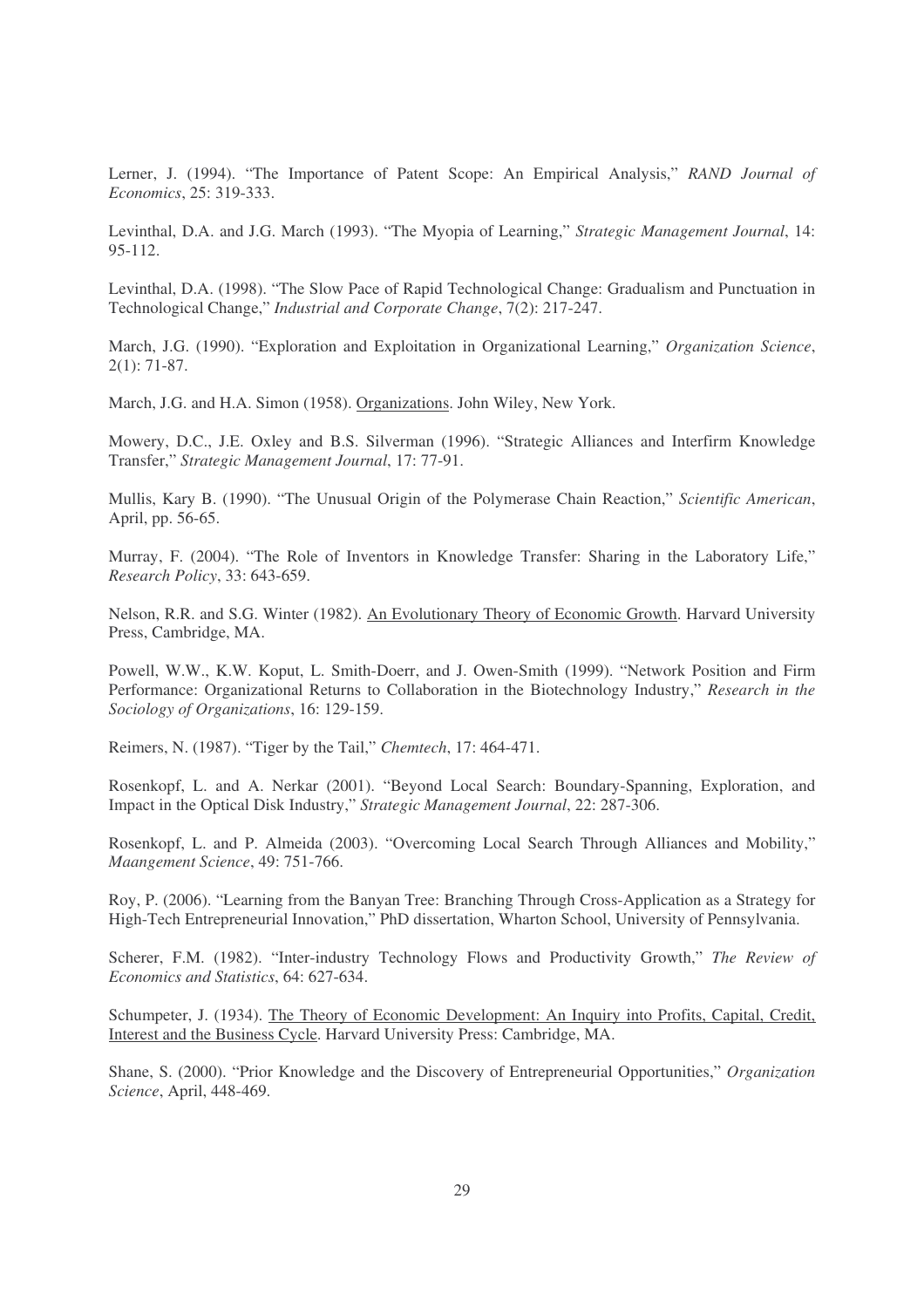Stinchcombe, A.L. (1965). "Social Structure and Organizations," in Handbook of Organizations, J. March (ed.), Rand-McNally: Chicago, IL, 142-193.

Stuart, T.E. and J.M. Podolny (1996). "Local Search and the Evolution of Technological Capabilities," *Strategic Management Journal*, 17: 21-38.

Thomas, P. (2004). "DNA as Data," *Harvard Magazine*, January-February.

Thomke, S.H. (2003). Experimentation Matters: Unlocking the Potential of New Technologies for Innovation. Harvard Business School Press: Boston, MA.

Thompson, P. and M.E. Fox-Kean (2005). "Patent Citations and the Geography of Knowledge Spillovers: A Reassessment," *American Economic Review*, 95: 450-460.

Tushman, M.L. and T.J. Scanlan (1981). "Boundary Spanning Individuals: Their Role in Information Transfer and Their Antecedents," *Academy of Management Journal*, 24: 289-305.

Usher, A.P. (1954). A History of Mechanical Inventions, 2<sup>nd</sup> edition, Harvard University Press.

Walsh, J.P. and G.R. Ungson (1991). "Organizational Memory," *Academy of Management Review*, 16: 57-91.

Weick, K.E. and D.P. Gilfillan (1971). "Fate of Arbitrary Traditions in a Laboratory Microculture," *Journal of Personality and Social Psychology*, 17: 179-191.

Weitzman, M. (1998). "Recombinant Growth," *Quarterly Journal of Economics*, 63: 331-360.

Yoffe, E. (1994). "Is Kary Mullis God? Nobel Prize Winner's New Life," *Esquire*, July.

Zucker, L., M. Darby and M. Brewer (1998). "Intellectual Human Capital and the Birth of U.S. Biotechnology Enterprises," *American Economic Review*, 88: 290-306.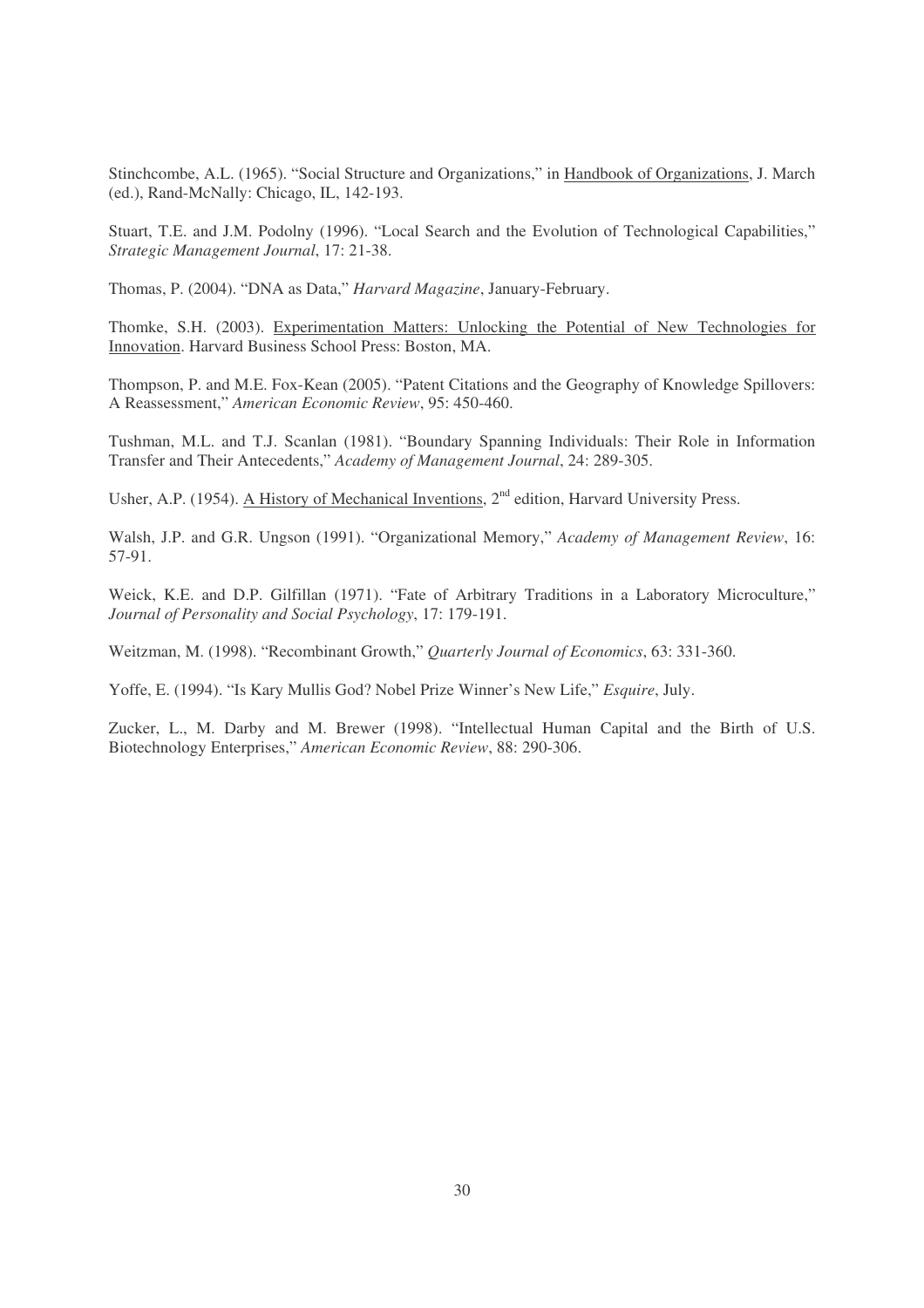## Figure 1: Process Model of Knowledge Bridging

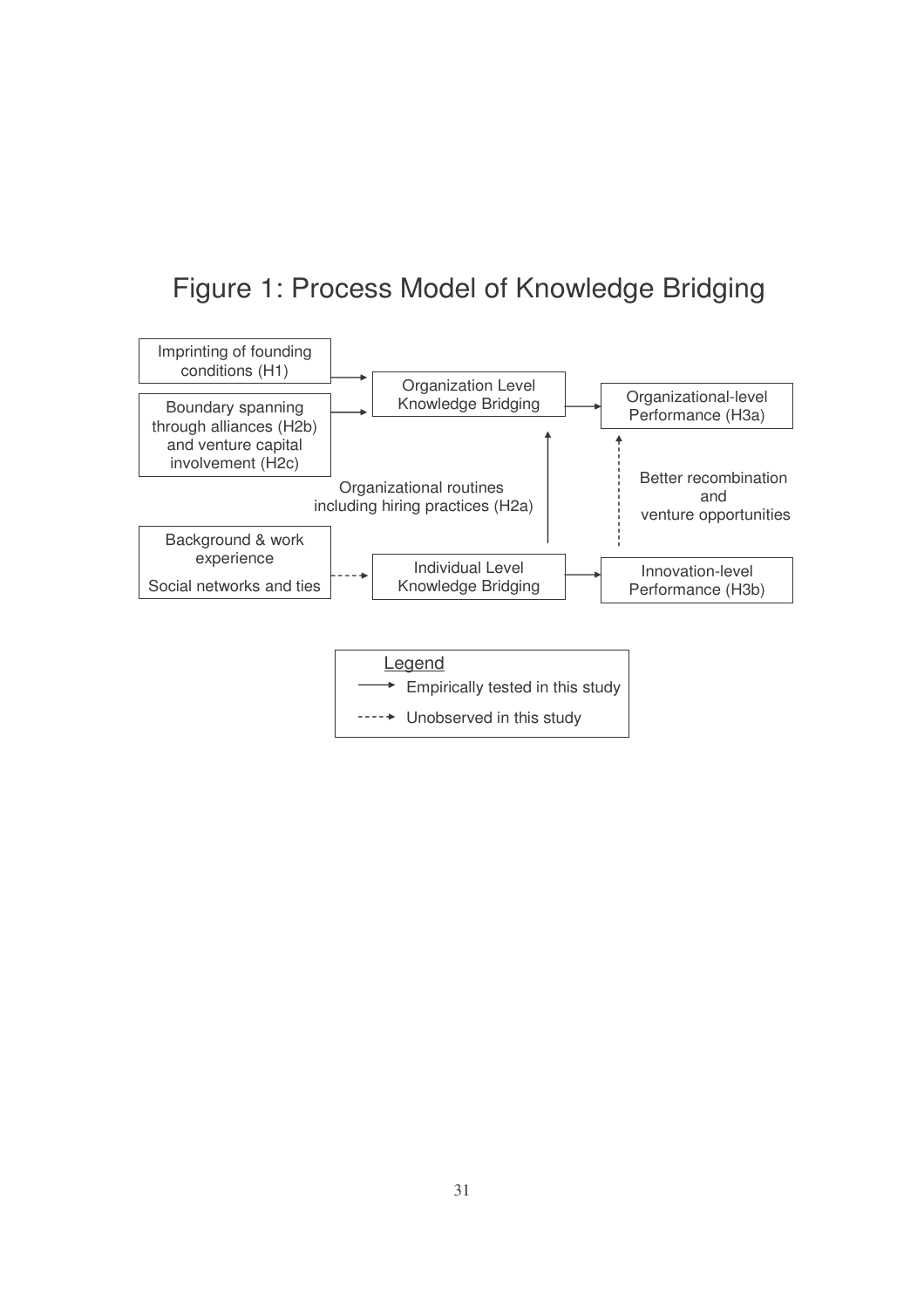# Figure 2: Modes of Knowledge Bridging

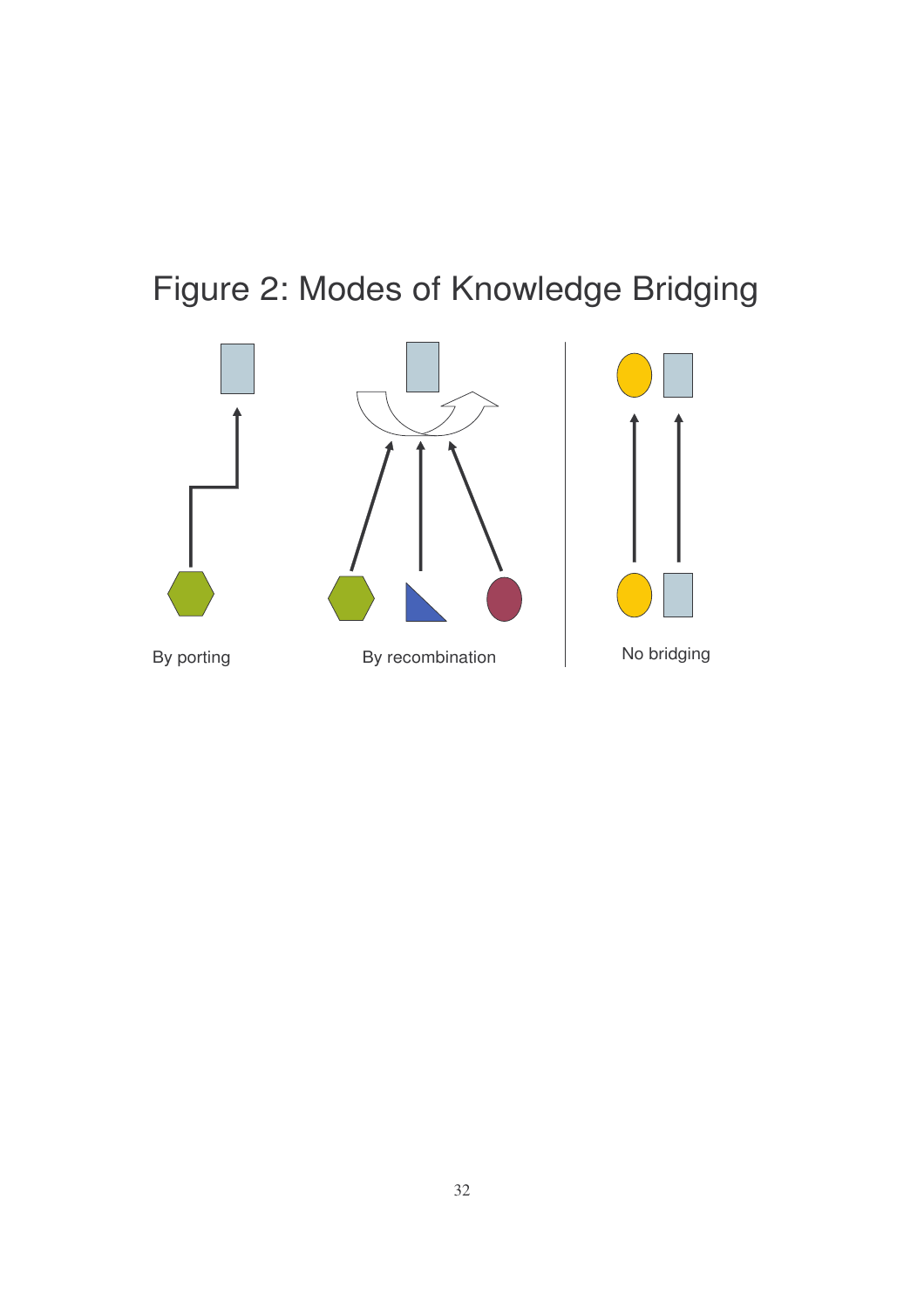| <b>VARIABLE</b>                                                | <b>DEFINITION</b>                                                                                                                                          | <b>MEAN</b> | <b>SD</b> |
|----------------------------------------------------------------|------------------------------------------------------------------------------------------------------------------------------------------------------------|-------------|-----------|
| Firm-year measures                                             |                                                                                                                                                            |             |           |
| Stock of firm knowledge<br><i>bridging</i>                     | Stock of firm-year aggregation of patent knowledge<br>bridging (see below)                                                                                 | 41.52       | 73.02     |
| FDA Drug Approval                                              | Dummy $= 1$ if a firm had a drug approved by the US<br>Federal Drug Administration (FDA) in year t                                                         | 0.17        | 0.37      |
| Initial public offering                                        | Dummy = 1 if the firm went public (IPO) in year $t$                                                                                                        | 0.03        | 0.16      |
| Overlap with initial<br>technology focus                       | Share of firm's patents with the same technology classes<br>with those applied for in the firm's first three years since<br>founding                       | 0.59        | 0.37      |
| Stock of equity strategic<br>alliances                         | Stock of equity-based strategic alliances                                                                                                                  | 1.05        | 1.52      |
| Stock of hired inventors with<br>different technical knowledge | # of inventors who apply for patents at the focal firm<br>who also have prior patenting experience in different<br>technical areas at another organization | 12.18       | 11.51     |
| Stock of venture capital<br>funding                            | Cumulative venture capital funding received by the firm                                                                                                    | 9.07        | 11.68     |
| Stock of firm coupling                                         | Stock of firm-year aggregation of <i>coupling</i> (see below)                                                                                              | 6.00        | 4.58      |
| Number of therapeutic areas                                    | # of therapeutic areas in which the firm participates                                                                                                      | 3.14        | 4.08      |
| Funding ease dummy                                             | Dummy $= 1$ if the external funding environment is in the<br>top 10% in munificence as measured by Lerner's<br>biotechnology index                         | 0.34        | 0.48      |
| Firm-patent measures                                           |                                                                                                                                                            |             |           |
| <b>External forward citations</b>                              | # of external forward citations within 5 years of patent<br>grant year                                                                                     | 2.43        | 3.65      |
| Patent generality                                              | Concentration (HHI) of forward-citing patent classes<br>(see Jaffe and Trajtenberg, 2001), adjusted as per Hall<br>(2005)                                  | 0.54        | 0.33      |
| Patent originality                                             | Concentration (HHI) of backward-cited patent classes<br>(see Jaffe and Trajtenberg, 2001), adjusted as per Hall<br>(2005)                                  | 0.54        | 0.33      |
| Patent knowledge bridging                                      | 1 – (share of primary patent class overlap between<br>backward citing patents and the focal patent)                                                        | 0.52        | 0.38      |
| # primary patent classes                                       | # of primary USPTO classes assigned to the patent,<br>evaluated as of Dec. 2004                                                                            | 2.27        | 1.00      |
| # patent subclasses                                            | # of USPTO sub-classes assigned to the patent,<br>evaluated as of Dec. 2004                                                                                | 6.16        | 3.88      |
| # references to the                                            | # of patent references to the scientific literature                                                                                                        | 32.98       | 47.25     |
| scientific literature                                          |                                                                                                                                                            |             |           |
| Coupling                                                       | Fleming and Sorenson's (2004) measure of the historic<br>difficulty of recombining patent subclasses (see the text)                                        | 0.89        | 0.68      |
| Inventor patent experience at<br>other firms                   | # of patents issued to focal patent's inventors when<br>employed by other organizations as of the application<br>date of the focal patent                  | 6.63        | 11.92     |
| # forward citations $(1976 -$<br>2004)                         | # of forward patent citations between the years 1976 -<br>2004                                                                                             | 6.63        | 14.70     |

**Table 1 Summary Statistics and Variable Definitions**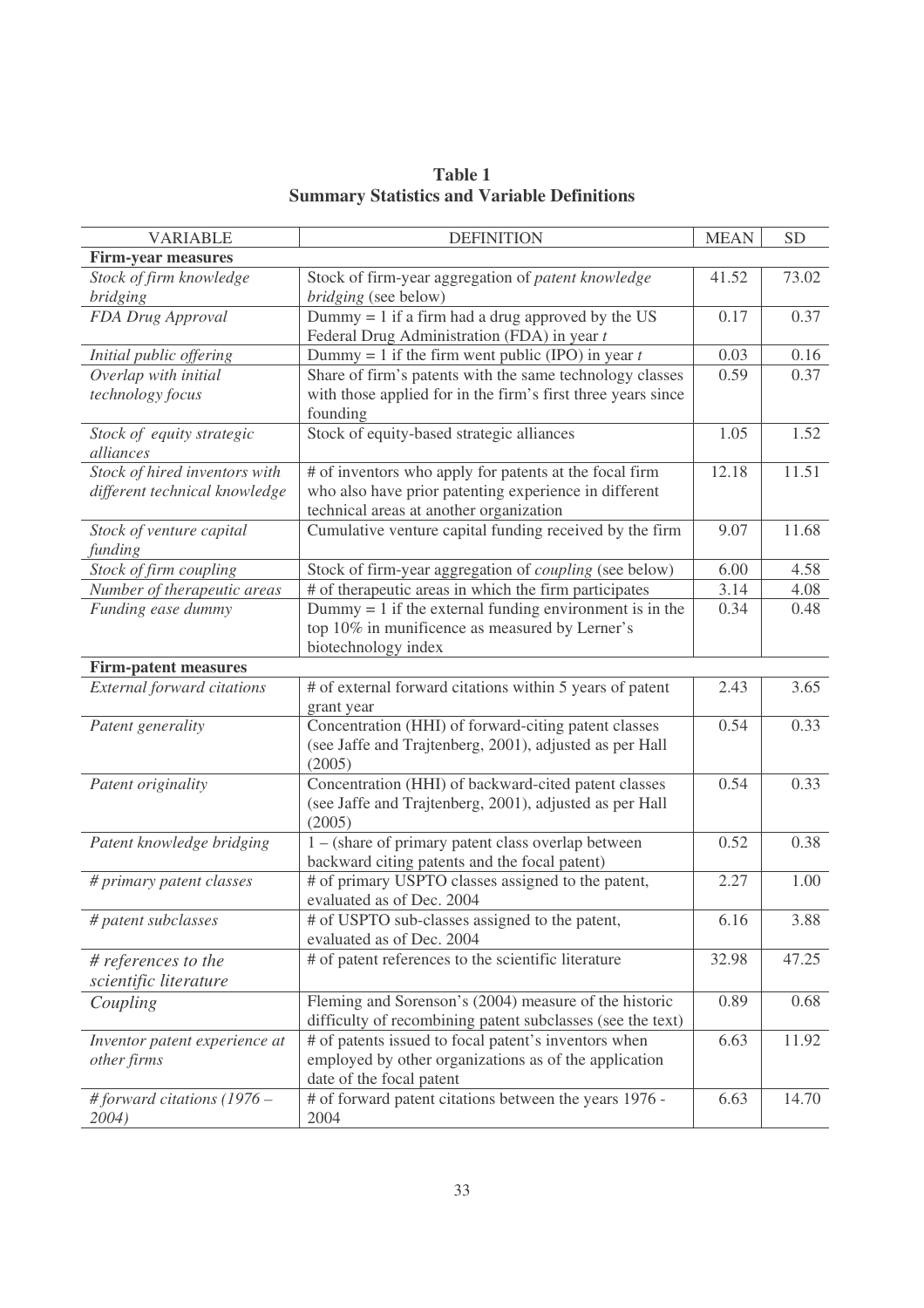## **Table 2 Pair-wise Correlations of Independent Variables**

## *A. Firm-year level of analysis*

|                               | (1)      | (2)      | (3)     | (4)     | (5)     | (6)     | (7)     | (8) |
|-------------------------------|----------|----------|---------|---------|---------|---------|---------|-----|
| (1) Knowledge bridging        |          |          |         |         |         |         |         |     |
| stock                         |          |          |         |         |         |         |         |     |
| (2) Overlap with initial      | $-0.25*$ |          |         |         |         |         |         |     |
| technology focus              |          |          |         |         |         |         |         |     |
| (3) Stock of equity alliances | $0.47*$  | $-0.10$  |         |         |         |         |         |     |
|                               |          |          |         |         |         |         |         |     |
| $(4)$ Stock of hired inv. w/  | $0.65*$  | $-0.36*$ | $0.40*$ |         |         |         |         |     |
| diff. tech. knowledge         |          |          |         |         |         |         |         |     |
| (5) Stock of VC inflows       | $0.25*$  | $-0.12*$ | $0.54*$ | $0.22*$ |         |         |         |     |
|                               |          |          |         |         |         |         |         |     |
| (6) Stock of firm coupling    | $0.62*$  | $-0.28*$ | $0.32*$ | $0.50*$ | $0.21*$ |         |         |     |
|                               |          |          |         |         |         |         |         |     |
| (7) Number of the rapeutic    | $0.63*$  | $-0.35*$ | $0.52*$ | $0.70*$ | $0.27*$ | $0.56*$ |         |     |
| areas                         |          |          |         |         |         |         |         |     |
| (8) Funding ease dummy        | $0.29*$  | $-0.14*$ | $0.21*$ | $0.32*$ | $0.18*$ | $0.65*$ | $0.29*$ |     |
|                               |          |          |         |         |         |         |         |     |

## *B. Firm-patent level of analysis*

|                                         | (1)     | (2)      | (3)      | (4)      | (5)      | (6)      | (7)      | (8) |
|-----------------------------------------|---------|----------|----------|----------|----------|----------|----------|-----|
| (1) Patent knowledge                    |         |          |          |          |          |          |          |     |
| bridging                                |         |          |          |          |          |          |          |     |
| (2) Patent originality                  | $0.58*$ |          |          |          |          |          |          |     |
| $(3)$ # primary patent classes          | $0.19*$ | $0.18*$  |          |          |          |          |          |     |
| $(4)$ # patent subclasses               | 0.03    | $0.08*$  | $0.52*$  |          |          |          |          |     |
| $(5)$ # references to the               | 0.03    | 0.03     | $0.04*$  | $0.07*$  |          |          |          |     |
| scientific literature                   |         |          |          |          |          |          |          |     |
| $(6)$ Coupling                          | 0.00    | $-0.06*$ | $-0.07*$ | $-0.17*$ | $0.06*$  |          |          |     |
| (7) Inventor patent                     | $0.09*$ | $0.10*$  | $0.07*$  | $0.11*$  | $0.05*$  | $-0.04*$ |          |     |
| experience at other firms               |         |          |          |          |          |          |          |     |
| (8) Forward citations (1976)<br>$-2004$ | $-0.03$ | 0.01     | $0.08*$  | $0.09*$  | $-0.08*$ | $-0.23*$ | $-0.11*$ |     |

\* denotes statistical significance at the 5% level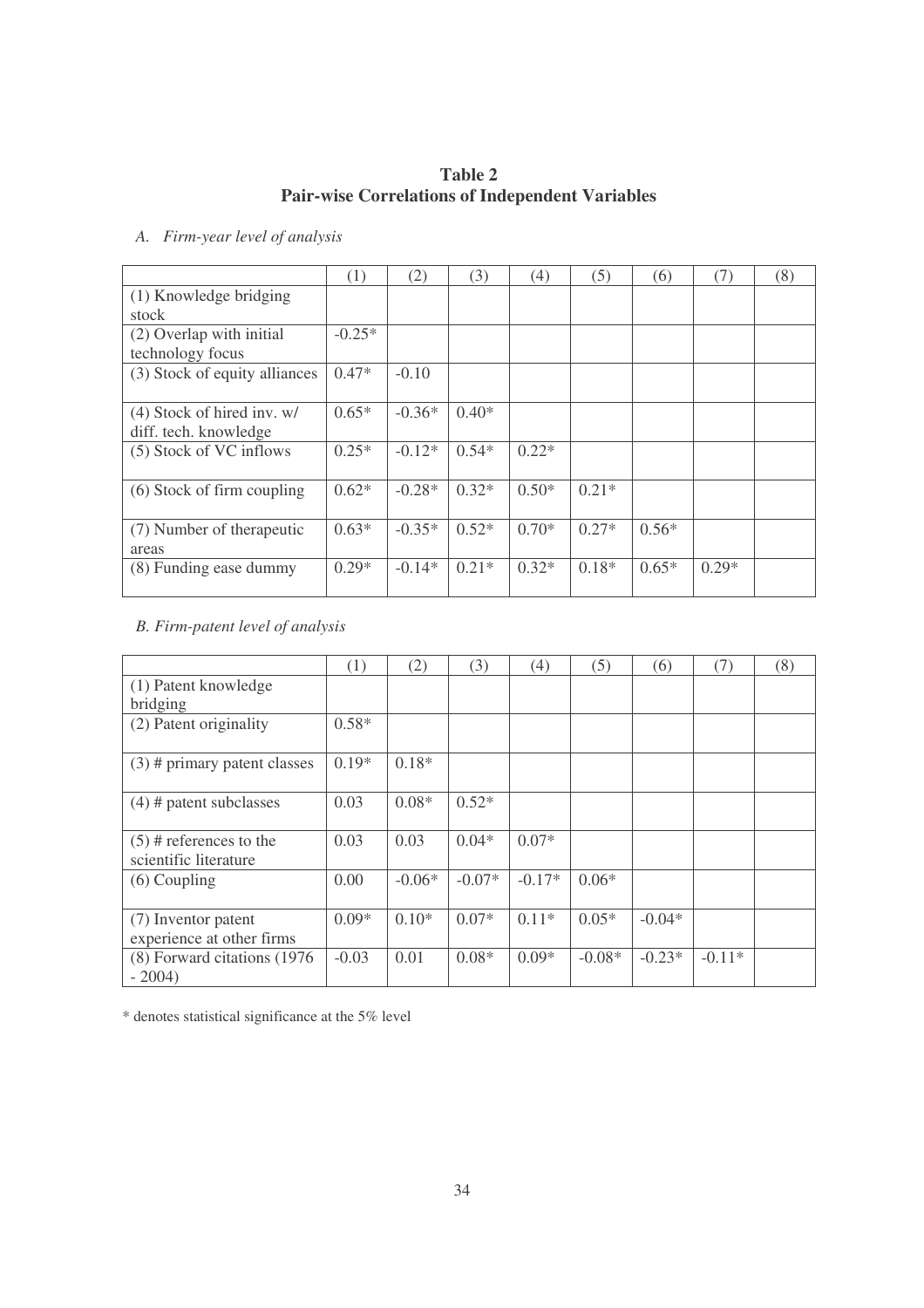|                      | Dep. Var.: Knowledge Bridging Stock |            |             |  |  |  |  |
|----------------------|-------------------------------------|------------|-------------|--|--|--|--|
| Independent          | $(3-1)$                             | $(3-2)$    | $(3-3)$     |  |  |  |  |
| variables            |                                     |            |             |  |  |  |  |
| Overlap with initial | $-58.761***$                        |            | $-6.395$    |  |  |  |  |
| technology focus     | (14.481)                            |            | (10.057)    |  |  |  |  |
| Stock of equity      |                                     | 5.688*     | 0.861       |  |  |  |  |
| alliances $(t-2)$    |                                     | (3.417)    | (3.463)     |  |  |  |  |
| Stock of VC          |                                     | $-0.175$   | $-2.247***$ |  |  |  |  |
| inflows $(t-2)$      |                                     | (0.642)    | (0.843)     |  |  |  |  |
| Stock of hired       |                                     | 4.193***   | $3.164***$  |  |  |  |  |
| inventors with       |                                     | (0.366)    | (0.540)     |  |  |  |  |
| different technical  |                                     |            |             |  |  |  |  |
| knowledge $(t-2)$    |                                     |            |             |  |  |  |  |
| Stock of firm        |                                     |            | 8.515***    |  |  |  |  |
| coupling $(t-2)$     |                                     |            | (0.880)     |  |  |  |  |
| Number of            |                                     |            | $-5.795***$ |  |  |  |  |
| therapeutic areas    |                                     |            | (1.716)     |  |  |  |  |
| Funding ease         |                                     |            | $-2.264$    |  |  |  |  |
| dummy                |                                     |            | (6.602)     |  |  |  |  |
| Firm fixed effects   | Yes                                 | Yes        | Yes         |  |  |  |  |
|                      |                                     |            |             |  |  |  |  |
| Constant             | 68.624 ***                          | 132.486*** | $-11.895$   |  |  |  |  |
|                      | (8.544)                             | (19.595)   | (12.093)    |  |  |  |  |
| $R^2$                | 0.34                                | 0.59       | 0.72        |  |  |  |  |
| # observations       | 279                                 | 328        | 279         |  |  |  |  |

## **Table 3 Firms' Effort to Promote Knowledge Bridging Firm Fixed Effects OLS Regressions (Firm-Year Level of Analysis)**

\* and \*\*\* denote statistical significance at the 10% and 1% level, respectively.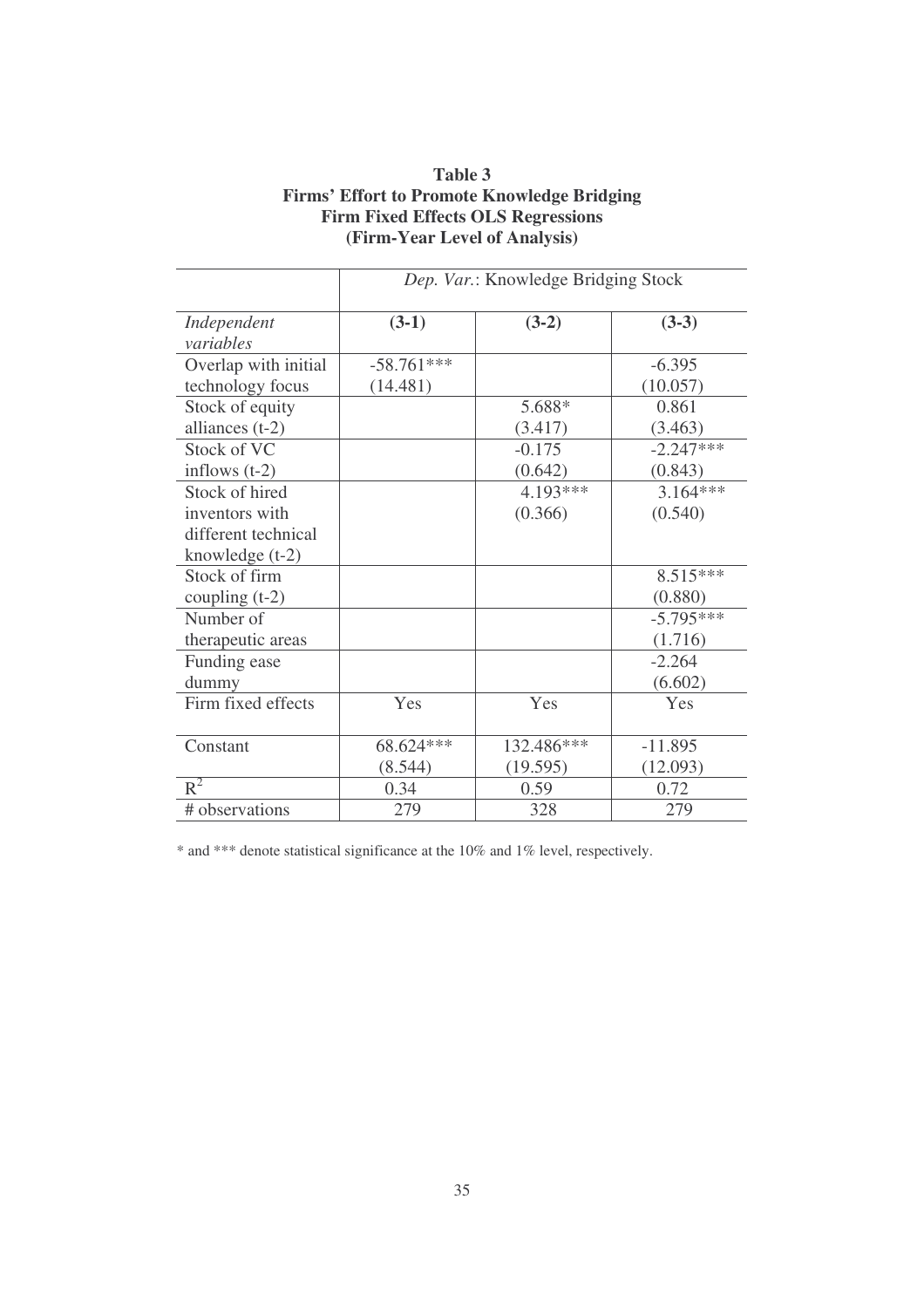| <b>Table 4</b>                                |
|-----------------------------------------------|
| <b>Organizational Performance Regressions</b> |
| (Firm-Year Level of Analysis)                 |

|                        |                           | Drug Approval             | Time to IPO Firm Fixed Effects     |            |  |
|------------------------|---------------------------|---------------------------|------------------------------------|------------|--|
|                        | Firm Fixed Effects Logits |                           | Cox Hazard Regressions             |            |  |
|                        |                           |                           |                                    |            |  |
|                        |                           | Dep. Var.: Prob.(FDA Drug | Dep. Var.: Initial Public Offering |            |  |
|                        | Approval)                 |                           |                                    |            |  |
|                        |                           |                           | Note: coefficients are hazard      |            |  |
|                        |                           |                           |                                    | ratios     |  |
| Independent variables  | $(4-1)$                   | $(4-2)$                   | $(4-3)$                            | $(4-4)$    |  |
| Knowledge bridging     | $0.004*$                  | $0.007*$                  | 1.189***                           | 1.418***   |  |
| stock $(t-2)$          | (0.002)                   | (0.004)                   | (0.078)                            | (0.184)    |  |
| Stock of firm coupling |                           | $-0.165*$                 |                                    | 0.805      |  |
| $(t-2)$                |                           | (0.095)                   |                                    | (0.187)    |  |
| Number of therapeutic  |                           | $0.139*$                  |                                    | $2.550***$ |  |
| areas                  |                           | (0.079)                   |                                    | (0.745)    |  |
| Funding ease dummy     |                           | 0.295                     |                                    | 0.267      |  |
|                        |                           | (0.504)                   |                                    | (0.809)    |  |
| Firm fixed effects     | Yes                       | Yes                       | Yes                                | Yes        |  |
|                        |                           |                           |                                    |            |  |
| Log Likelihood         | $-90.628$                 | $-88.643$                 | $-24.351$                          | $-15.431$  |  |
| # observations         | 187                       | 181                       | 127                                | 127        |  |

\* and \*\*\* denote statistical significance at the 10% and 1% levels, respectively.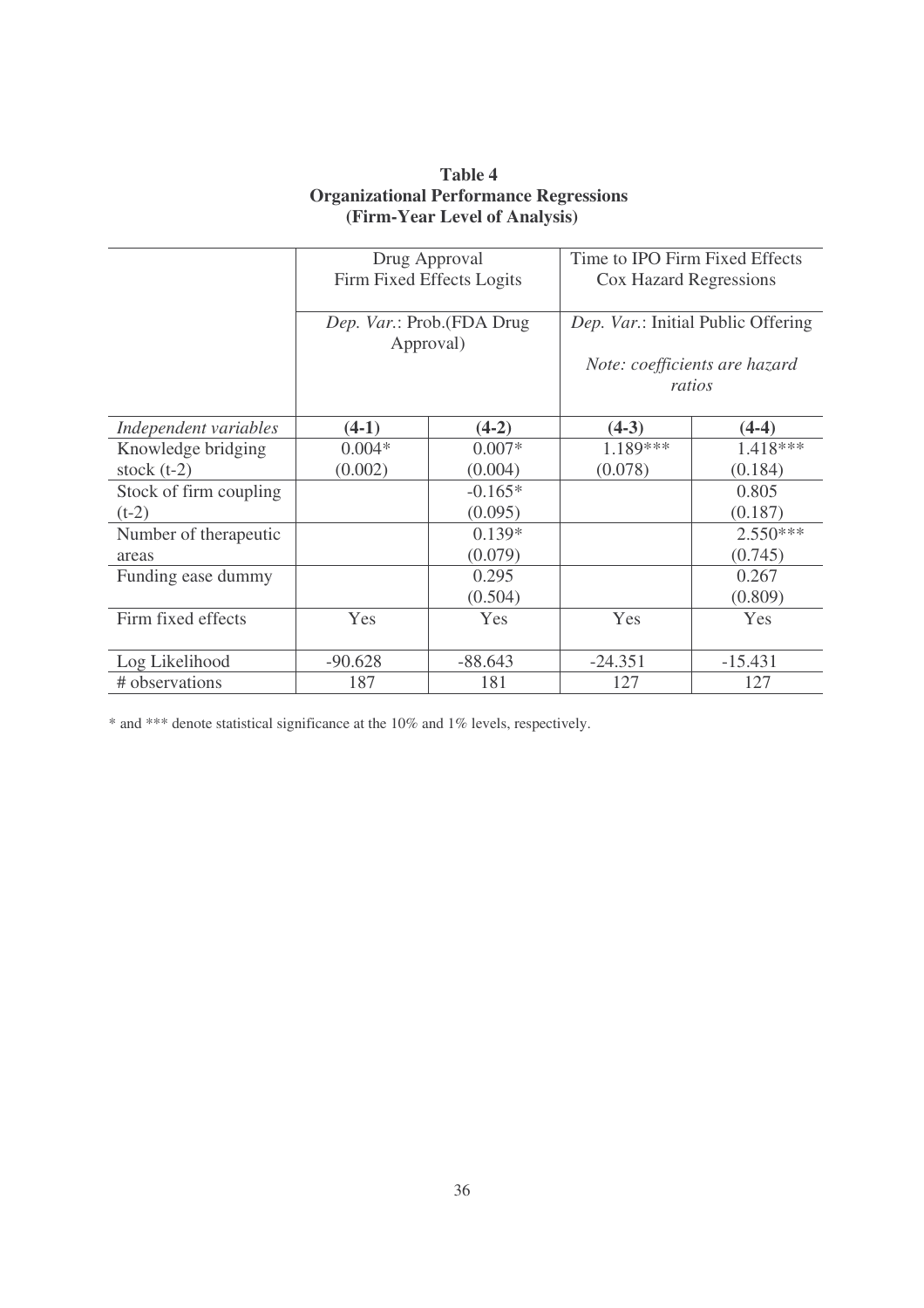|                             |            | Dep. Var.: Prob.    |                                        |             |            |
|-----------------------------|------------|---------------------|----------------------------------------|-------------|------------|
|                             |            | (top $10\%$ of Ext. |                                        |             |            |
|                             |            | Forward Cites)      |                                        |             |            |
| <b>Estimation Method</b>    | Neg. Bin.  |                     | <b>Fixed Effects Negative Binomial</b> |             | FE Logit   |
| Independent variables       | $(5-1)$    | $(5-2)$             | $(5-3)$                                | $(5-4)$     | $(5-5)$    |
| Patent knowledge bridging   | $0.193**$  | $0.164**$           | $0.156**$                              |             | $0.501**$  |
|                             | (0.083)    | (0.077)             | (0.079)                                |             | (0.243)    |
| Patent originality          |            |                     |                                        | $0.252***$  |            |
|                             |            |                     |                                        | (0.092)     |            |
| Number of primary patent    |            |                     | $-0.005$                               | $-0.043$    | $-0.035$   |
| classes                     |            |                     | (0.032)                                | (0.034)     | (0.097)    |
| Number of patent            |            |                     | $0.015*$                               | $0.029***$  | 0.029      |
| subclasses                  |            |                     | (0.008)                                | (0.008)     | (0.024)    |
| Number of references to the |            |                     | 0.001                                  | 0.001       | $-0.001$   |
| scientific literature       |            |                     | (0.001)                                | (0.001)     | (0.002)    |
| Coupling                    |            |                     | $-0.642***$                            | $-0.656***$ | $-0.420$   |
|                             |            |                     | (0.153)                                | (0.174)     | (0.489)    |
| Coupling squared            |            |                     | $0.174***$                             | $0.162***$  | 0.180      |
|                             |            |                     | (0.041)                                | (0.048)     | (0.139)    |
| Inventor patent experience  |            |                     | $-0.001$                               | 0.000       | $-0.001$   |
| at other firms              |            |                     | (0.003)                                | (0.003)     | (0.010)    |
| Patent app. year FE         |            | Yes $(23)$          | Yes $(23)$                             | Yes $(23)$  | Yes $(23)$ |
| Primary patent class FE     |            | Yes $(49)$          | Yes $(49)$                             | Yes $(49)$  | Yes $(6)$  |
| Firm FE                     |            | Yes $(18)$          | Yes $(18)$                             | Yes $(18)$  | Yes $(18)$ |
| Constant                    | $0.817***$ | 0.278               | $-0.026$                               | $-14.540$   |            |
|                             | (0.054)    | (0.831)             | (1.107)                                | (1544.528)  |            |
| Log likelihood              | -3923.584  | -3708.973           | $-3694.538$                            | $-3010.703$ | $-528.789$ |
| # observations              | 1887       | 1887                | 1884                                   | 1525        | 1874       |

**Table 5 External Forward Citations within 5 Years of Patent Issue (Firm-Patent Level of Analysis)**

\* , \*\* and \*\*\* denote statistical significance at the 10%, 5% and 1% level, respectively.